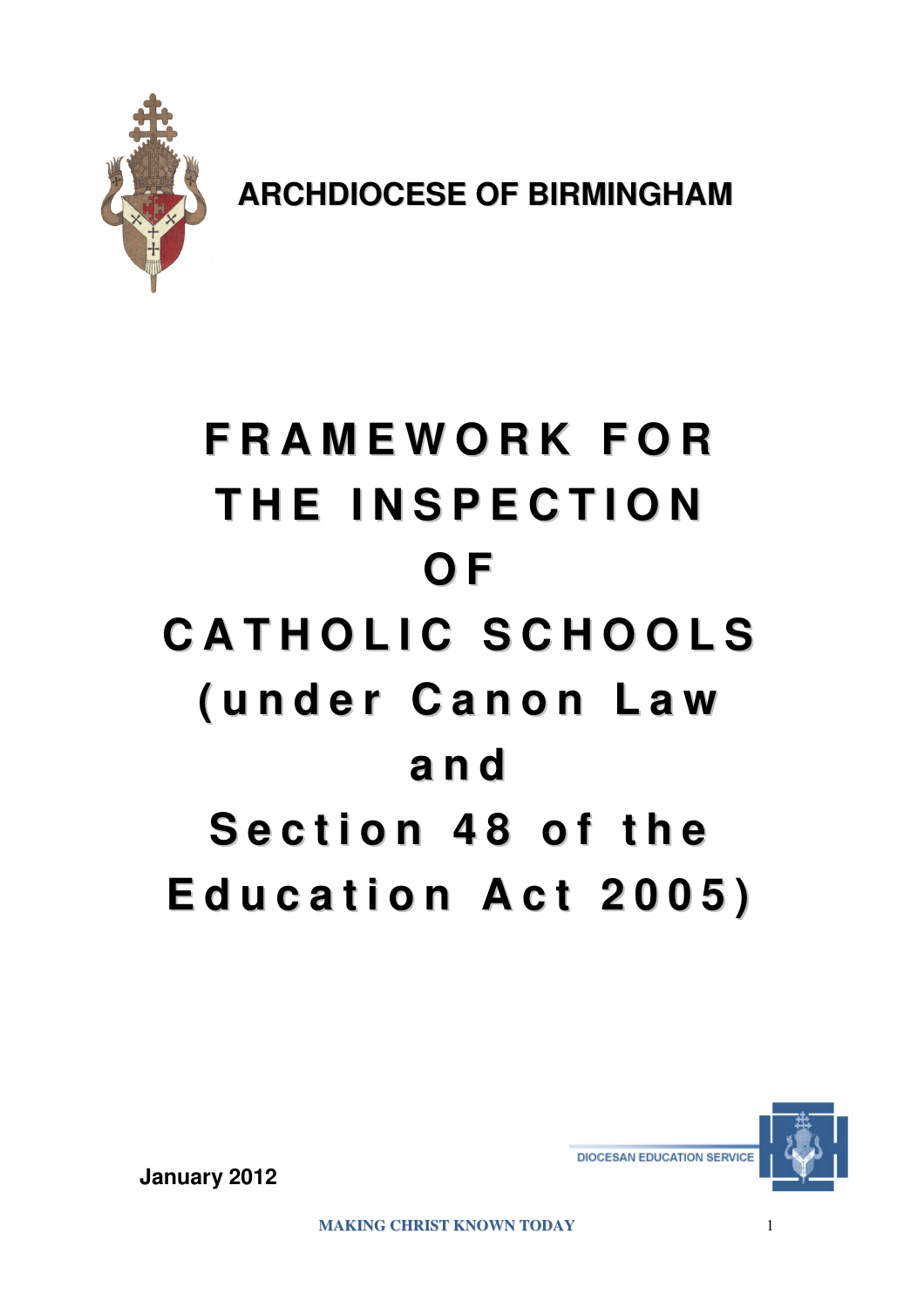# **PREFACE**

Our mission is to share in the privilege and responsibility of handing on the Catholic Faith with all who are involved in the religious education of young people.

The publication of this new inspection framework identifies the shift that has been taking place in our understanding of inspection for sometime. This framework identifies the fundamental contribution that the school makes to inspection: the process of self evaluation it adopts, the judgements the school makes based on the evidence of evaluation and the actions it takes to bring about school improvement.

This inspection framework fulfils not only the requirements of the Education Act but also the Code of Canon Law of the Catholic Church. It is increasingly important that the Church in this country is able to demonstrate the strengths of its educational system and the measures that it is taking to help schools improve.

It is my hope that this new framework will make an important contribution to the work of all those who are striving to ensure that Catholic schools are places where the mission of the Church is realised, where parents are supported in bringing up children in faith and where young people are formed to make a positive contribution to the life of the Church and the world.

Sincere thanks to Dr John Lally for his expertise and attention in developing this new framework for our schools and for the guidance he gives in its implementation.

Rev. Jonathan Veasey Director of Education November 2011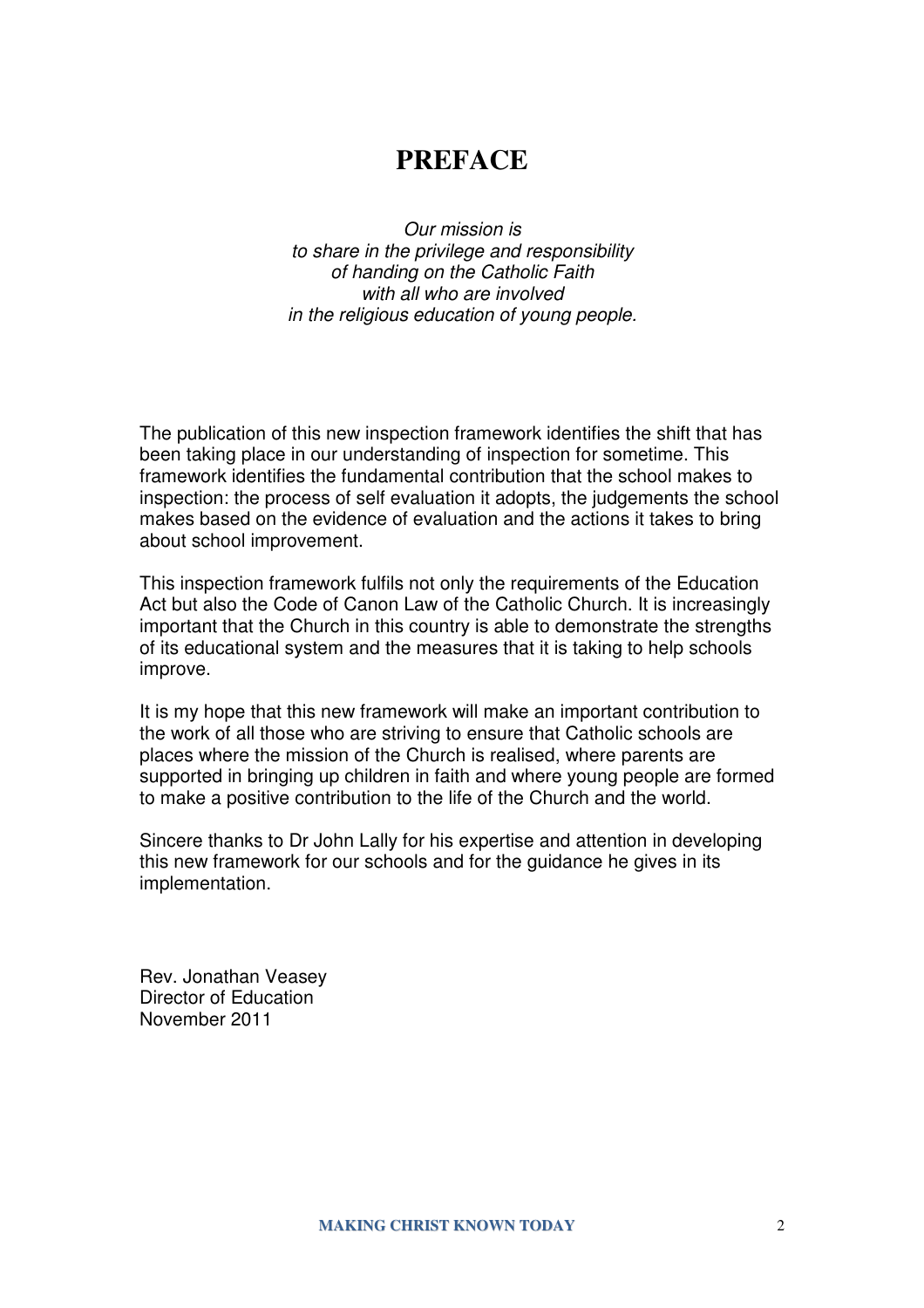# **BISHOPS' CONFERENCE OF ENGLAND AND WALES STATEMENT ON RELIGIOUS EDUCATION IN CATHOLIC SCHOOLS**

#### **Growing in Faith:**

1 The Gospel of Jesus Christ invites all who follow its teaching to the fullness of life. Discipleship in the Gospel is life-long, a journey of faith coming to complete fulfilment only in the presence of God in heaven. The entire life of the disciple is marked by learning and growth. Life-long growth in faith is to be a characteristic of Catholic life. An understanding of the educative task of the Church must start from this perspective and increasingly opportunities for life-long learning need to be developed for every member of the Church.

2 The first educators in the faith are parents. It is they, above all others, who establish in their children the first sensitivity and responsiveness to the presence of God, to the practice of prayer and to the patterns of life in the community of faith, the parish. By their example in the home and in their participation in the Mass and other sacraments, the foundations of life-long faith and discipleship in their children are laid down.

## **The Catholic School:**

3 This partnership between home and parish is enhanced by the role of the Catholic school in which the educational mission of the Church finds a particular and important expression (Cf General Directory for Catechesis n 259). This educational mission entails the ongoing development of the entire potential of every person. It seeks to promote the well-being and freedom of every person, made in the image and likeness of God and finding fulfilment in God alone. This is the vision which shapes the daily life of a Catholic school as a community in which faith is expressed and shared through every aspect of its activity. Through the pattern of daily prayer, through the celebration of the sacraments of the Church, through works of charity, through a striving for justice in all it does, a Catholic school seeks to be a catechetical community in which the content and the life of faith is shared (Cf GDC nos 218 & 259). We recognise that in a Catholic school the witness of its life is, for some, a first announcing of the Gospel, or even preparation for that announcement. In these ways, the meaning of life, as understood in the Catholic faith, is explored and experienced by all those taking part in the life of the school, whether they are baptised Catholics or not, practising their faith in their own parish or not. This vision of the Catholic school lies at the heart of the firm expectation that Catholic parents send their children to Catholic schools, if at all possible. The partnership between home, parish and school is the best setting for the formation of maturing Catholic young people.

#### **Religious Education:**

4 In the life of faith of the Catholic school, religious education plays a central and vital part. At the heart of Catholic education lies the Christian vision of the human person. This vision is expressed and explored in religious education. Therefore religious education is never simply one subject among many, but the foundation of the entire educational process. The beliefs and values studied in catholic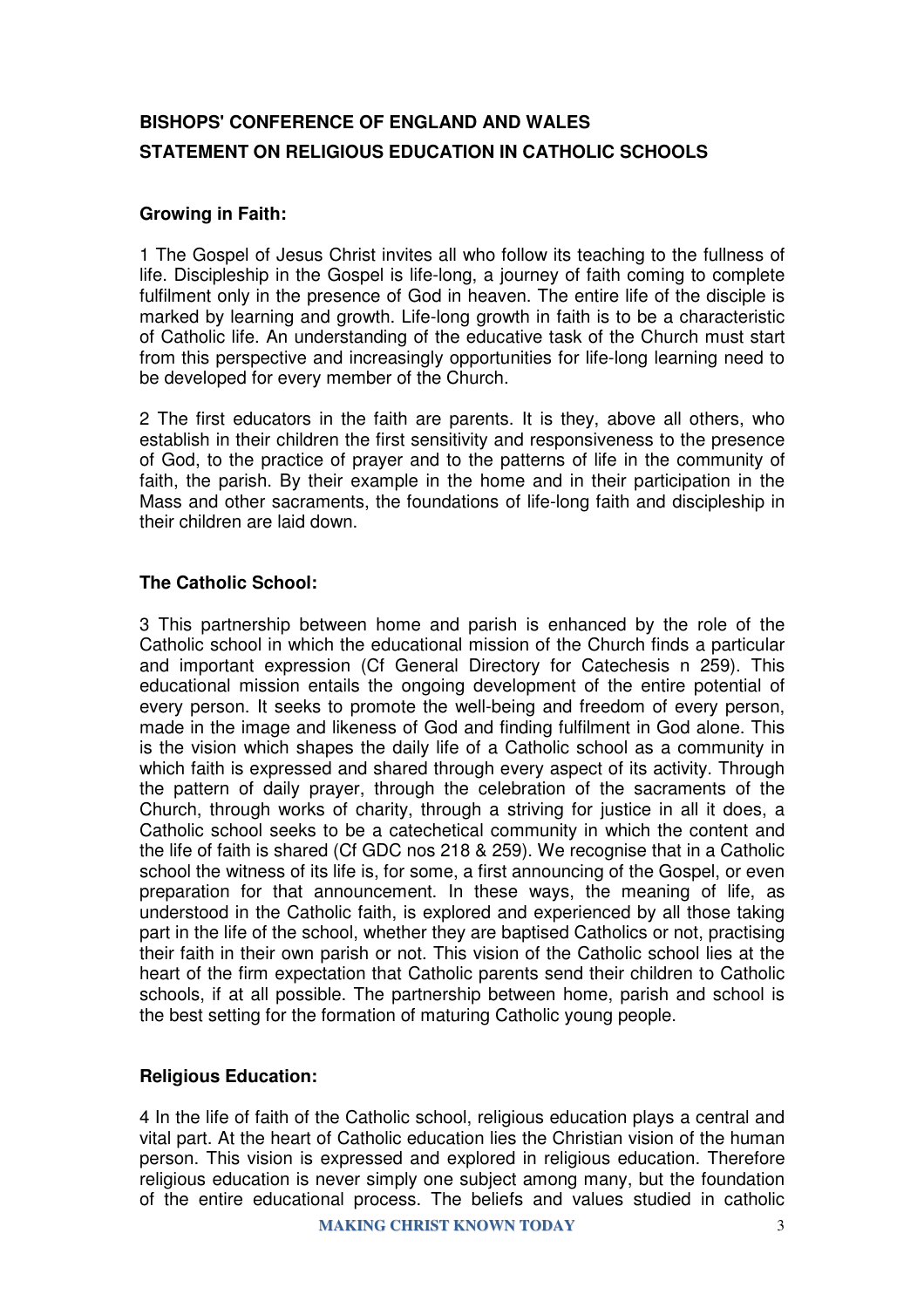religious education inspire and draw together every aspect of the life of a catholic school. We are committed to classroom RE, then, because all pupils have the right to receive an overall education which will enable them, in the light of the faith of the Church, to engage with the deepest questions of life and find reasons for the hope which is within them (1 Peter 3.15). Religious education is, then, the core subject in a Catholic school.

5 In 1996, we published the Religious Education Curriculum Directory for Catholic Schools. This stated clearly the overall aims of classroom RE and its more precise objectives. They can be summarised as stating that religious education in a Catholic school is the comprehensive and systematic study of the mystery of God, of the life and teachings of Jesus Christ, the teachings of his Church, the central beliefs that Catholics hold, the basis for them and the relationship between faith and life; in a manner which encourages investigation and reflection by the pupils, develops the appropriate skills and attitudes and promotes free, informed and full response to God's call in everyday life. In the words of the Curriculum Directory, the outcome of Catholic religious education 'is religiously literate young people who have the knowledge, understanding and skills appropriate to their age and capacity- to think spiritually, ethically and theologically, and who are aware of the demands of religious commitment in everyday life'. (p 10)

6 In January 2000, we were able to host a Symposium on 'Expectations of Classroom Religious Education in Catholic Schools' to which we invited many diocesan RE advisors, RE teachers and representatives of Catholic Colleges and Institutions. This enabled us to look together at some of the issues surrounding RE today and, in particular, the needs of our Catholic schools. We are grateful to all who took part in this Symposium, and to all who contributed to the consultation which preceded it.

#### **Expectations of Classroom Religious Education:**

7 The Symposium emphasised the importance of the definitions of aims and objectives of classroom RE given in the Curriculum Directory. It also asked for greater clarity about the precise role of classroom RE, in the context of our understanding of the catechetical task of the whole school. In this context, we are clear that the specific contribution to the life of the Catholic school of classroom RE is primarily educational for its primary purpose is to draw pupils into a systematic study of the teaching of the Church, the saving mystery of Christ which the Church proclaims. Excellence in religious education, then, will be characterised by a clarity of succinct religious learning objectives and of key content, by appropriate methodologies, rigour, richness of resources, achievement of identified outcomes and accurate methods of assessment. Classroom RE will be a challenging educational engagement between the pupil, the teacher and the authentic subject material.

8 RE teaching in a Catholic school will be enlightened by the faith of the school community and by the faith of the RE teacher. Its educational focus will be formed and enhanced by the vitality of faith. For some in the classroom, religious education may well be received as catechesis, deepening and enhancing their personal faith; for some it will be evangelisation, the first time they will have been presented, personally, with the truths of living faith. Nevertheless its primary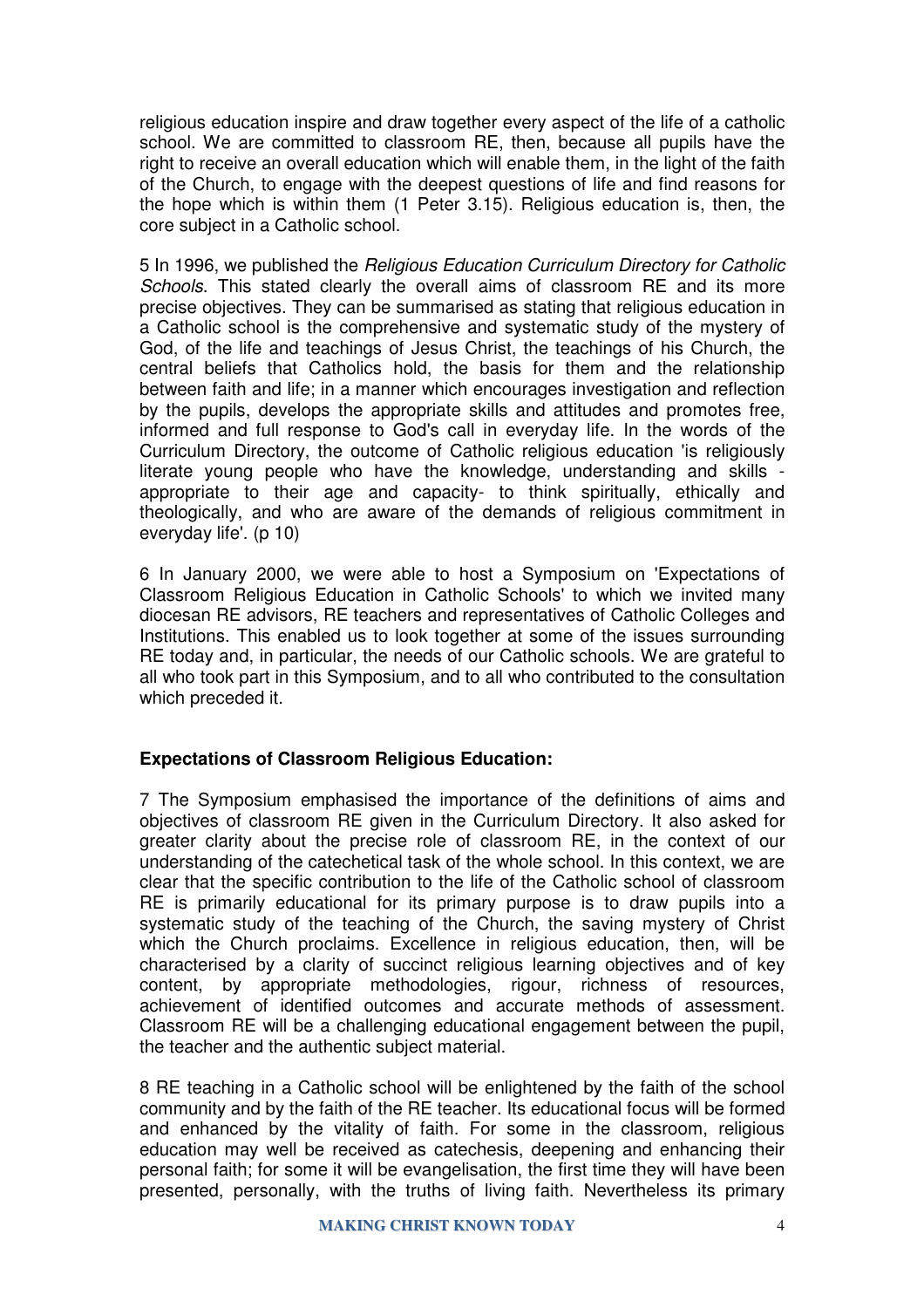purpose is the step by step study of the mystery of Christ, the teaching of the Church and its application in daily life. The criteria by which it is to be judged are educational.

9 When classroom RE displays these educational characteristics, then its specific contribution to the life of the Catholic school, which as a whole is a catechetical community, becomes apparent. Then the complementarity of the various roles which contribute to the life of the school is also clarified: the role of the leadership of the school as a catechetical community, the role of the chaplaincy of the school and the partnership in the religious life of the pupils between the school, the parishes and the families. All these have a part to play in the handing on of faith and its expression and exploration in daily life.

10 If this kind of classroom RE is to be achieved, then it is to be taught, developed and resourced with the same commitment as any other subject. We are aware that sometimes classroom RE suffers from low expectations and lack of challenge. Tasks given to pupils need to be clearly focused and sufficiently demanding. The objective of religious education is to include analysis and reflection, critical appreciation of sources and examples, and a real sense of progression through the different stages of education. As such it requires the unequivocal support of the management of every Catholic school. It also requires 10% of the length of the taught week for each Key Stage of education. This is what we reaffirm and expect.

#### **The Role of the Teacher:**

11 The success of classroom RE in our schools will also depend, as does every subject, on the quality and dedication of the teachers. We are aware of the need to do all we can, as a Church, to recruit, educate and support good teachers of religious education. We believe that the clarity of expectations which can underpin RE will serve to enhance the attractiveness of the subject to potential teachers. We also recognise the need for RE teachers to have particular opportunities to continue their own life-long formation in faith as well as for professional development. We need to make the best possible use of those diocesan resources given to the support of RE teachers. We acknowledge the limitation of these resources, especially in the number of RE Advisors in our Secondary schools, and we will look at ways in which their number and effectiveness can be enhanced. We are also grateful to all those who have been developing effective resources for Catholic RE, and wish to encourage a lively exchange of good practice, not least by use of internet sites and other modern means. Good teachers also always require the support of parents and the wider Church community. Learning in the faith is not completed when school years are finished. A responsibility remains on every Catholic to continue their growth in faith throughout life.

12 The importance of the teacher of RE cannot be exaggerated. We are most grateful to all those teachers who, week in and week out, have contributed to the religious education of pupils in our schools. We recognise the difficulties that are faced in this task, especially in a society like ours which does not encourage the natural religiosity of the individual, nor offer popular support for faithful adherence to the practice of faith. We salute the generosity of our teachers who have brought not only a love of their faith to their teaching but also a deep concern for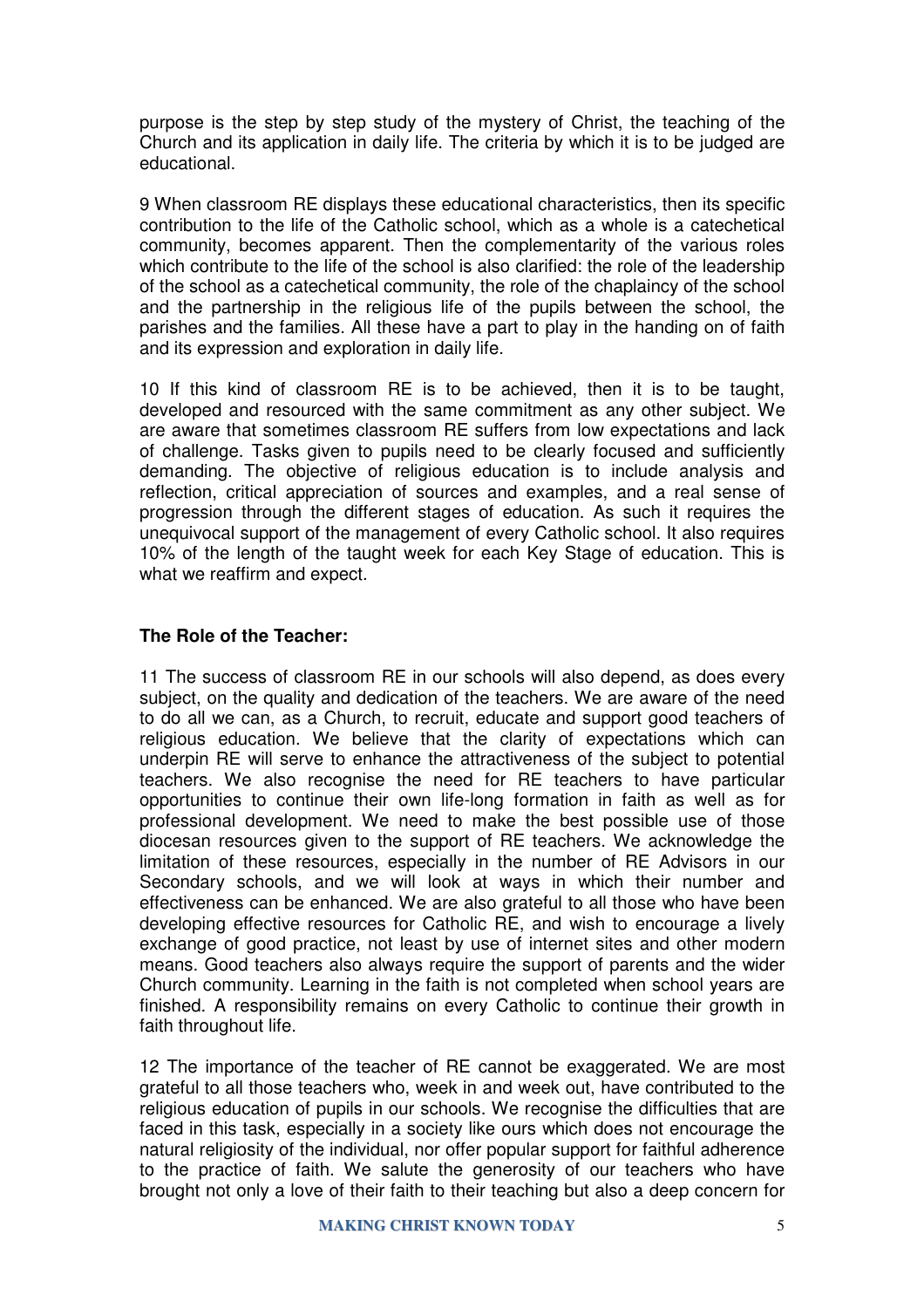the well-being of every pupil. We offer them every encouragement and support as they strive to develop their professional expertise in this vital subject. We also salute and thank the senior management teams and governors of our schools for their work in fostering our schools as communities of faith. We encourage them to give every possible support and importance to the RE departments and coordinators. A Catholic school which promotes the best possible teaching of religious education is fulfilling its true purpose.

#### **Conclusion:**

13 Teaching is a noble calling and profession. It can be a source of great satisfaction and we ask all Catholics to pray for our teachers and for vocations to the teaching life. 'Teaching has an extraordinary moral depth and is one of our most excellent and creative activities. For the teacher does not write on inanimate material, but on the very spirits of human beings.' (The Catholic School on the Threshold of the Third Millennium: 1998: n.19)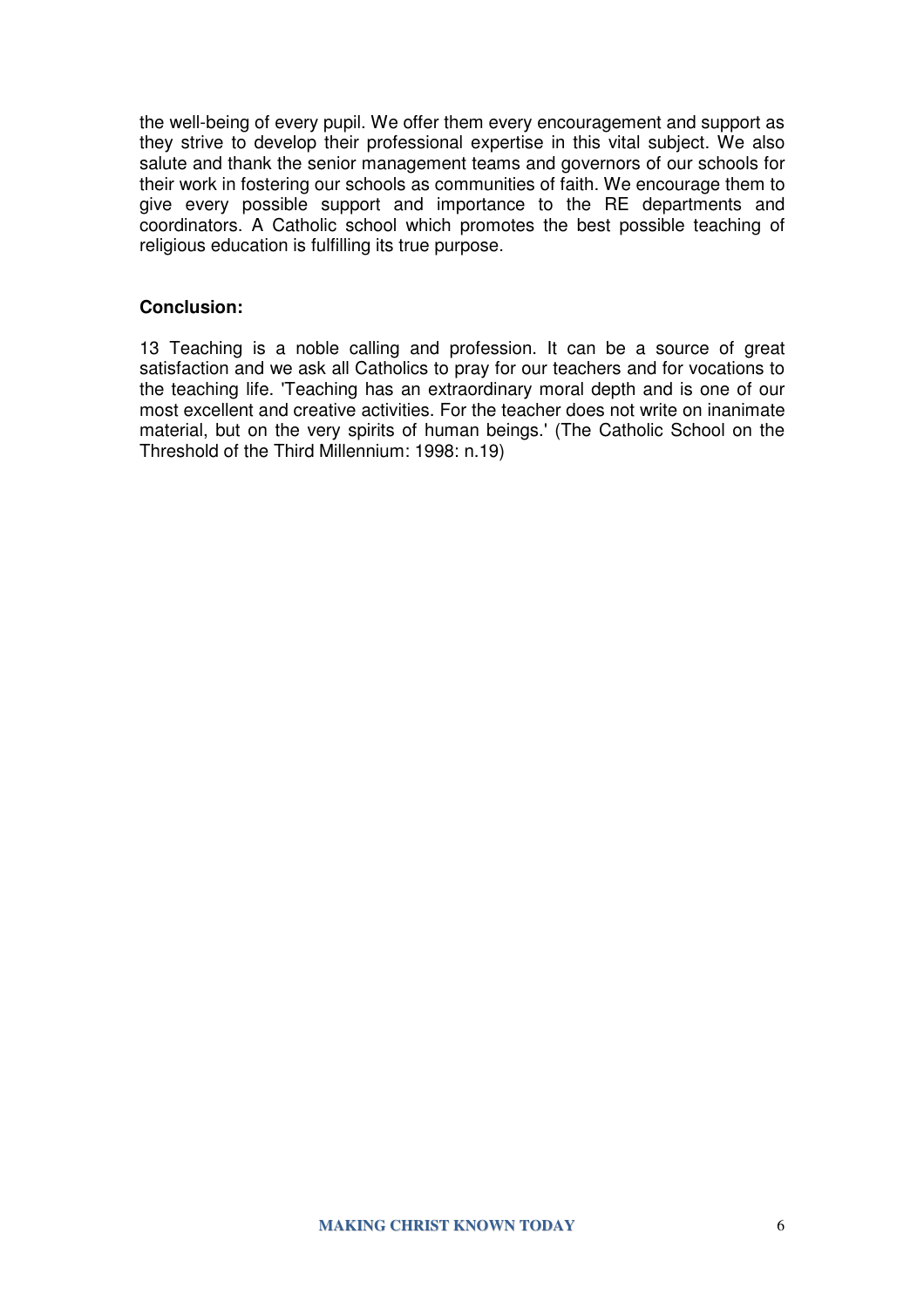#### **FRAMEWORK FOR INSPECTING AIDED CATHOLIC SCHOOLS IN THE ARCHDIOCESE OF BIRMINGHAM**

#### **AN INSPECTION FRAMEWORK**

#### **INTRODUCTION**

The Inspection Framework sets out the requirements for the inspection of Catholic schools in the Archdiocese of Birmingham. Inspections are to be set within the Archbishop's responsibilities within Canon Law. This states, "The formation and education in the Catholic Religion provided in any school is subject to the authority of the Church: the diocesan Bishop has the right to watch over and inspect the Catholic schools situated in his territory" (Canons 804, 806 CCL). Responsibility for inspection of religious education and collective worship is also invested in the Archbishop through Section 48 of the Education Act 2005.

This revised Framework is designed to help schools to assess their own performance and progress.

An effective inspection system has at least four important outcomes:

- good inspections provide the school with a clear independent evaluation of its strengths and the areas in which it needs to improve. This is now focused upon the school's self-evaluation of its strengths and development needs;
- the diocese obtains valid evidence of the quality of the Catholic life and religious education in its schools:
- inspection reports provide useful information for parents;
- the school's response to an inspection leads to better quality Catholic education.

As from January 2012, inspection will be focused on the validation of the school's self evaluation and reports will reflect this. They will report firstly upon the quality, accuracy and reliability of the school self evaluation and then, given that these are validated, will report the school's main judgements about outcomes, leadership and management, and provision.

In addition to the inspection of the individual school, inspectors will be undertaking a thematic survey while in the school. This will be related to the same thematic survey in other schools. Its purpose is to identify good practice in Catholic life and religious education which may be shared between schools in an end of year diocesan publication.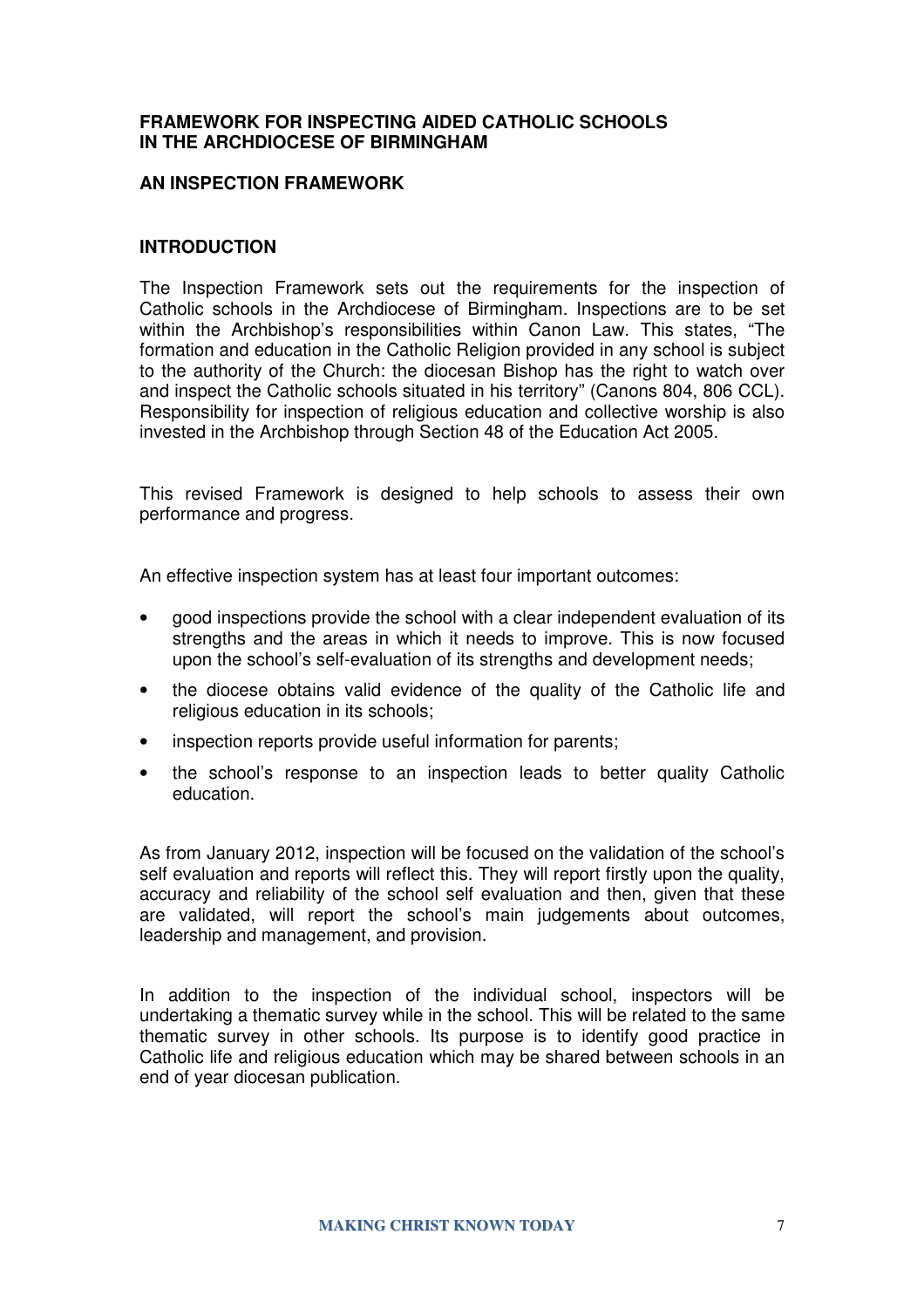#### **INSPECTION REQUIREMENTS**

#### **THE LAW**

The Archdiocese has assumed, under Section 48 of the Education Act 2005 and Canon Law, the inspection of the quality of the Catholic life and religious education in all its schools and a school's provision for the spiritual, moral and vocational education of its pupils, and delegated this to the Diocesan Education Service (DES).

#### **SCHOOL INSPECTION REGULATIONS**

- 1. The Diocesan Education Service shall inspect each school in the Archdiocese of Birmingham to which Section 48 of the Education Act 2005 applies within 5 school years from the end of the school year in which the last inspection of the school took place.
- 2. Where the appropriate authority has been notified of an inspection it must, for the purpose of section 6(1) of the 2005 Act, take such steps as are reasonably practical to notify the Diocesan Education Service (acting for His Grace the Archbishop) of the time when the inspection is to take place<sup>1</sup>.
- 3. For the purpose of section 14(4)(c) of the 2005 Act there is prescribed, as the period within which the appropriate authority must take such steps as are reasonably practicable to secure that every registered parent of a registered pupil at the school receives a copy of the report of an inspection, the period of 5 working days from the date of receipt of the report by the authority.
- 4. His Grace the Archbishop, through the agency of the DES, will nominate the person to carry out the inspection of the Catholic Life of the School and Religious Education.
- 5. The inspector must prepare in writing a report of the inspection within 15 working days of the completion of the inspection.
- 6. The school will make a copy of the report available without charge to all registered parents of registered pupils at the school within 5 working days from the date of receipt of the report. The school may require a payment of a fee for the report for any other person or for any person to whom a copy has previously been supplied.

 $\overline{a}$ <sup>1</sup> Under normal circumstances a section 5 inspection of a school will be the trigger for the  $s48$ inspection. One exception may be where a school previously exempt from s5 inspection is inspected soon after a s48 inspection has taken place.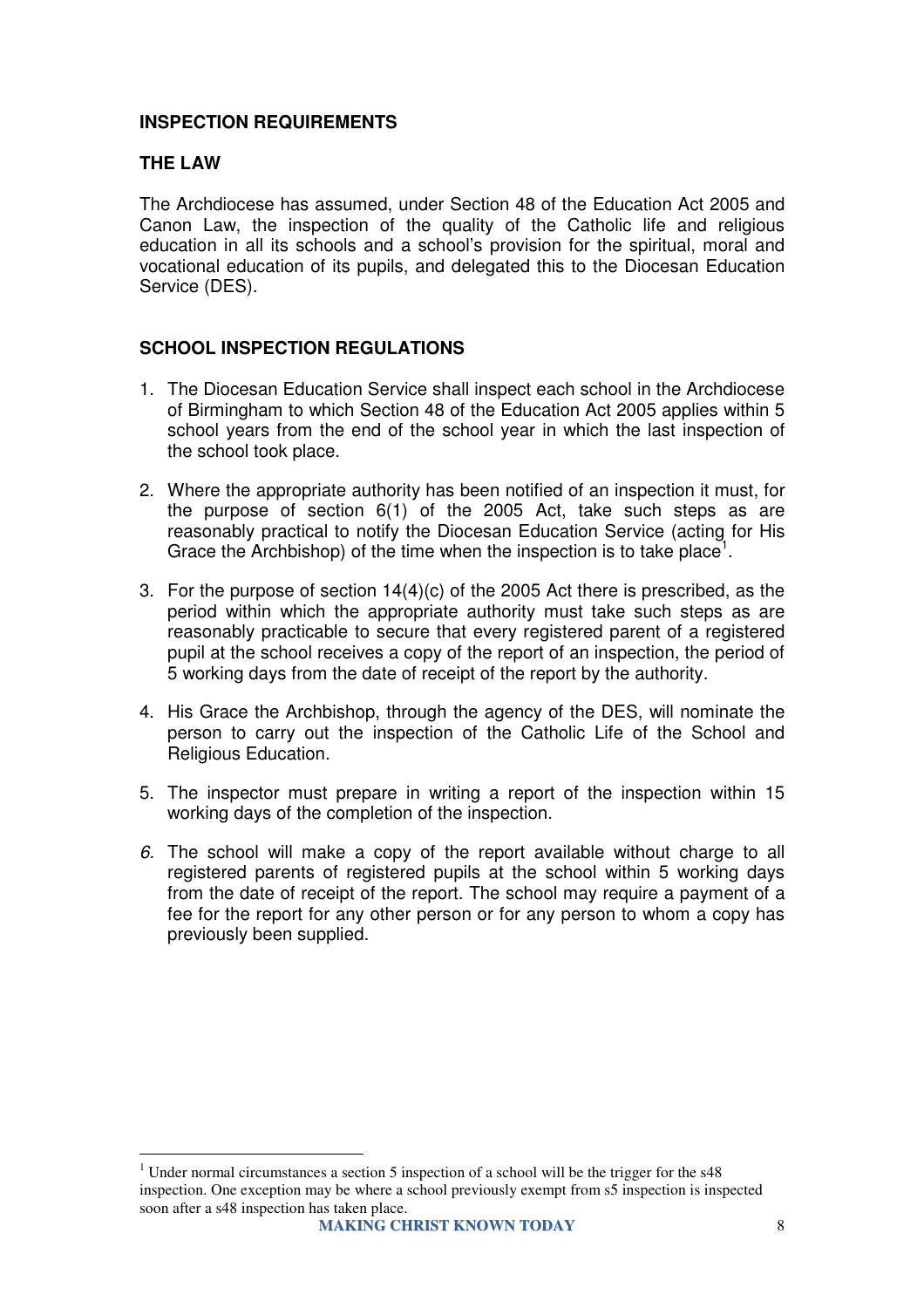#### **OVERVIEW OF THE INSPECTION PROCESS**

#### **Before an inspection**

- ♦ The DES will provide necessary forms on the department website (www.bdes.co.uk and/or www.re-live.org). A form to record a summative school self evaluation will be provided but schools are permitted to devise their own forms. [It should be remembered that the self evaluation should make appropriate reference to the inspection schedule in order to provide inspectors with necessary information]
- $\bullet$  In primary schools the inspection will take place on two days. On the first day, the reporting inspector will normally conduct interviews with the headteacher, subject leader for RE, the parish priest/chaplain, the chair of governors and the pupils, and begin to look at pupils' work. In the case of secondary schools the interviews will take place during the two days of inspection; an interview with a senior member of staff with responsibility for Catholic life or spiritual development may be appropriate in addition to those identified for primary schools. The interviews will be conducted in order to:
	- discuss the school's self-evaluation report, other documents, and the school's development since the last inspection;
	- gather any information about the school's self evaluation process and judgements the reporting inspector needs from staff and the governors;
	- agree a timetable of observations, pupil interviews and work scrutiny with the headteacher.
- the reporting inspector will use the school's self-evaluation, RAISEonine, Improvement Plan, 3 year examination results (secondary schools) and timetables from the school for pre-inspection work.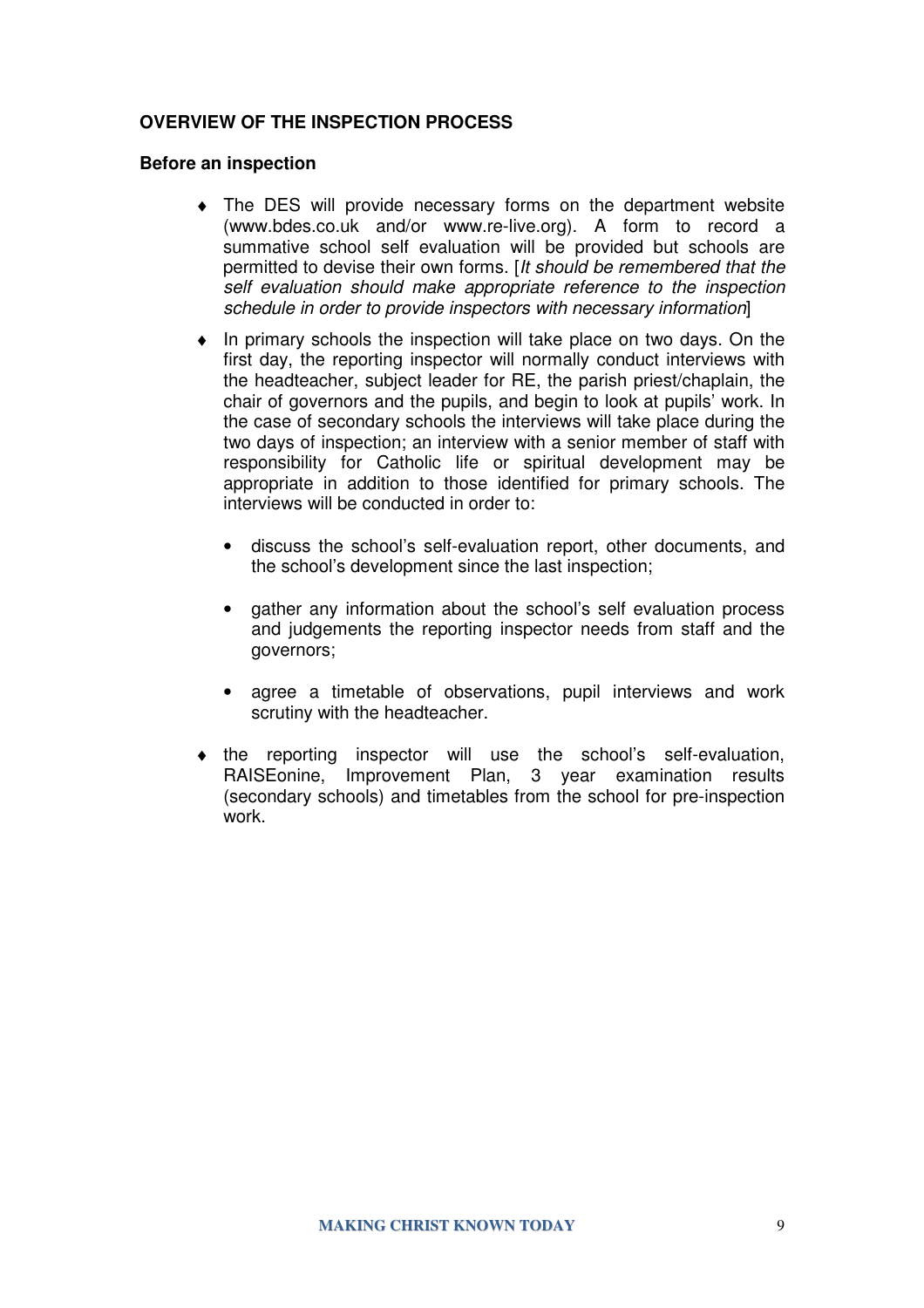#### **During the inspection**

- ♦ The reporting inspector will discuss the school's self-evaluation report, other documents and the improvements the school has made since the last inspection with the headteacher, identifying those areas to be followed up in the inspection to validate the self evaluation. The inspector will also discuss what the school's distinctive approach to the area which is identified for the thematic survey across schools during the half term in which the inspection takes place.
- ♦ Inspectors will focus on gathering first-hand evidence to check out the school's self-evaluation and test its judgements about the quality of the school. They may:
	- observe a sample of RE lessons and other activities that occur;
	- analyse samples of pupils' current and recent work in RE;
	- hold discussions with pupils from classes which are not observed both about their work, about the Catholic life of the school, and the theme identified by the DES;
	- analyse teachers' records and any other documentation provided by the school;
	- consider how pupils with special needs, gifted pupils and those from different backgrounds and ethnic groups make progress;
	- evaluate the quality of the school's environment, assessing to what extent it reflects its Catholic foundation;
	- observe relationships in the school and how well pupils behave;
	- observe any liturgical celebrations, form prayers, assemblies or any other acts of worship;
	- visit any extra-curricular activities that might reveal evidence of pupils' spiritual and moral development (such as prayer groups).
	- estimate the adequacy of the resources for RE and how efficiently they are used in the interests of the pupils.
	- take note of any other features which relate to the school's evaluation of the religious and spiritual life of the school
- ♦ The inspectors will be in school normally for not less than one day (excluding the half day for interviews in primary schools) and not more than two, depending on the size of the school.
- ♦ Inspectors will provide oral feedback to the headteacher as the inspection progresses and will provide feedback to staff as arranged by the Reporting Inspector (normally at the end of the inspection).

#### **The inspection programme will be as follows:**

#### **Inspection Days**

The inspector(s) will review the school's self evaluation by:

- meeting with the staff on the first day where possible;
- observing lessons and the work of the school;
- scrutinising a sample of pupils' work in RE;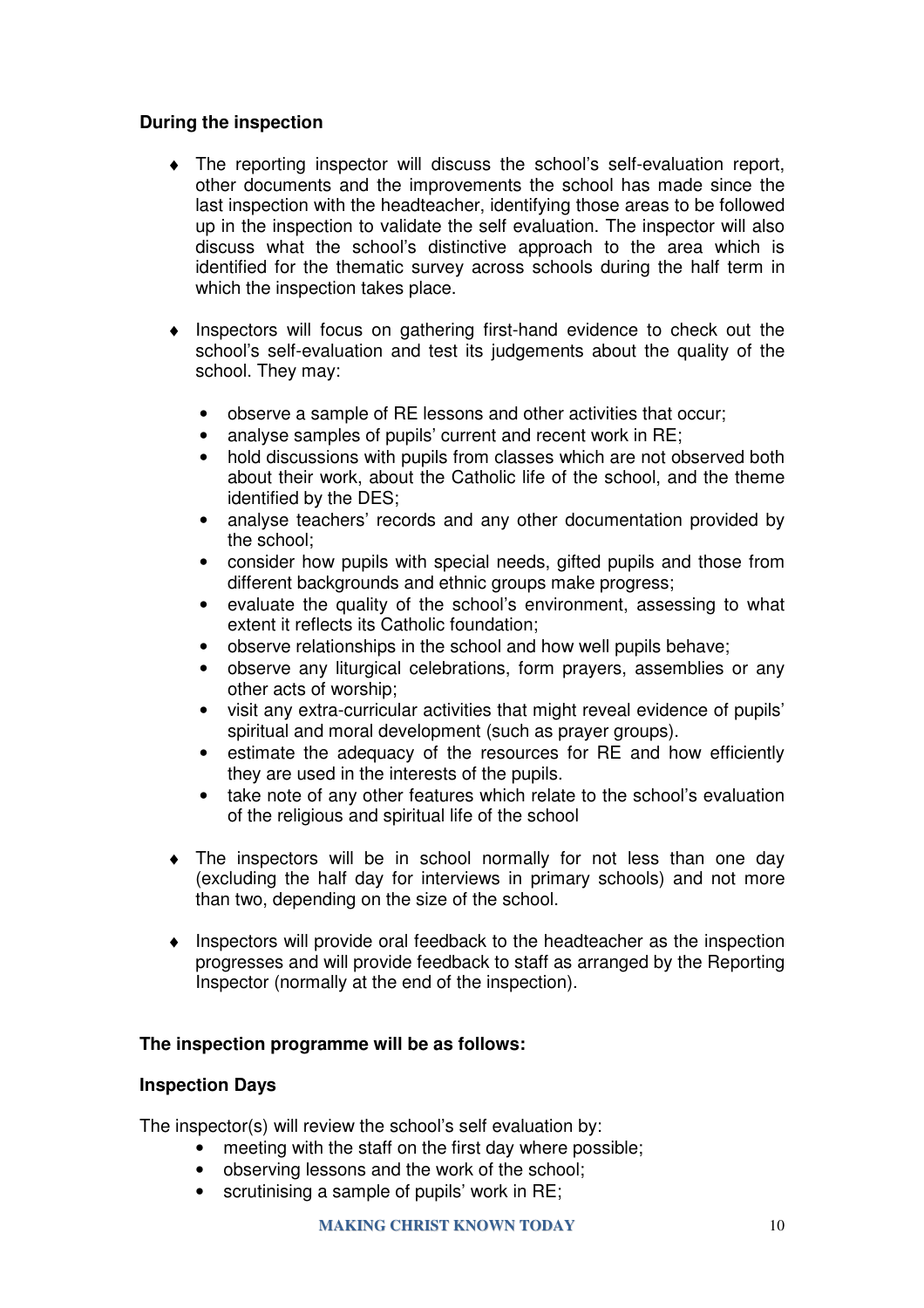- holding interviews about aspects of the Catholic life of the school and discussing work in RE with groups of pupils;
- meeting with the headteacher;
- discussing lessons with teachers whose teaching has been observed;

#### **Oral Feedback**

- $\bullet$  Inspectors will provide a brief feedback to teachers of RE; this may be at the end of the inspection or during the day if time permits.
- $\bullet$  Before leaving the school on the final day of the inspection, the inspector(s) will provide oral feedback to the headteacher, other senior staff, including the subject leader for RE, briefly giving the key judgements of the inspection. A representative of the governing body may wish to attend. The inspector will not feed back to the whole staff of a primary school nor to the whole of an RE department in secondary context. The reporting inspector and the headteacher will agree the arrangements for the feedback.

#### **After an Inspection**

- ♦ The inspection team, where there is more than one inspector, will use the evidence collected to reach corporate judgements for written reports
- ♦ The final written draft of the report will be sent to the school by the DES to enable it to check the report for factual accuracy. Only if inaccuracies have a bearing on any judgements will the judgements be revised. The school must respond within 5 working days of receiving the draft report to the Inspections and School Improvement Adviser at the DES who will liaise with the reporting inspector. The DES will provide quality assurance for all reports.
- ♦ The final written report, in appropriate formats, will be sent to the school by the DES normally within 15 working days from the end of the inspection. The DES will also send copies to the Catholic Education Service. The report will be published on the DES website – www.relive.org – and on the CES website – www.cesew.org.uk.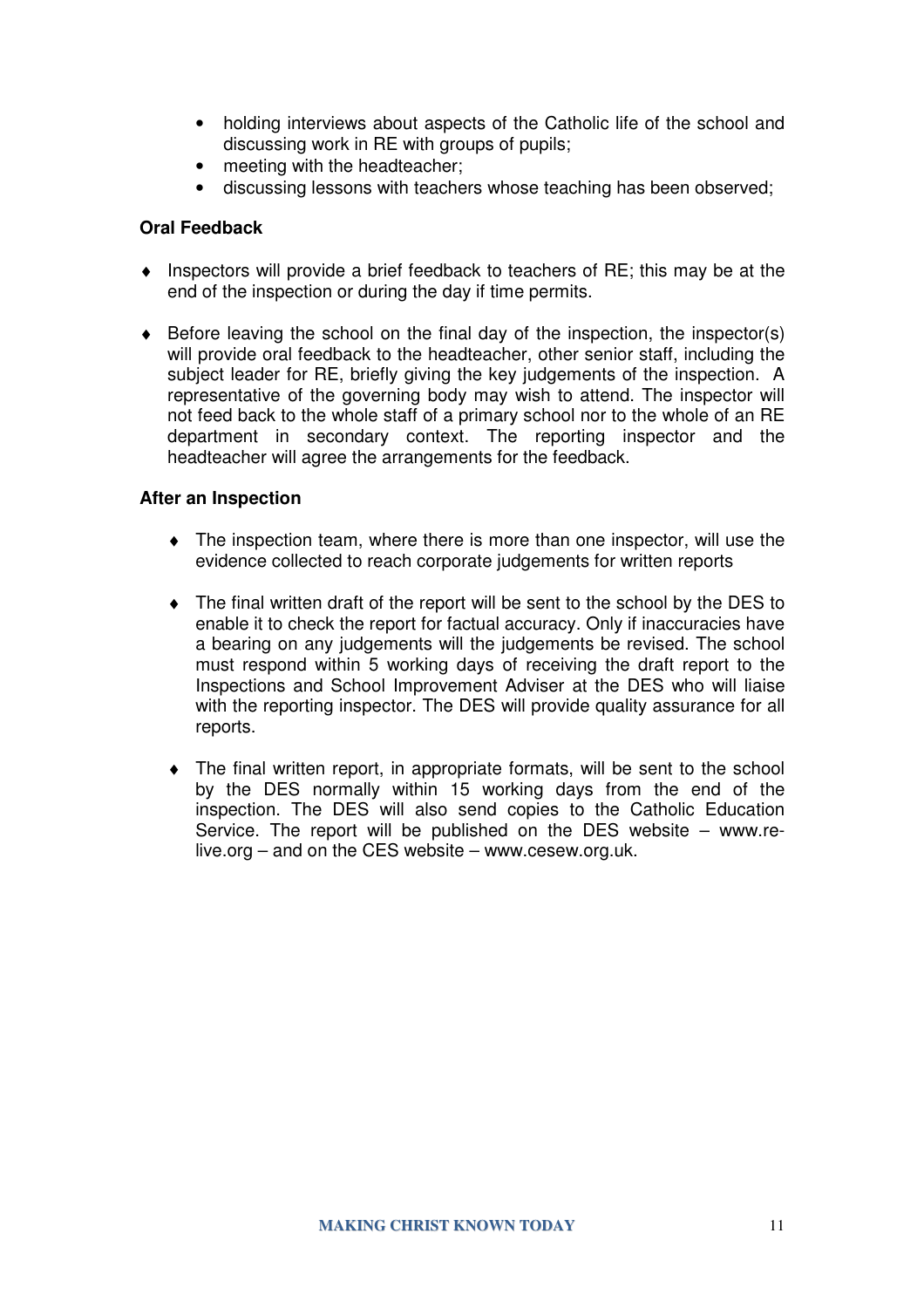• The DES will decide, on the evidence of the inspection, what action it may need to take in order to ensure that the school is fulfilling its Catholic Foundation. If a school is deemed not to be fulfilling its Catholic Foundation, either because of underachievement or significant shortcomings, the DES will carry out the procedures outlined in the Appendix 2 of the Framework

#### **Inspectors and Inspection Teams**

- ♦ The reporting inspector will be an independent inspector, accredited by the DES, and will be responsible for making sure that the inspection is carried out in accordance with the Inspection Framework and the requirements of the DES.
- ♦ In a primary school there will normally be only one inspector. This may vary where the size of the school is above average to permit a worthwhile sample of RE lessons. Where an inspector is carrying out an inspection for the first time, an experienced inspector will accompany him/her to act as guide in the process. There will normally be two inspectors for a secondary school, but this may be reduced for small schools.
- ♦ The DES trains and accredits inspectors. Inspectors will only be allocated to schools with which they have no connection. Where serving headteachers or other teachers are employed, they will not normally inspect within their own local authority area.
- ♦ The DES will monitor all inspections, occasionally by visits to schools during the period of the inspection. All reports will be subject to a quality assurance check at the draft stage.

# **Inspectors' Code of Conduct**

The Code of Conduct sets out the way in which inspectors are expected to work. Inspectors will:

- $\bullet$  evaluate the work of the school objectively and impartially;
- ♦ evaluate provision in line with the framework, national standards, and canonical and statutory requirements;
- ♦ report honestly and fairly, ensuring that judgements reflect, reliably and accurately, what the school does;
- ♦ treat all those they meet with courtesy and sensitivity;
- ♦ act with the best interests of pupils and staff as a priority;
- ♦ maintain purposeful dialogue with staff and communicate judgements without fear or favour;
- ♦ respect the confidentiality of information;
- ♦ bear in mind at all times that they are the Archbishop's representatives and they are following in the footsteps of Christ the teacher;
- ♦ take prompt and appropriate action on any safeguarding or health and safety issues
- ♦ compile a well-organised evidence base, to be kept for 6 months, that can be consulted by appropriate personnel from the DES. This will include:
	- forms completed by the school as pre-inspection evidence;
	- any previous inspection report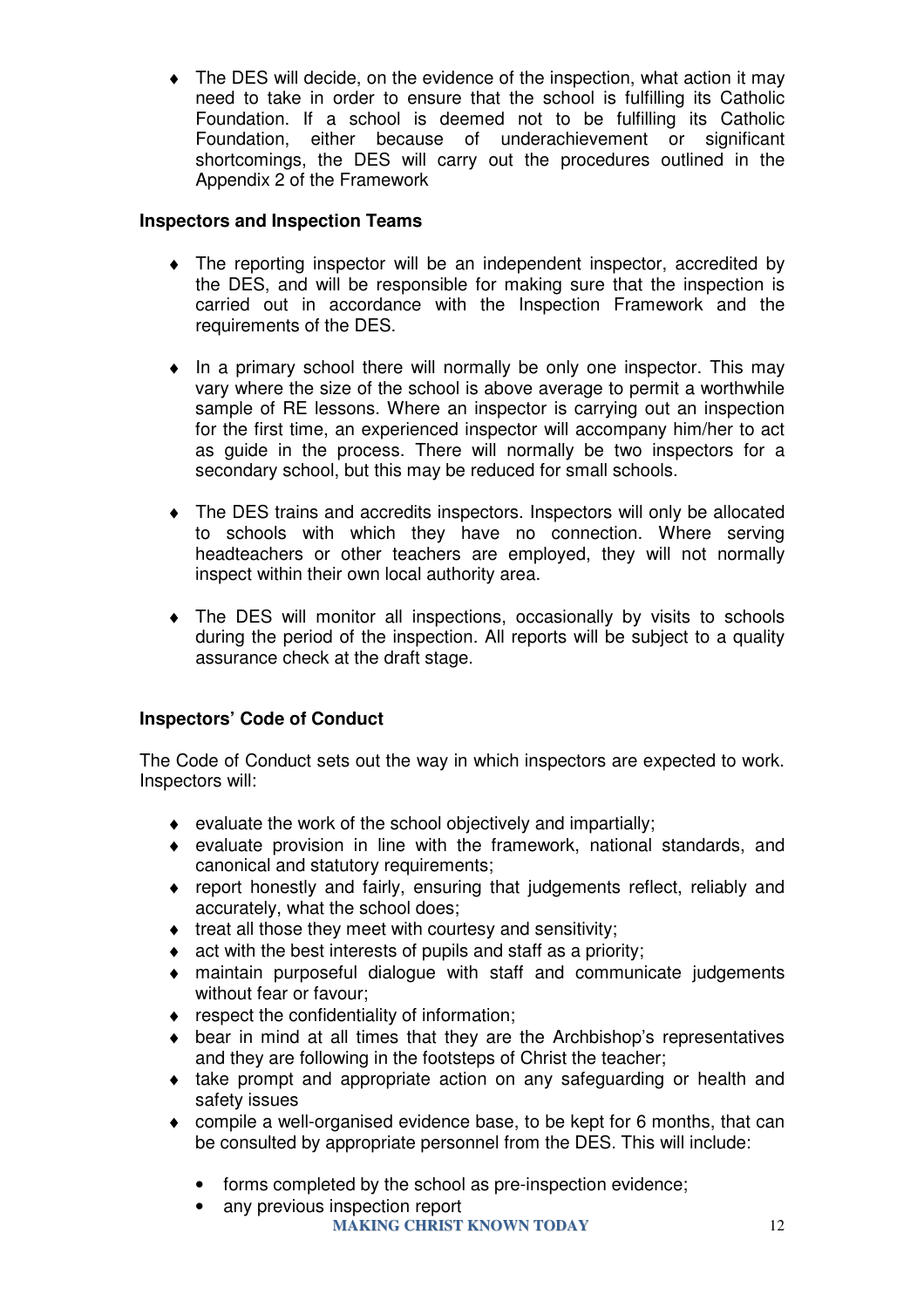- relevant examples of the school's documentation;
- lesson and collective worship observation forms, notes of interviews and other inspection evidence

#### **COMPLAINTS PROCEDURE**

- ♦ Enquiries and complaints should be raised with the Diocesan Reporting Inspector while the inspection is taking place or with the Inspections and School Improvement Adviser not more than five days after the school has received the draft written report.
- ♦ If the complaint is not resolved, it should be communicated to the Deputy Director for School Improvement within a further 10 working days. Final responsibility for the report rests with the DES.

| <b>MAKING CHRIST KNOWN TODAY</b> |  |
|----------------------------------|--|
|                                  |  |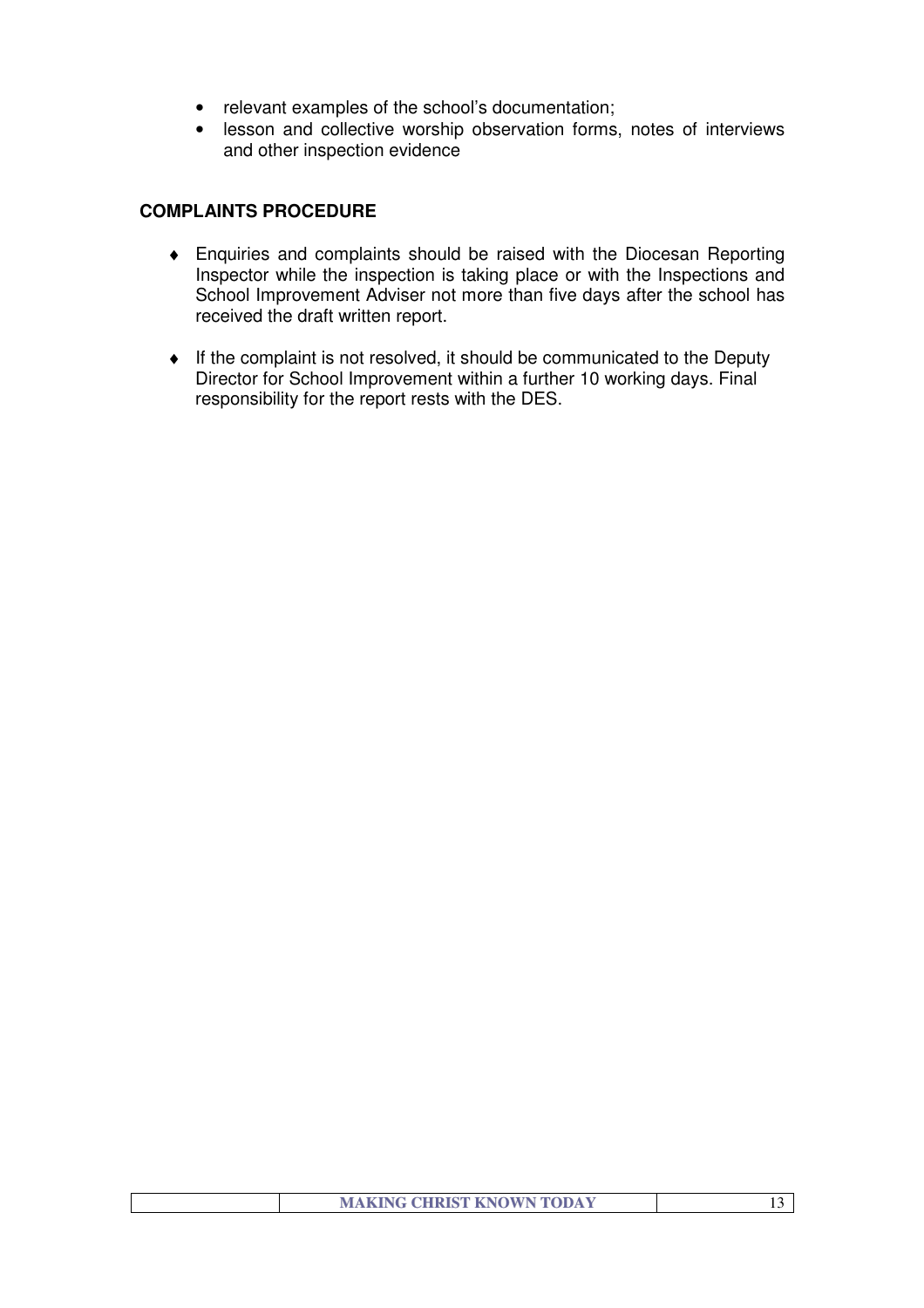# **Inspection Schedule**

# **1. PUPILS: How good outcomes are for all pupils**

# **How well pupils achieve and enjoy their learning in Religious Education**

Inspectors should review the school's evaluation of:

- pupils' attainment in Religious Education at the end of each key stage
- the quality of pupils' learning and their progress and any significant variations between groups of pupils
- the quality of learning for pupils with particular learning needs and/or disabilities and their progress

## **The extent to which pupils contribute to and benefit from the Catholic life of the school**

Inspectors should review the school's evaluation of:

- the extent to which pupils take on responsibilities and play a part in developing the Catholic character of the school;
- pupils' spiritual, moral and vocational development;
- pupils' sense of belonging to the school community and their relationship with those from different backgrounds.

# **How well pupils respond to and participate in the school's collective worship**

Inspectors should review the school's evaluation of:

- the extent to which pupils show interest and actively participate in collective worship;
- the extent to which pupils are acquiring skills in planning and leading prayer and worship;
- how well collective worship contributes to the spiritual and moral development of pupils.

| <b>MAKING CHRIST KNOWN TODAY</b> |  |
|----------------------------------|--|
|                                  |  |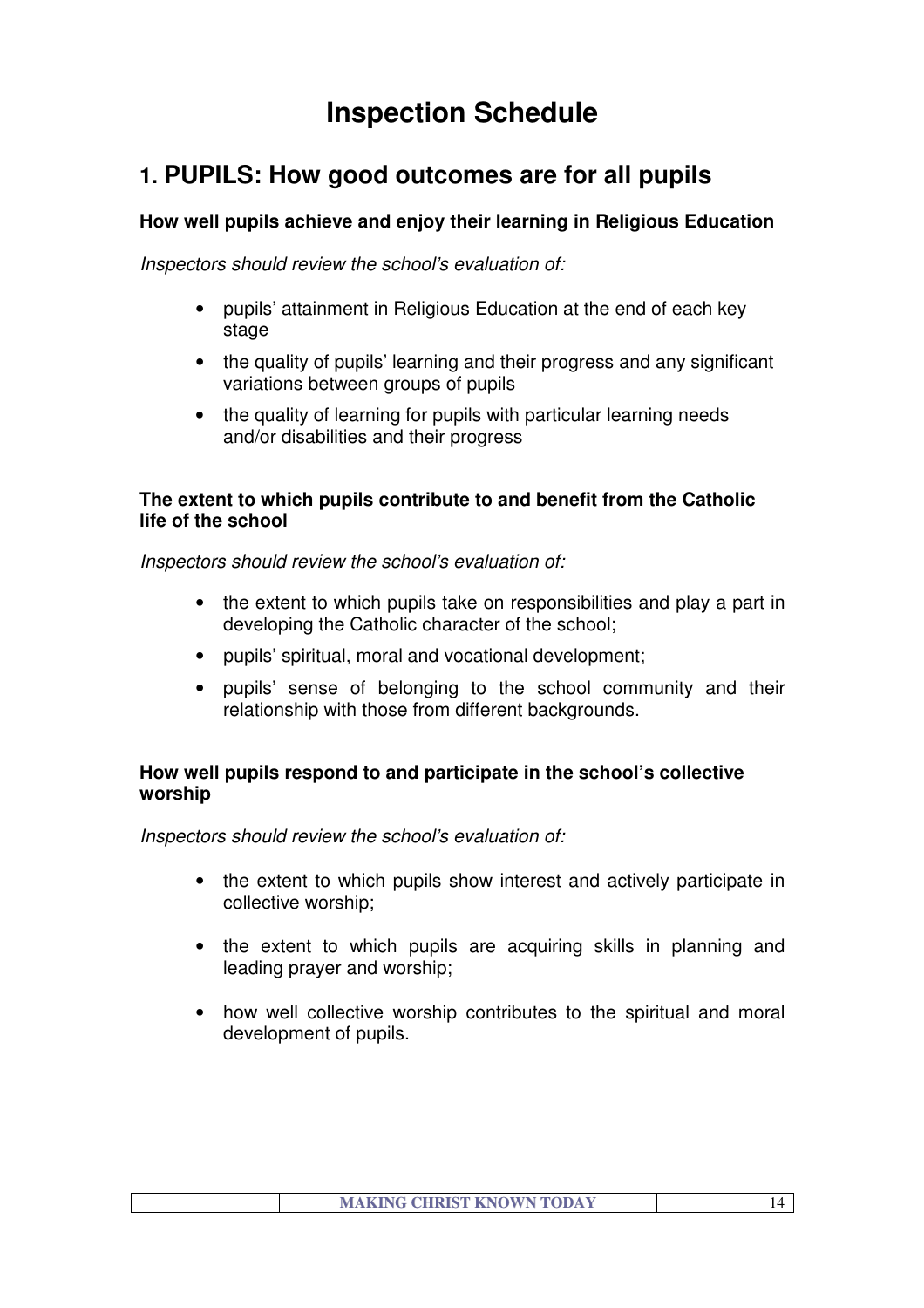# **2. LEADERSHIP AND MANAGEMENT : How effective leaders and managers are in developing the Catholic life of the School**

**How well leaders and managers promote, monitor and evaluate the provision for the Catholic life of the school and plan and implement improvement to outcomes for pupils** 

Inspectors should review the school's evaluation of:

- how well governors, leaders and managers promote the work of the Catholic school;
- how well leaders and governors monitor and evaluate provision and outcomes in order to plan future improvements;
- how well leadership and management contribute to outcomes for pupils in respect of the Catholic life of the school;
- the capacity of the school for sustained improvement

#### **How well leaders and managers monitor and evaluate the provision for Religious Education and plan and implement improvement to outcomes for pupils**

Inspectors should review the school's evaluation of:

- how well leaders and managers use monitoring information to evaluate the school's performance in order to plan future improvements;
- how effectively plans are conceived, and how well they are implemented at all levels to bring about improvement in provision and in pupils' outcomes;
- how well leadership and management contribute to pupils' achievement.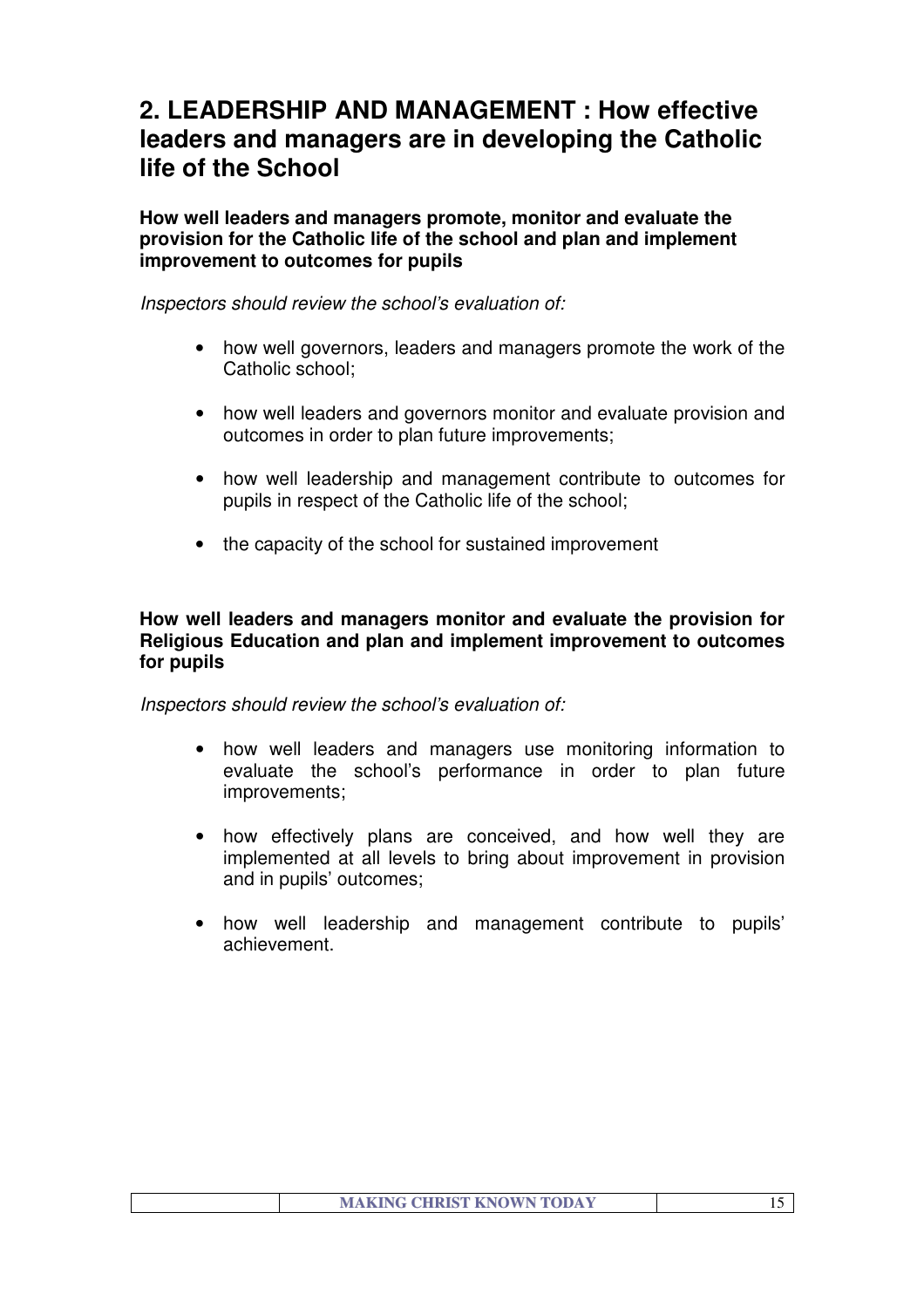# **PROVISION: How effective the provision is for Catholic Education**

# **The quality of teaching**

Inspectors should review the school's evaluation of:

- how well teaching promotes purposeful learning, engagement, enjoyment, progress and attainment of pupils;
- how well assessment is used to support learning in Religious **Education**

# **The effectiveness of the curriculum in promoting pupils' learning**

Inspectors should review the school's evaluation of the extent to which:

- the curriculum in Religious Education provides continuity and progression within and between key stages and within years and ensures that pupils, whatever their starting points, are able to achieve appropriately;
- curriculum planning contributes to effective teaching and learning in Religious Education;
- the curriculum is structured around the life and teachings of Jesus Christ, the teachings of his Church, the central beliefs that Catholics hold, the basis for them and the relationship between faith and life;
- the curriculum fosters pupils' spiritual, moral, and vocational development and promotes a free, informed and full response to God's call in everyday life;
- the curriculum meets Bishops' Conference requirements and is responsive to diocesan expectations.

# **The quality of collective worship provided by the school**

Inspectors should review the school's evaluation of:

• how well the school promotes the spiritual development of pupils in acts of collective worship, taking into account their age, aptitudes, family backgrounds and the Catholic character of the school.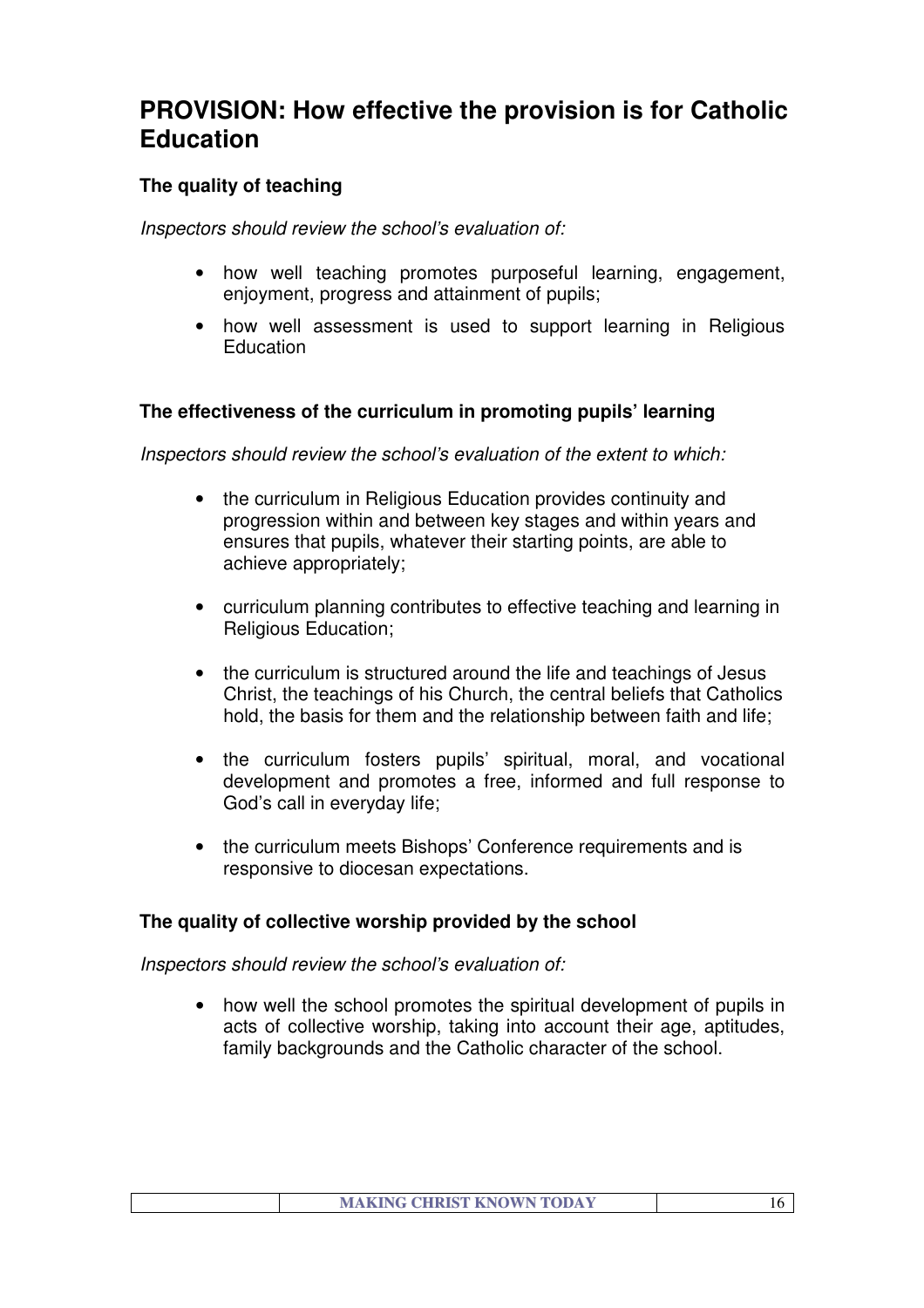# **OVERALL EFFECTIVENESS: How effective the school is in providing Catholic Education**

# Inspectors should evaluate:

- how effective the school's self evaluation is;
- how good outcomes are for all pupils;
- leadership and management of Catholic life and Religious Education;
- how effective the provision is in promoting Catholic Education.

## **What the school needs to do to improve further**

• recommendations and required actions

| <b>MAKING CHRIST KNOWN TODAY</b> |  |
|----------------------------------|--|
|                                  |  |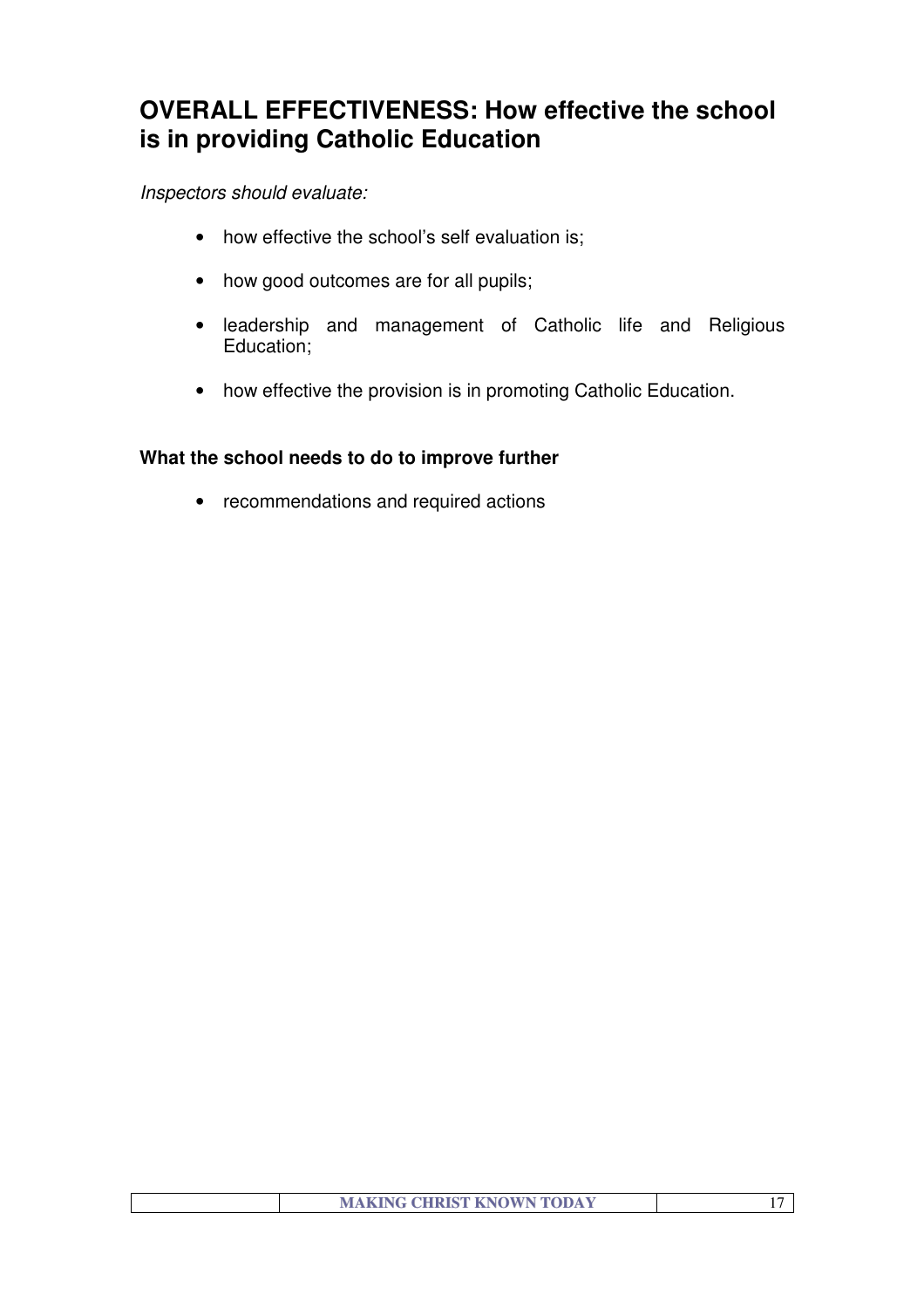# **FRAMEWORK AND GUIDANCE**

# **PUPILS: How good outcomes are for all pupils**

# **How well pupils achieve and enjoy their learning in Religious Education**

Inspectors should review the school's evaluation of:

- pupils' attainment in Religious Education at the end of each key stage
- the quality of pupils' learning and their progress and any significant variations between groups of pupils
- the quality of learning for pupils with particular learning needs and/or disabilities and their progress

# **Outline Guidance**

Taking into account:

- ♦ Standards of attainment in RE
	- o teacher assessment of pupils' progress and standards of attainment measured by the expectations of the diocesan Curriculum Strategy (in primary schools) and against the Bishops' Conference document 'Levels of Attainment in Religious Education in Catholic Schools and Colleges;'
	- $\circ$  the examination results for the last three years;
	- o in primary schools the school's analysis of any baseline assessment data;
	- o school data based on homework, tests;
	- $\circ$  the accuracy and the quality of teachers' assessment of standards of attainment;
	- $\circ$  the quality of the pupils' current work both in class and in written work, including, where relevant that of children in the Foundation Stage and that of sixth form students.
- ♦ The quality of pupils' learning in RE
	- o the extent to which pupils are becoming religiously literate, have knowledge, understanding and skills appropriate to their age to think spiritually, ethically and theologically and are aware of the demands of religious commitment and vocation in everyday life;
	- $\circ$  the extent to which pupils are able to use their learning in new contexts; ask and answer questions; communicate their understanding appropriately and in different ways; identify meaning; engage in enquiry interpreting, analysing and evaluating religious sources; develop understanding of religious concepts; become more independent learners.

| <b>MAKING CHRIST KNOWN TODAY</b> |
|----------------------------------|
|----------------------------------|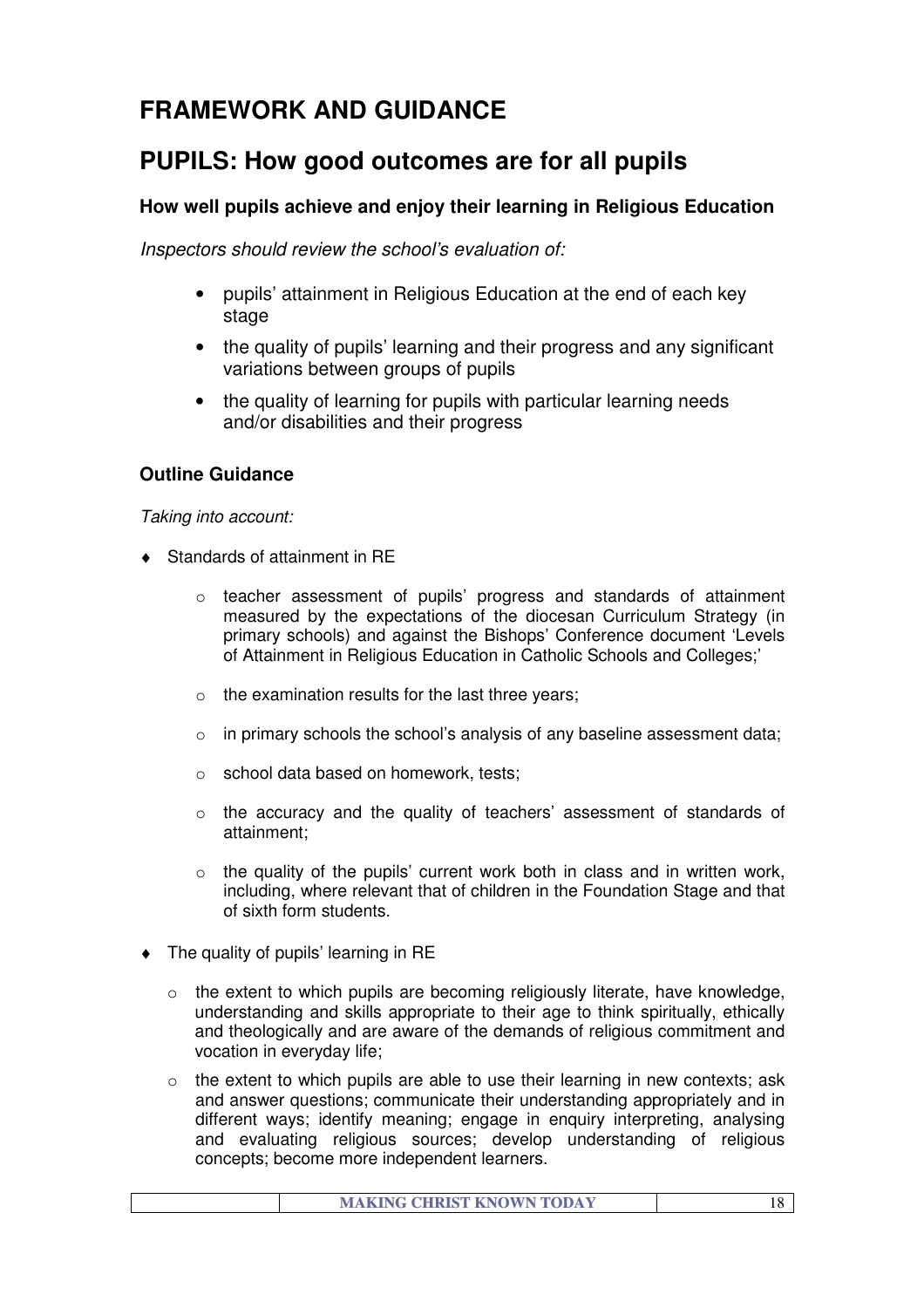- o how well pupils make progress relative to their starting points and capabilities, making clear whether there is any significant variation between groups of pupils and if there is any underachievement generally or among particular groups who could be doing better;
- o the extent to which pupils actively seek to improve their knowledge, understanding and skills and are developing their competence as learners;
- o how well pupils are engaged, participate in, and enjoy their learning.

#### **How well pupils achieve and enjoy their learning in Religious Education: descriptors<sup>1</sup>**

| Outstanding           | Almost all make rapid and sustained progress and learn exceptionally<br>well. Attainment of all groups of pupils is at least average with many<br>that are above average. Learning is outstanding when progress in<br>learning about the key beliefs and celebrations of the Faith is at least<br>good in each key stage for different groups and excellent in one or<br>Most pupils are developing well as independent learners.<br>more.<br>They readily tackle challenging activities.<br>Their keenness and<br>commitment to succeed and ability to grasp opportunities to extend<br>and improve their learning are exceptional.                                                                                                                                           |
|-----------------------|--------------------------------------------------------------------------------------------------------------------------------------------------------------------------------------------------------------------------------------------------------------------------------------------------------------------------------------------------------------------------------------------------------------------------------------------------------------------------------------------------------------------------------------------------------------------------------------------------------------------------------------------------------------------------------------------------------------------------------------------------------------------------------|
| Good                  | Achievement is good or very good when all pupils make better<br>progress than expected. Attainment of the large majority of pupils is<br>average or better. Most groups of pupils make at least good progress<br>in learning about the Faith and some may make outstanding<br>progress, with nothing that is unsatisfactory. They are keen to do<br>well, generally apply themselves diligently in lessons and work at a<br>good pace. They generally seek to produce their best work and are<br>often interested and enthusiastic about their learning. They<br>collaborate well and are developing some of the skills of independent<br>learning.                                                                                                                            |
| <b>Satisfactory</b>   | Achievement is likely to be satisfactory when the progress pupils<br>make is comparable that that most pupils make in the diocese. The<br>pupils make the progress expected given their starting points and<br>some, although not the majority, may make good progress. Progress<br>is inadequate in no major respect (for example, a key stage or<br>particular groups of pupils), and may be good in some respects.<br>Attainment is at expected levels or, if below, pupils are making<br>consistent progress towards those levels. Most work effectively when<br>provided with appropriate tasks and guidance but lack confidence in<br>improving the quality of their work. They generally work steadily and<br>occasionally show high levels of enthusiasm and interest. |
| <b>Unsatisfactory</b> | Achievement is unsatisfactory with little sign of improvement. A<br>significant number of pupils do not make expected progress given<br>their starting points. Significant groups of pupils, or particular pupils,<br>underachieve. Few work effectively without direction from an adult<br>and many give up easily when they perceive activities to be too<br>challenging. A significant number of pupils do not enjoy the activities<br>provided, which is reflected in poor completion of tasks.                                                                                                                                                                                                                                                                            |

**MAKING CHRIST KNOWN TODAY** 19 <sup>1</sup> Descriptors are provided solely to assist schools in making their judgements in self-evaluation. Use of a wider range of language is encouraged – e.g. very good, barely satisfactory, etc

 $\overline{a}$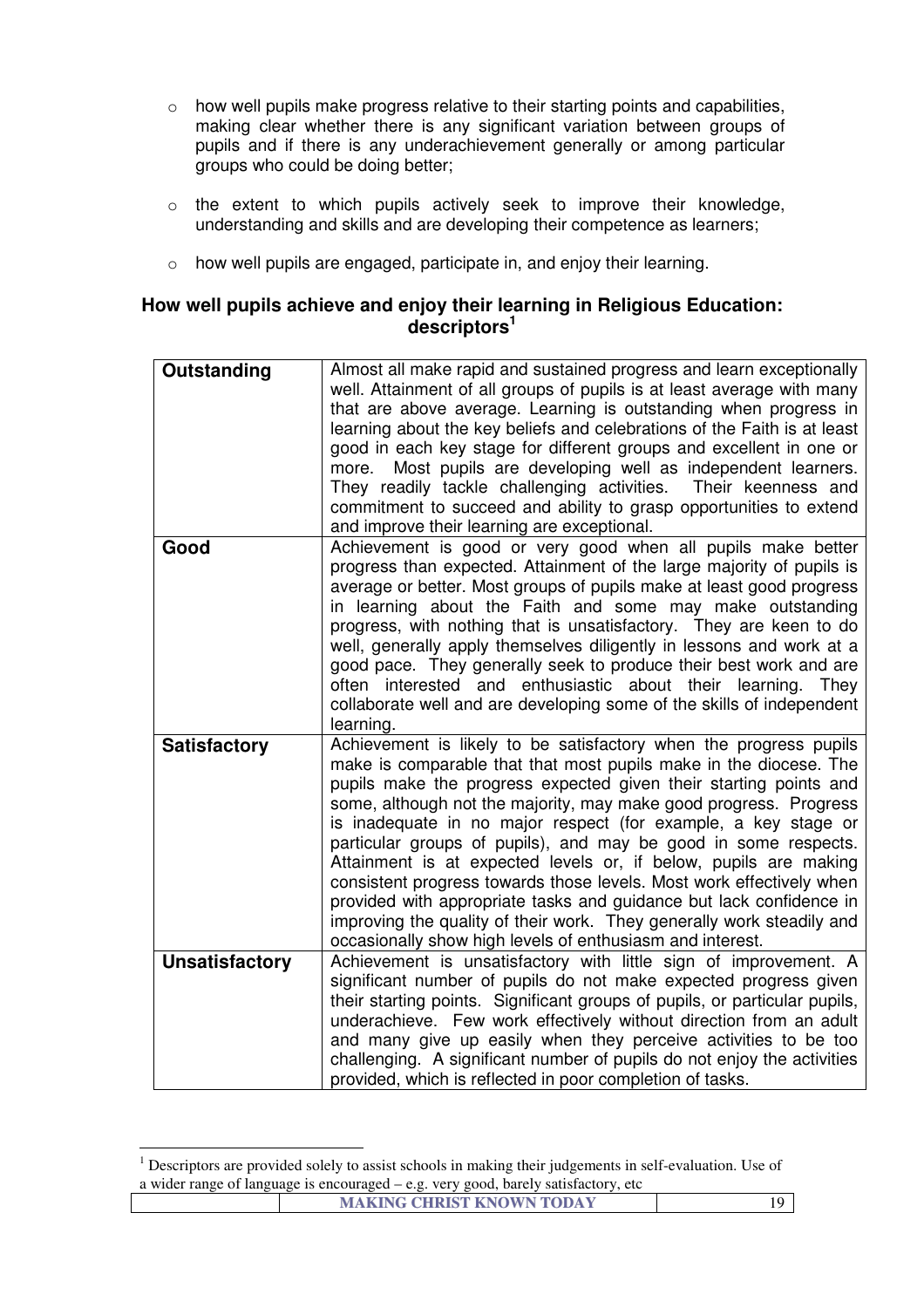# **The extent to which pupils contribute to and benefit from the Catholic life of the school**

Inspectors should review the school's evaluation of:

- the extent to which pupils take on responsibilities and play a part in developing the Catholic character of the school;
- pupils' spiritual, moral and vocational development;
- pupils' sense of belonging to the school community and their relationship with those from different backgrounds.

# **Outline guidance**

#### Taking into account:

- ♦ the extent to which pupils appreciate, value and participate in the development of the Catholic life and mission of the school;
- ♦ the extent to which pupils participate in evaluating the Catholic life and the mission of the school;
- $\bullet$  the extent to which pupils value and respect themselves and others as created equal;
- ♦ how well pupils take on positions of responsibility and leadership in the Catholic life of the school and in the wider community;
- $\bullet$  the extent to which pupils participate in activities which enable them to engage with their faith communities:
- $\bullet$  the extent to which pupils are able to reflect on how religious beliefs inform, influence and inspire themselves and others in their lives
- ♦ the extent to which they engage with and respond to questions about the meaning and purpose of life
- ♦ the extent to which pupils show that they are morally aware, act independently in accordance with what they are taught, and are able to explain the way they act
- ♦ how well pupils' understanding of vocation is developing
- ♦ how well pupils recognise that they are called to a life of service to others and to God
- ♦ pupils' attitudes to sex and relationship education;
- ♦ pupils' capacity for praise, thanks, forgiveness and readiness to celebrate life;
- ♦ pupils' awareness of Christian service and vocation;
- $\bullet$  the extent to which pupils contribute to and benefit from the school as part of a cohesive community within and beyond the school;

|  |  | <b>MAKING CHRIST KNOWN TODAY</b> |  |
|--|--|----------------------------------|--|
|--|--|----------------------------------|--|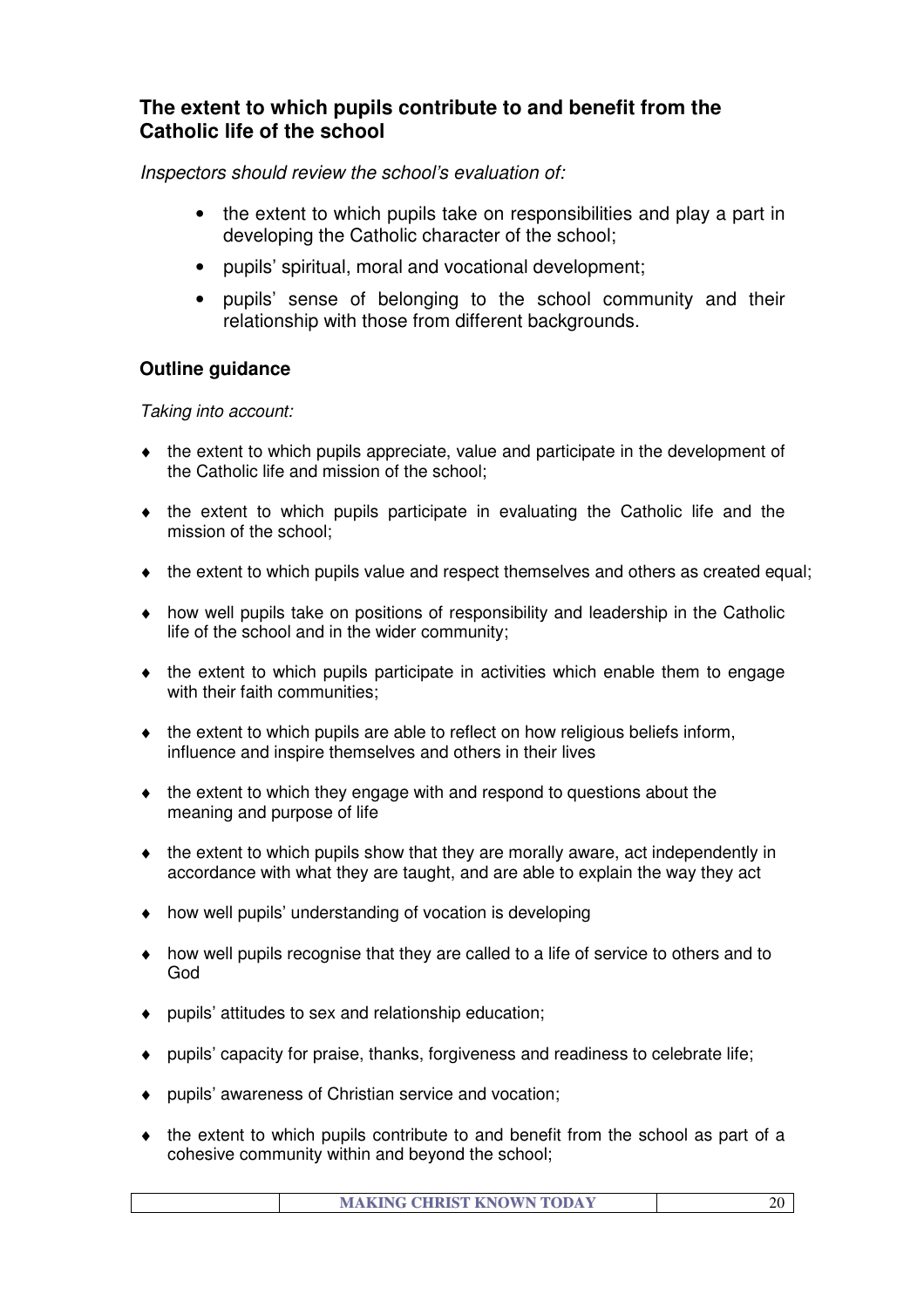♦ outcomes for pupils include the ways in which they understand and act upon the principles of the school mission; their behaviour; their participation in and skills in contributing to collective worship and liturgy; their attitudes and relationships in contributing to community cohesion; practical action for the common good; development of religious literacy at an appropriate level for their age; commitment to justice and peace, forgiveness and reconciliation.

| <b>MAKING CHRIST KNOWN TODAY</b> |
|----------------------------------|
|----------------------------------|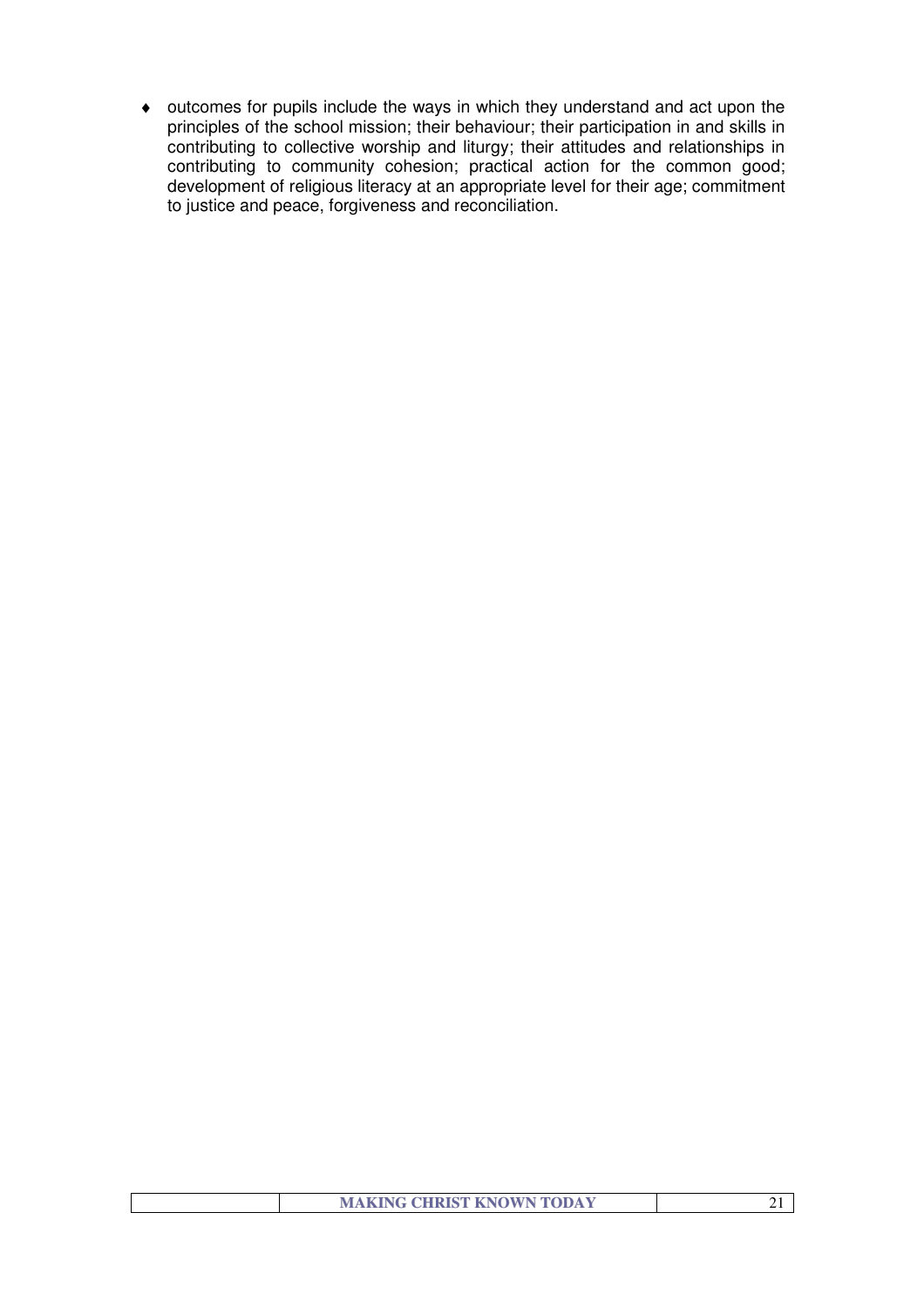## **The extent to which pupils contribute to and benefit from the Catholic life of the school: descriptors**

| Outstanding           | Pupils lead and take responsibility for shaping activities with a religious<br>character, in the school and the wider community. Their contribution to<br>school self evaluation in respect of the Catholic life of the school is<br>significant. They are proud of their backgrounds and beliefs and have a<br>strong sense of personal worth. They show an ability to listen, to give<br>thanks, to forgive and be forgiven. They express their own views and<br>beliefs with reasoned confidence and reflect on how the teaching of Jesus<br>and the Church informs, influences and motivates themselves and others.<br>They value and respect the Catholic tradition of the school and its links<br>with the parish community(ies). They treat others with high levels of<br>respect and know acutely that their behaviour always has consequences.<br>They understand that they are called to a life of service and they seek<br>justice for all within and beyond the school community. They take full<br>responsibility for themselves and their actions.  Pupils welcome the<br>challenge of questions of meaning and purpose and are able to offer their<br>own answers to such questions |
|-----------------------|----------------------------------------------------------------------------------------------------------------------------------------------------------------------------------------------------------------------------------------------------------------------------------------------------------------------------------------------------------------------------------------------------------------------------------------------------------------------------------------------------------------------------------------------------------------------------------------------------------------------------------------------------------------------------------------------------------------------------------------------------------------------------------------------------------------------------------------------------------------------------------------------------------------------------------------------------------------------------------------------------------------------------------------------------------------------------------------------------------------------------------------------------------------------------------------------------|
| Good                  | Pupils take on responsibilities and participate constructively in the<br>Catholic life of the school beyond routine lessons and activities including<br>evaluating their Catholic education. They are reflective and enquiring.<br>They understand that religious belief and spiritual values are important for<br>themselves and others. They show interest in the religious life of others.<br>They understand the importance of key celebrations in school throughout<br>the liturgical year and in the parish community. They are secure and<br>ready to express their own views and beliefs. They are considerate to<br>others and caring to anyone in apparent need. They understand the idea<br>of service and respond readily to the needs of people beyond the school.<br>They show an understanding of the need to forgive, be forgiven and have<br>a good understanding of right and wrong.                                                                                                                                                                                                                                                                                             |
| <b>Satisfactory</b>   | Most are keen to participate in school activities, take responsibility and<br>influence in some way decisions about the Catholic life of the school.<br>They can identify the religious aspects of their school and know about<br>religious practice in their parish and/or local community. They know for<br>some people religion is important and affects the way they live. They<br>show respect for religious behaviour. They respond to opportunities to<br>take responsibility around the school and co-operate when the school<br>raises funds or organises activities to address the needs of others. They<br>have a sense of the wider world, other beliefs, other cultures and<br>community organisations. They respond to questions of meaning and<br>purpose and are able, with support, to see their relevance to their own<br>lives.                                                                                                                                                                                                                                                                                                                                                 |
| <b>Unsatisfactory</b> | Pupils are reluctant to engage in activities beyond lessons and have little<br>or no influence on decisions which affect their Catholic education. They<br>show little interest in the mystery and value of life and creation. They are<br>unclear about their own and others' beliefs. They show little respect for<br>the religious practices of others and for the religious life of the school. A<br>significant minority of pupils behave insensitively and show little<br>understanding of the effect of their behaviour on others. In some cases<br>children do not feel any obligation to support the school or become part of<br>its community. They show little interest in the needs of others, the wider<br>world and have scant understanding of it. Some show low self esteem.<br>They dismiss ideas of service and questions of meaning and purpose as<br>irrelevant to themselves                                                                                                                                                                                                                                                                                                  |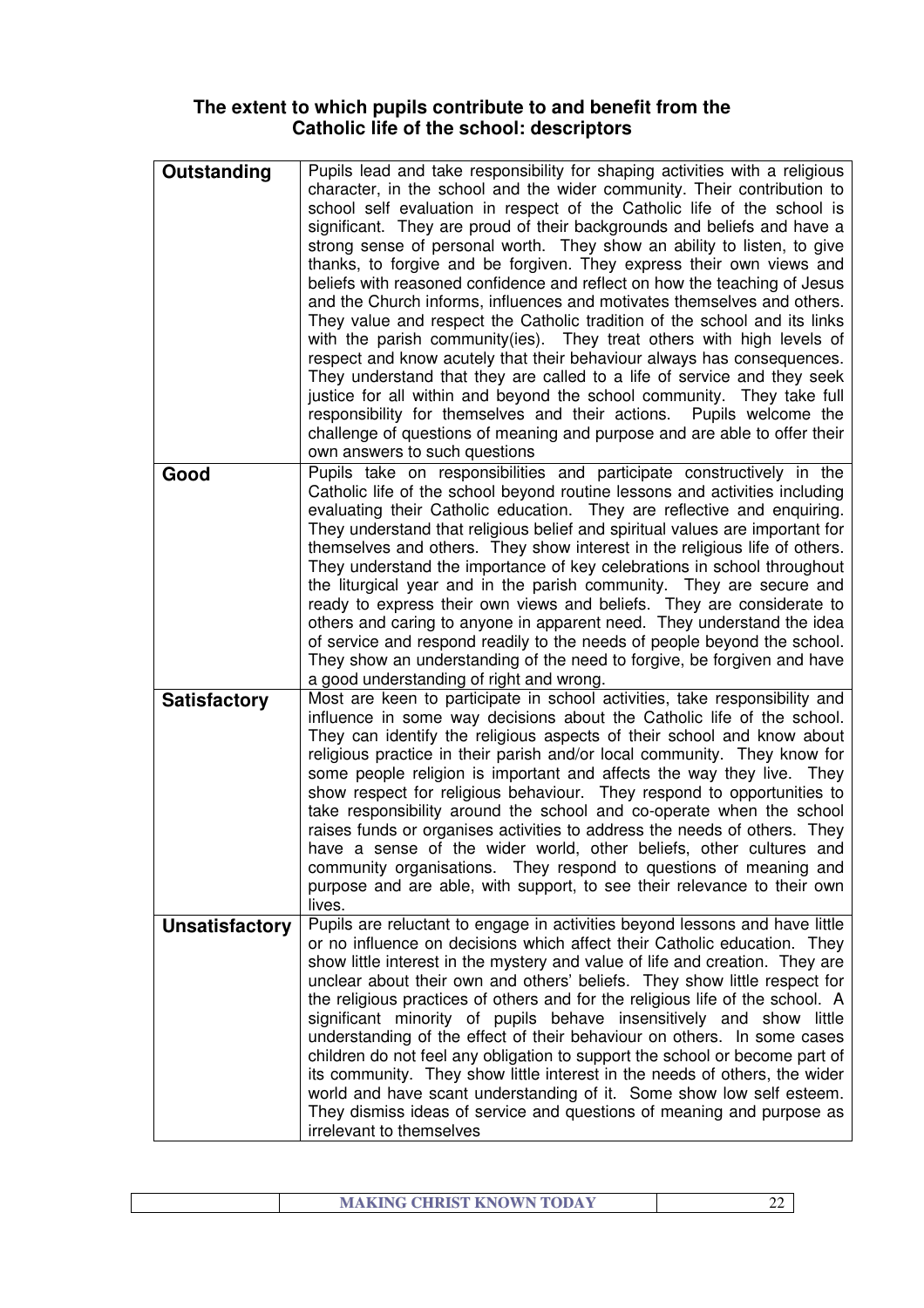# **How well pupils respond to and participate in the school's collective worship**

Inspectors should review the school's evaluation of:

- the extent to which pupils show interest and actively participate in collective worship;
- the extent to which pupils are acquiring skills in planning and leading prayer and worship;
- how well collective worship contributes to the spiritual and moral development of pupils.

# **Outline guidance**

Taking into account:

- ♦ the extent to which pupils demonstrate reverence and respect during individual and collective worship;
- $\bullet$  the extent of pupils' knowledge of traditional prayer and liturgy;
- ♦ the extent of pupils' knowledge of a variety of prayer styles;
- ♦ pupils' appreciation of celebration and prayer different from their own;
- ♦ worship materials prepared by pupils;
- $\bullet$  how well pupils organise and lead worship;
- ♦ pupils' response to voluntary acts of worship;
- ♦ pupils' participation in and response to the school's chaplaincy provision.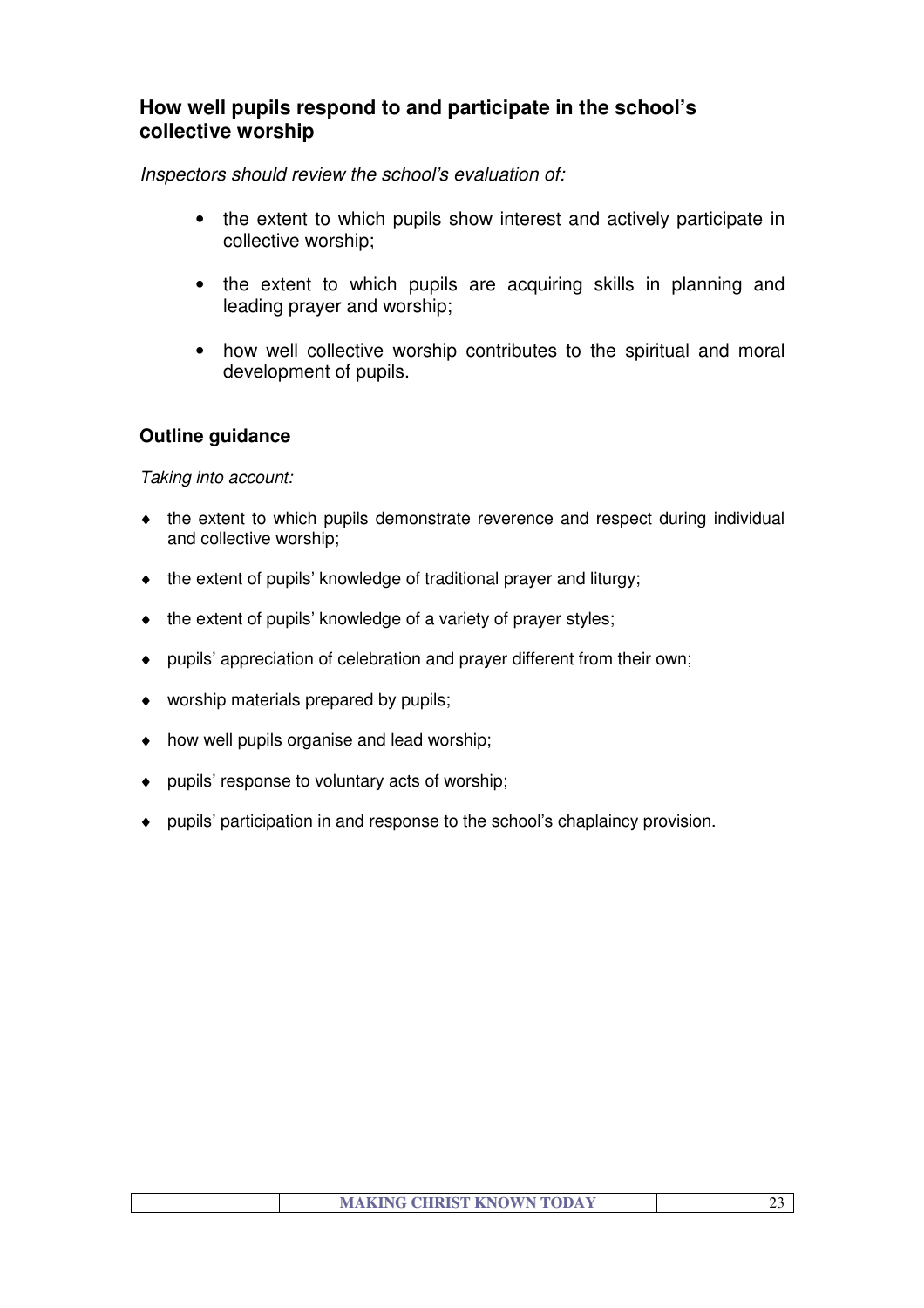## **How well pupils respond to and participate in the school's collective worship: descriptors**

| Outstanding           | Vibrant acts of worship engage all pupils' interest and inspire in them<br>deep thought and heartfelt response. Pupils regularly prepare and lead<br>worship with confidence and enthusiasm from their earliest years in a<br>variety of gatherings. They have very good knowledge of traditional<br>prayer and liturgy and a thorough understanding of different styles of<br>private and public prayer. They are at ease and act with integrity when<br>praying with others who have different beliefs and attitudes to spirituality.<br>They participate fully in the chaplaincy. They distinguish between the<br>spiritual and the material, recognising that God plays a part in their lives.<br>They make strong moral decisions and stick to them. |
|-----------------------|-----------------------------------------------------------------------------------------------------------------------------------------------------------------------------------------------------------------------------------------------------------------------------------------------------------------------------------------------------------------------------------------------------------------------------------------------------------------------------------------------------------------------------------------------------------------------------------------------------------------------------------------------------------------------------------------------------------------------------------------------------------|
| Good                  | Pupils act with reverence and are keen to participate. They sing joyfully,<br>reflect in silence and join in community prayers appropriately and with<br>confidence. No one acts in a manner contrary to their beliefs and all<br>show respect for each other. They have a good understanding of the<br>religious seasons and feasts and of liturgy. They recognise different<br>forms of prayer including use of scripture, religious artefacts, and hymns.<br>They are at ease when praying with their school community and<br>appreciate what is taking place. They make appropriate use of the<br>chaplaincy and respond well to its activities.                                                                                                      |
| <b>Satisfactory</b>   | Pupils readily take part in the regular and routine prayer life of the<br>school. They willingly attend additional services to celebrate key<br>seasons and festivals or in response to tragedy. Their involvement does<br>not extend to planning and preparing acts of worship. Though able to<br>compose prayers they rely heavily on the adults in the school. Most of<br>the leadership and initiative comes from the staff. Some pupils express<br>frustration about the limited scope for participation. Response to the<br>chaplaincy is dependent upon the initiative of the chaplain or lay<br>chaplain.                                                                                                                                         |
| <b>Unsatisfactory</b> | Pupils are restless during acts of worship and uninterested in the prayer<br>life of the school. Many routinely participate without apparently giving<br>much thought to what is happening. Very few attend occasional<br>celebrations which are additional to the school's daily act of worship<br>programme. Pupils have little influence or involvement in the school's<br>provision. Some report that those responsible for leading worship show<br>little skill and interest. Some disrupt others when at prayer and ridicule<br>pupils for whom this is an important activity.                                                                                                                                                                      |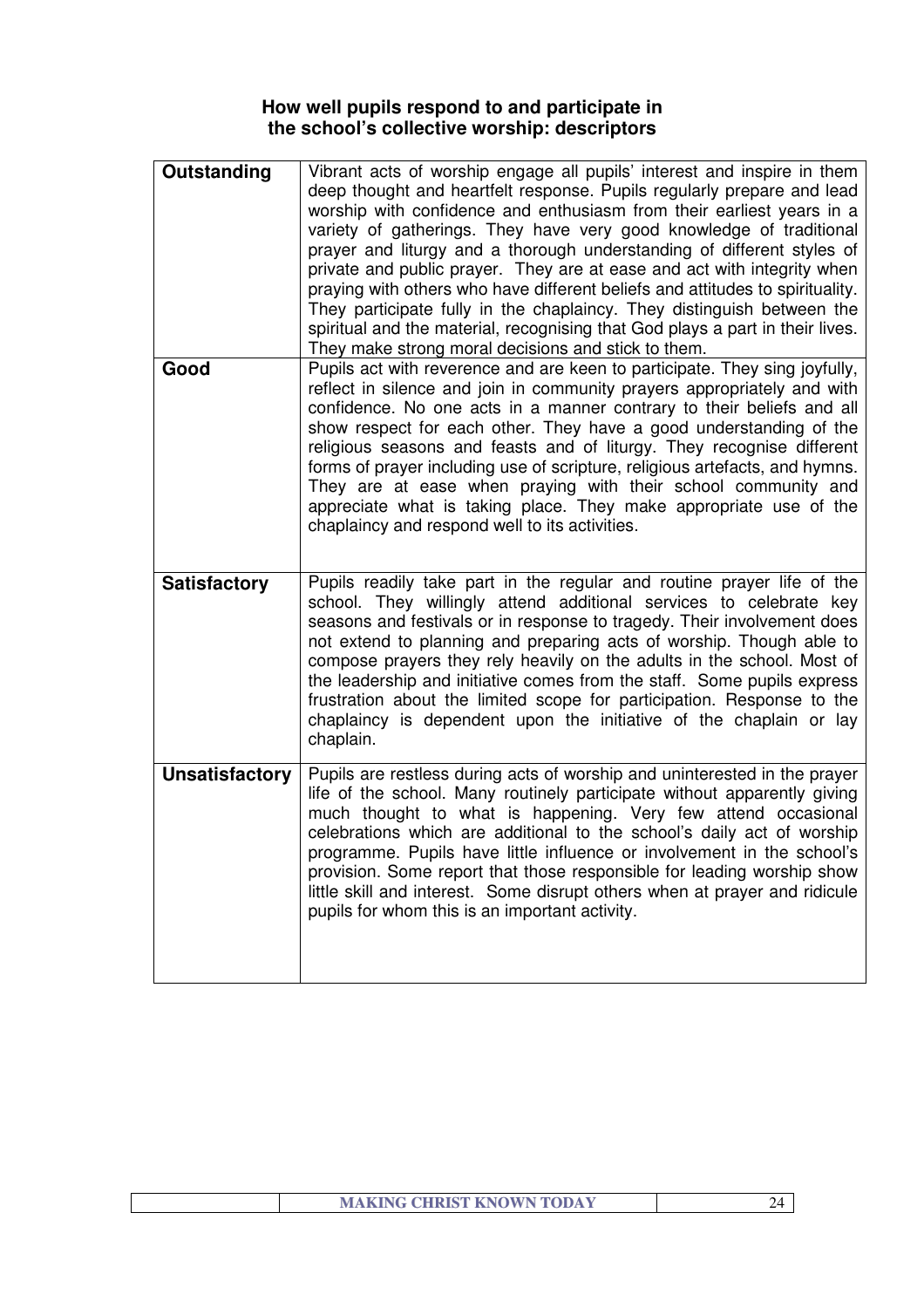# **LEADERS AND MANAGERS : How effective leaders and managers are in developing the Catholic life of the School**

**How well leaders and managers promote, monitor and evaluate the provision for the Catholic life of the school and plan and implement improvement to outcomes for pupils** 

Inspectors should review the school's evaluation of:

- how well governors, leaders and managers promote the work of the Catholic school;
- how well leaders and governors monitor and evaluate provision and outcomes in order to plan future improvements;
- how well leadership and management contribute to outcomes for pupils in respect of the Catholic life of the school;
- the capacity of the school for sustained improvement

#### . **Outline guidance**

Taking into account:

- ♦ the accuracy, consistency and robustness of systems for monitoring, analysis and evaluation of the impact on pupils and staff;
- ♦ the progress and impact of actions outlined in the school's improvement plan;
- ♦ the robustness of the defence of Catholic life and religious education in relation to current context and policies in education;
- ♦ how effectively and confidently governors hold leaders to account for improvement in Religious Education and Catholic life;
- ♦ the extent to which leaders foster and draw upon the gifts, qualities and competencies of the staff and pupils to contribute to the good of the whole school;
- ♦ provision for staff induction and in-service training to develop staff understanding and commitment to the Church's mission in education and staff response;
- $\bullet$  the quality and range of opportunities for pupils' spiritual moral and vocational development and their response;
- ♦ pupils' awareness and understanding of the Catholic life of the school and their engagement with it;
- staff awareness and understanding of the Catholic life of the school and how they and their subjects contribute to it;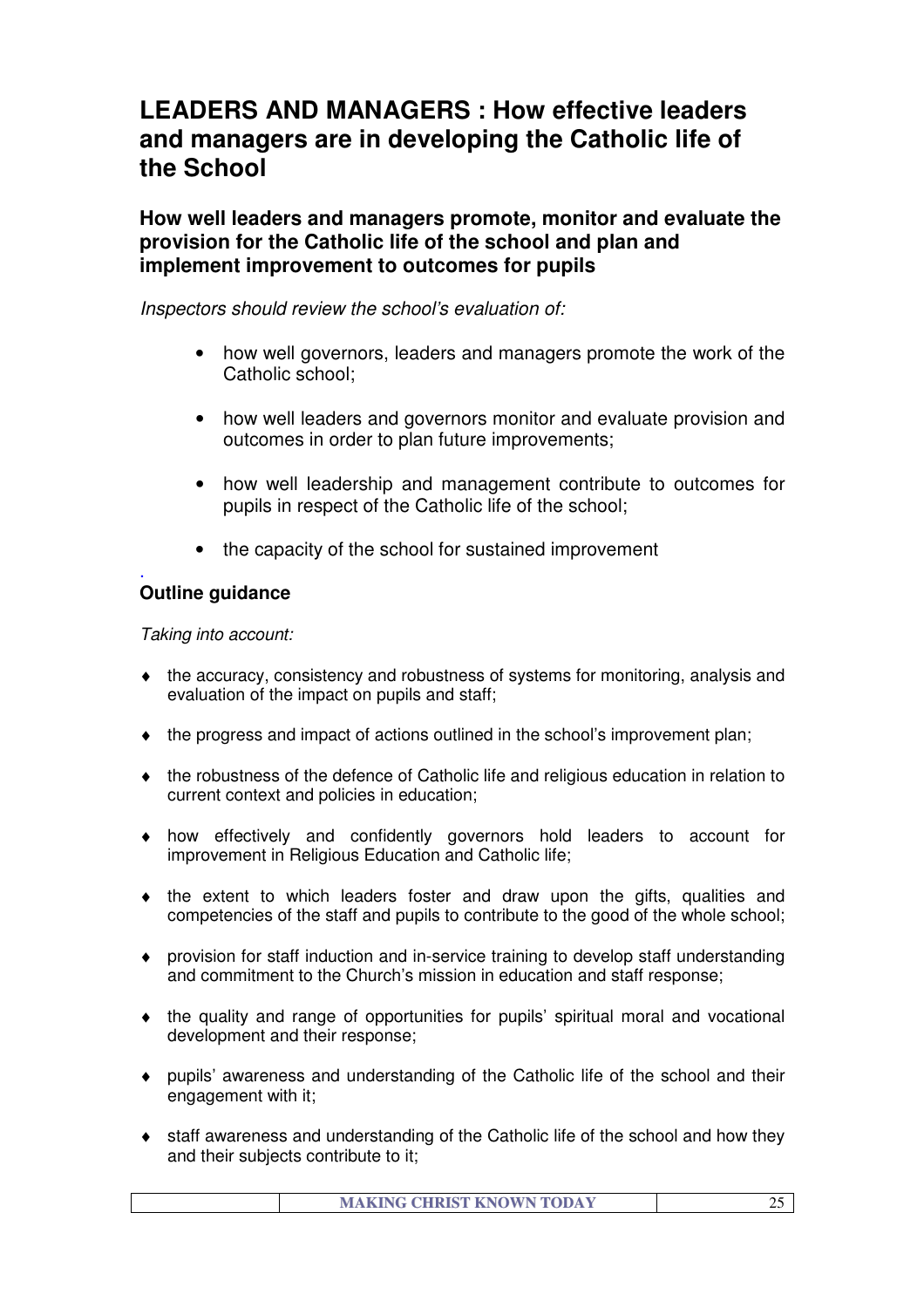- ♦ provision for pupils' sex and relationship education;
- ♦ pupils' and staff views regarding chaplaincy provision;
- ♦ collaboration between the leadership team, chaplain(s), and RE subject leader in promoting the spiritual and liturgical life of the school;
- ♦ the extent to which the school is committed to Catholic partnerships and collaborations especially in its local area;
- ♦ relationships with parents, priests, local parishioners and the diocese;
- ♦ the school's success in improving outcomes for pupils has been shown by its performance since its last inspection;
- ♦ high quality self-evaluation enables the school to identify appropriate priorities for Catholic Life and Religious Education to consolidate success and secure further improvement.

| <b>MAKING CHRIST KNOWN TODAY</b> |  |
|----------------------------------|--|
|                                  |  |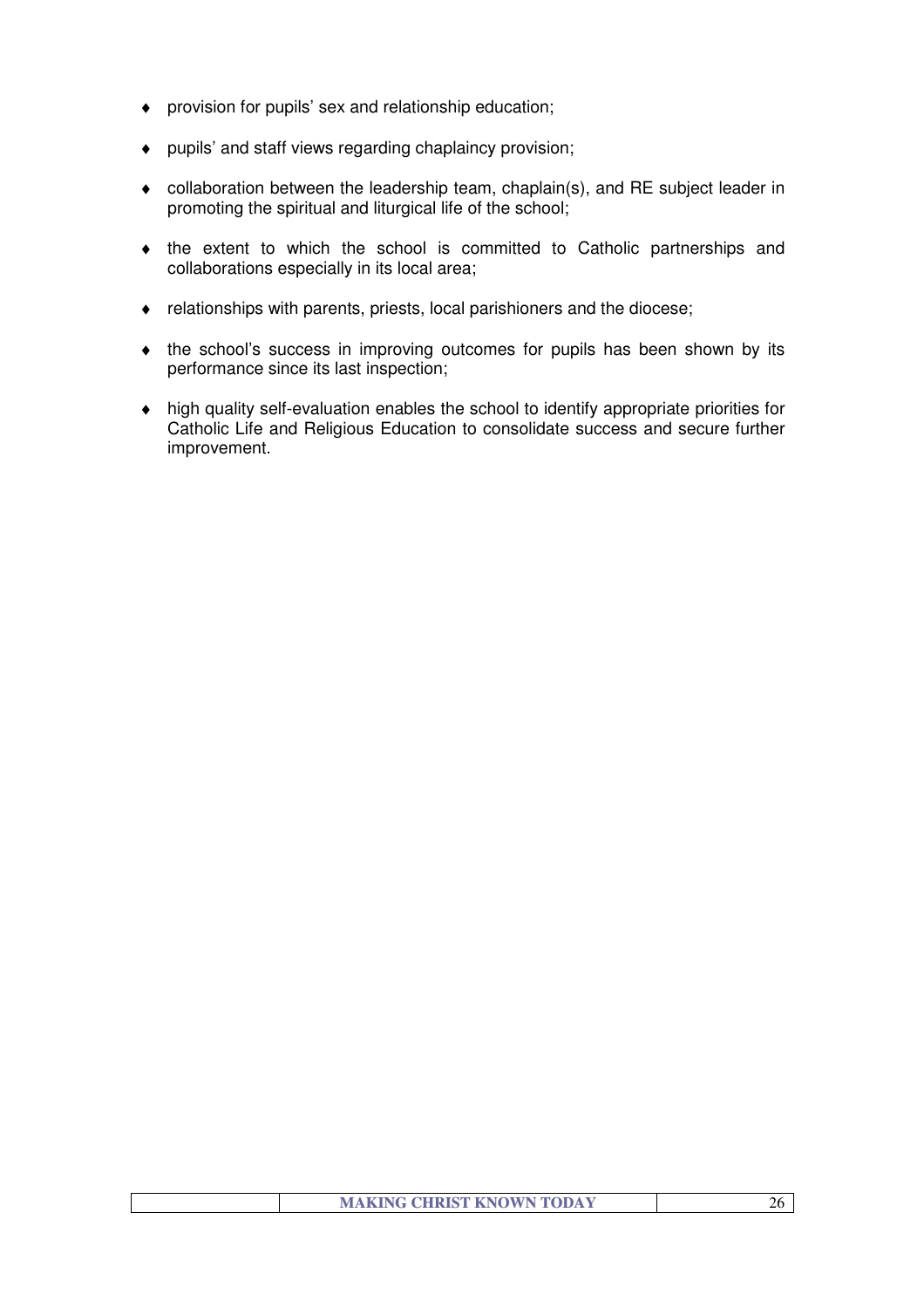## **How well leaders and managers promote, monitor and evaluate the provision for the Catholic life of the school and plan and implement improvement to outcomes for pupils: descriptors**

| Outstanding           | The school's leadership is deeply committed to the Church's mission in                                                                       |
|-----------------------|----------------------------------------------------------------------------------------------------------------------------------------------|
|                       | education which they defend robustly. Governors and senior leaders are                                                                       |
|                       | a source of inspiration for the whole community. There is unequivocal                                                                        |
|                       | and explicit evidence that the Catholic mission of the school is a priority                                                                  |
|                       | along with spiritual, moral and vocational development of pupils. This is                                                                    |
|                       | reflected in the school improvement plan, self evaluation form and other                                                                     |
|                       | documents. Self evaluation at all levels within the school is a coherent                                                                     |
|                       | reflection of rigorous monitoring, searching analysis and self challenge.                                                                    |
|                       | Governors hold the school to account for its Catholic life and recognise                                                                     |
|                       | their responsibility for its evaluation. The evaluation leads on to well                                                                     |
|                       | targeted planning. Plans are implemented effectively and reviewed with                                                                       |
|                       | reference to the extent to which pupils benefit from them. As a result                                                                       |
|                       | pupils have highly sophisticated understanding of the school's mission,                                                                      |
|                       | share its purpose, and are keenly and actively involved in shaping and                                                                       |
|                       | supporting it. They understand how their beliefs should be manifested in                                                                     |
|                       | their behaviour and relationships and act upon them.                                                                                         |
| Good                  | Leaders and governors demonstrate commitment to the mission of the                                                                           |
|                       | Church by providing a rich, broad and balanced curriculum with spiritual,                                                                    |
|                       | moral and vocational development as priorities. They defend and                                                                              |
|                       | promote the Catholicity of the school well. Leaders and managers                                                                             |
|                       | conduct a range of monitoring activities relating to provision and                                                                           |
|                       | outcomes and their analysis provides a firm basis for accurate diagnosis<br>of the school's strengths and areas for development. Planning is |
|                       | founded on sound evidence and data, tackling key areas of for                                                                                |
|                       | development systematically and building on areas of strength.                                                                                |
|                       | Consequently pupils are able to articulate the school's distinctive                                                                          |
|                       | mission with understanding and appreciation. Staff and pupils have a                                                                         |
|                       | high regard for the Catholic life of the school. They understand how their                                                                   |
|                       | beliefs should be manifested in their behaviour and relationships and                                                                        |
|                       | generally act upon them.                                                                                                                     |
| <b>Satisfactory</b>   | Senior leaders, governors, and managers express their support for the                                                                        |
|                       | Church's mission in education but rely heavily on guidance from Church                                                                       |
|                       | agencies to give it direction. Senior leaders monitor accurately the                                                                         |
|                       | progress and well being of all pupils. They know the school's major                                                                          |
|                       | strengths and areas for development in respect to its Catholic character                                                                     |
|                       | and are implementing satisfactory plans that are aimed at improving                                                                          |
|                       | pupils' spiritual, moral and vocational development and other outcomes                                                                       |
|                       | for pupils. The relationship between monitoring and improvement                                                                              |
|                       | planning is unclear as the process is not conceived sequentially. Pupils                                                                     |
|                       | and staff co-operate with the leadership team and observe the expected                                                                       |
| <b>Unsatisfactory</b> | behaviour arising from Catholic beliefs and values.<br>Senior leaders, governors, and managers are reluctant to promote the                  |
|                       | Church's mission in education and do not monitor this aspect of                                                                              |
|                       | provision. Evaluation is casual and lacks rigour to the extent that                                                                          |
|                       | planning fails to match accurately the key development requirements of                                                                       |
|                       | the school. As a result pupils are unclear what it means to be educated                                                                      |
|                       | in a Catholic school.                                                                                                                        |
|                       |                                                                                                                                              |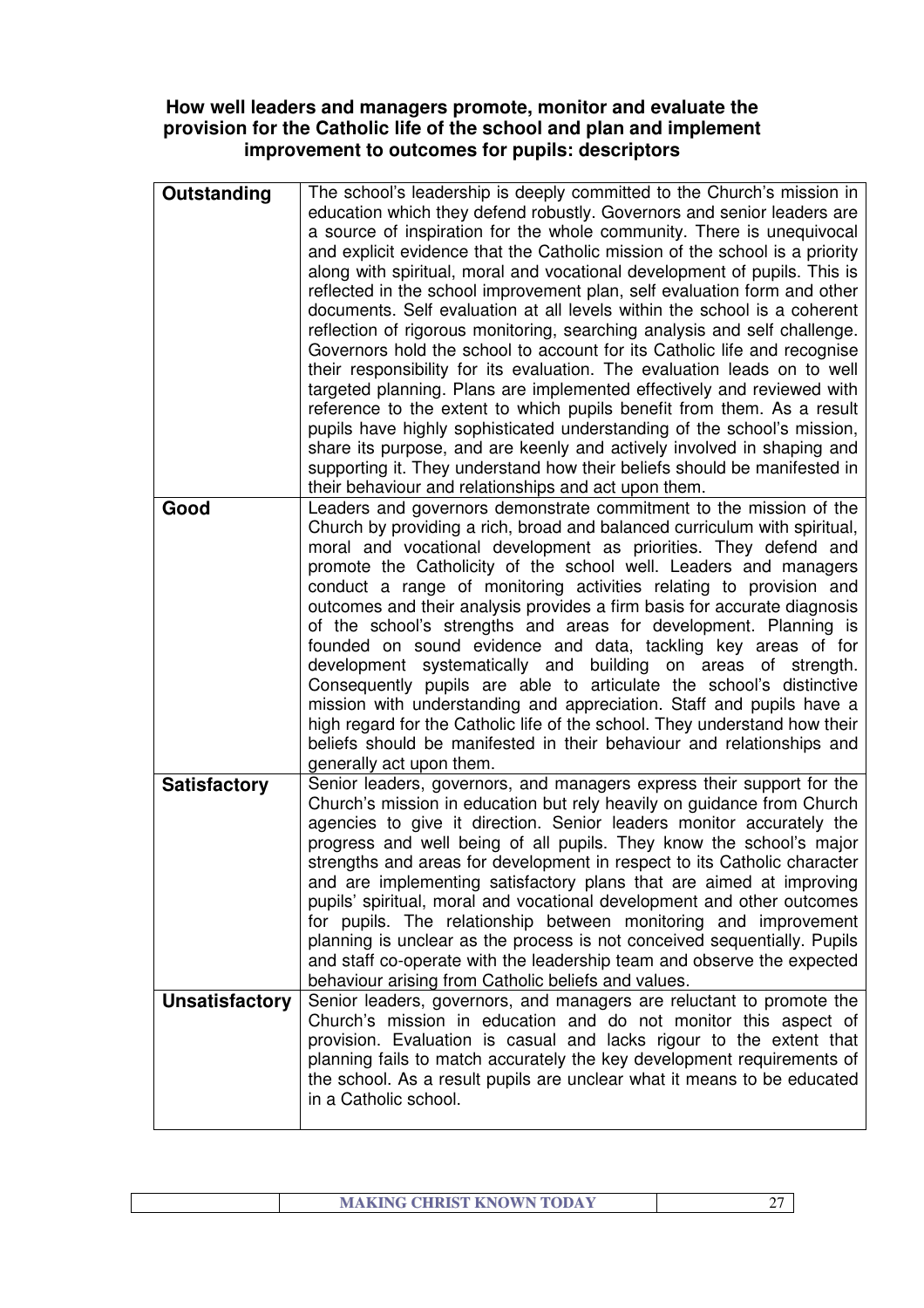# **How well leaders and managers monitor and evaluate the provision for Religious Education and plan and implement improvement to outcomes for pupils**

Inspectors should review the school's evaluation of:

- how well leaders and managers use monitoring information to evaluate the school's performance in order to plan future improvements;
- how effectively plans are conceived, and how well they are implemented at all levels to bring about improvement in provision and in pupils' outcomes;
- how well leadership and management contribute to pupils' achievement.

## **Outline guidance**

#### Taking into account:

- ♦ the accuracy, consistency and robustness of systems for tracking, monitoring, analysis and evaluation of the **impact** of the school's work including:
	- $\circ$  views of pupils, staff, governors, and parents, e.g. gathered through surveys, and other arrangements for collecting those views;
	- $\circ$  the quality of teaching and learning through lesson observation and other evaluation;
	- o the impact of the curriculum and assessment on pupil outcomes;
	- o performance in tests and examinations over time, of whole cohorts, groups, individuals and different subjects;
	- o progress and learning of whole cohorts, classes, groups, and individuals.
- ♦ the quality of improvement planning for Religious Education, including the extent to which leaders and managers at all levels:
	- o prioritise areas for improvement through accurate self evaluation;
	- o tackle key priorities by devising suitable plans with appropriate targets, milestones and clear lines of accountability;
	- o implement plans to bring about improvements; and
	- o review and adjust plans and priorities in the light of changing circumstances.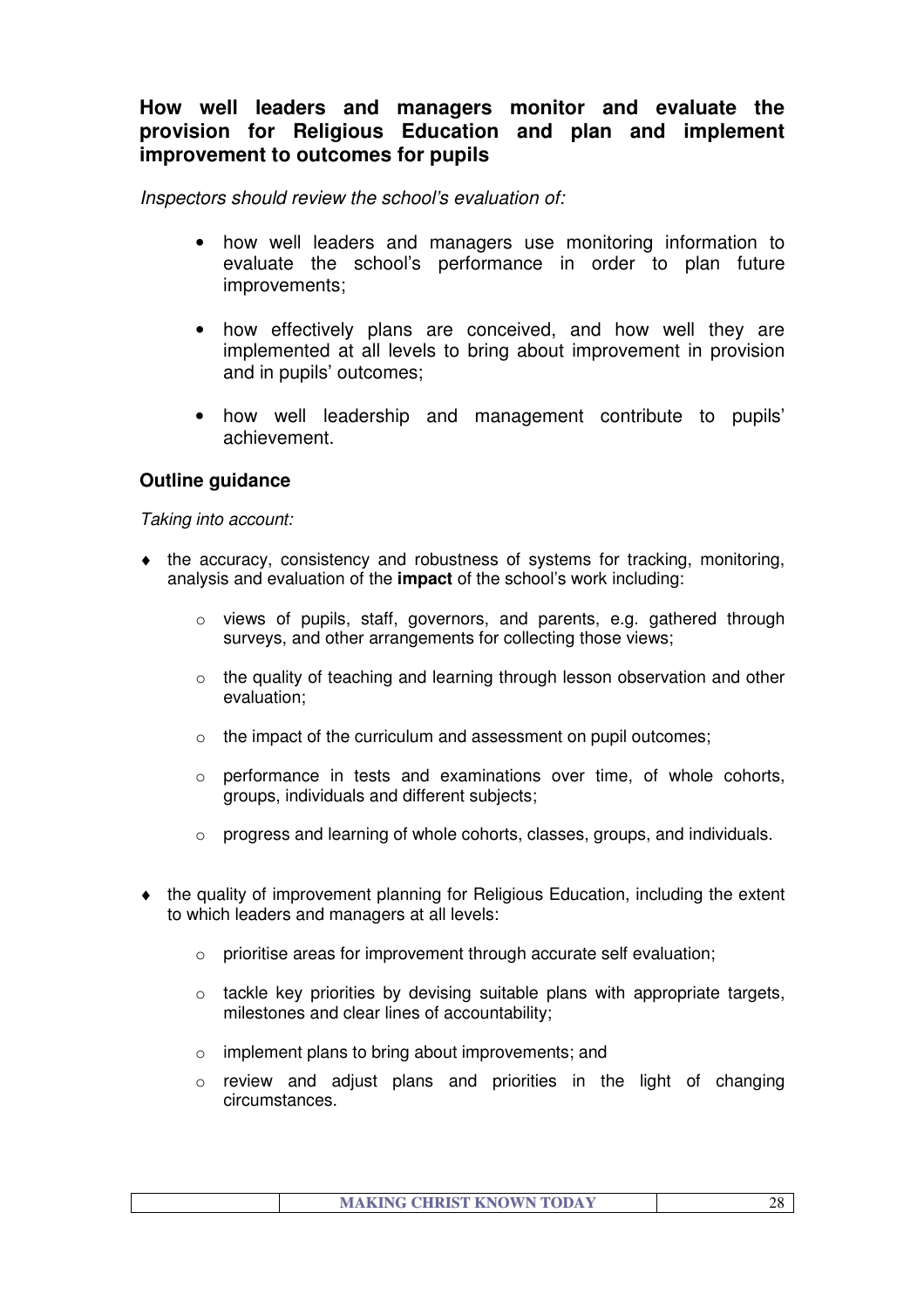## **How well leaders and managers monitor and evaluate the provision for Religious Education and plan and implement improvement to outcomes for pupils: descriptors**

| Outstanding           | Self-evaluation at all levels within the school is a coherent reflection of<br>rigorous monitoring, searching analysis and self challenge. This leads<br>on to well targeted planning and actions taken by the school. As a<br>result, outcomes in Religious Education for most pupils are high, and<br>some are exceptionally so. Teachers feel very well supported by the<br>subject leader and their teaching is of high quality. Governors maintain<br>careful oversight of Religious Education and fulfil their statutory and<br>canonical responsibilities thoroughly.                                                   |
|-----------------------|--------------------------------------------------------------------------------------------------------------------------------------------------------------------------------------------------------------------------------------------------------------------------------------------------------------------------------------------------------------------------------------------------------------------------------------------------------------------------------------------------------------------------------------------------------------------------------------------------------------------------------|
| Good                  | Leaders and managers conduct a range of systematic monitoring<br>activities relating to provision and outcomes and their analysis provides<br>a firm basis for accurate diagnosis of the school's strengths and<br>weaknesses. Planning is founded on sound evidence and data, tackling<br>key areas of weakness systematically and building on areas of strength.<br>Consequently, outcomes are generally good, or there is substantial<br>evidence that they are improving strongly. Governors have oversight of<br>Religious<br>Education<br>and fulfil<br>their<br>statutory<br>and<br>canonical<br>responsibilities well. |
| <b>Satisfactory</b>   | Leaders and managers monitor the progress of pupils and the quality of<br>teaching and learning. These leaders and managers know the school's<br>major strengths and areas for development, including the performance<br>of different groups of pupils, and the factors influencing outcomes. The<br>school has implemented satisfactory plans that are aimed at improving<br>relevant outcomes and assist pupils in achieving satisfactory standards.<br>Reports are made to Governors about Religious Education from time to<br>time so that they fulfil their statutory and canonical responsibilities.                     |
| <b>Unsatisfactory</b> | Senior leaders and managers do not monitor provision and outcomes<br>effectively. Evaluation lacks rigour, to the extent that planning fails to<br>match accurately the key development requirements of the school.<br>There is underperformance in RE. Governors do not fulfil their statutory<br>and canonical responsibilities in relation to Religious Education                                                                                                                                                                                                                                                           |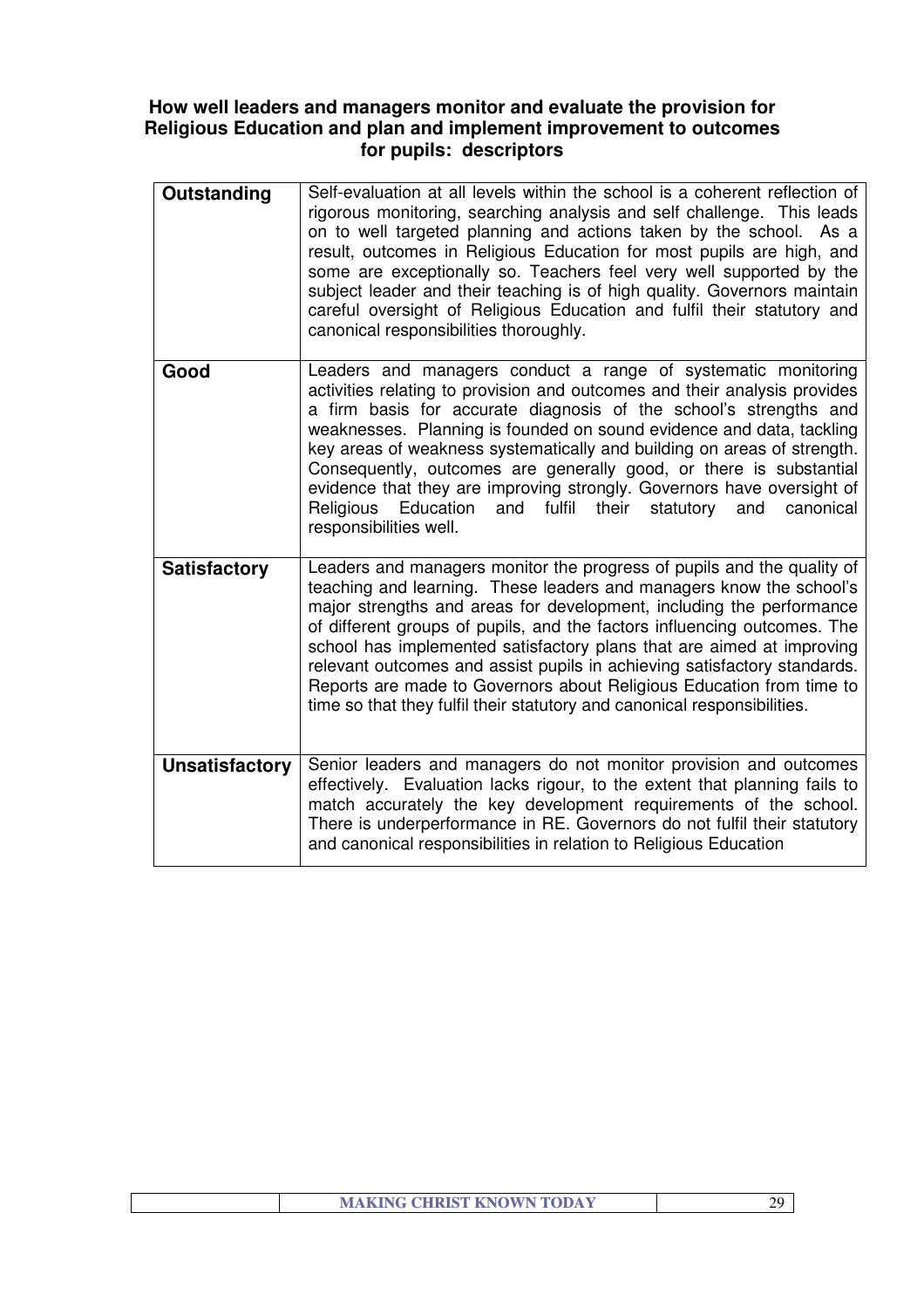# **PROVISION: How effective the provision is for Catholic Education**

# **The quality of teaching**

Inspectors should review the school's evaluation of:

- how well teaching promotes purposeful learning, engagement, enjoyment, progress and attainment of pupils;
- how well assessment is used to support learning in Religious **Education**

# **Outline guidance**

Taking into account the extent to which:

- ♦ lesson planning is linked to a current assessment of pupils' prior learning and is differentiated, so that it consolidates, builds upon and extends learning for all pupils;
- ♦ subject knowledge in lessons inspires pupils and builds their understanding;
- ♦ pupils are developing as independent learners and teaching encourages investigation and reflection by the pupils and develops appropriate skills and attitudes;
- $\bullet$  effective use is made of time:
- ♦ the range of teaching styles and activities sustains pupils' concentration, motivation and application;
- ♦ questioning is used effectively to extend pupils' understanding and develop their learning;
- ♦ teaching encourages pupils' enjoyment of and commitment to Religious Education;
- ♦ appropriate use of new technology maximises learning;
- ♦ resources, including other adults, are deployed effectively;
- ♦ teachers and other adults have high expectations of pupils' capabilities;
- ♦ teachers and others ensure that pupils know how well they are doing and are provided with clear detailed steps for improvement;
- ♦ teachers and adults assess pupils' progress accurately and are alert to pupils' errors and misconceptions during the lesson so that they can move swiftly to put them right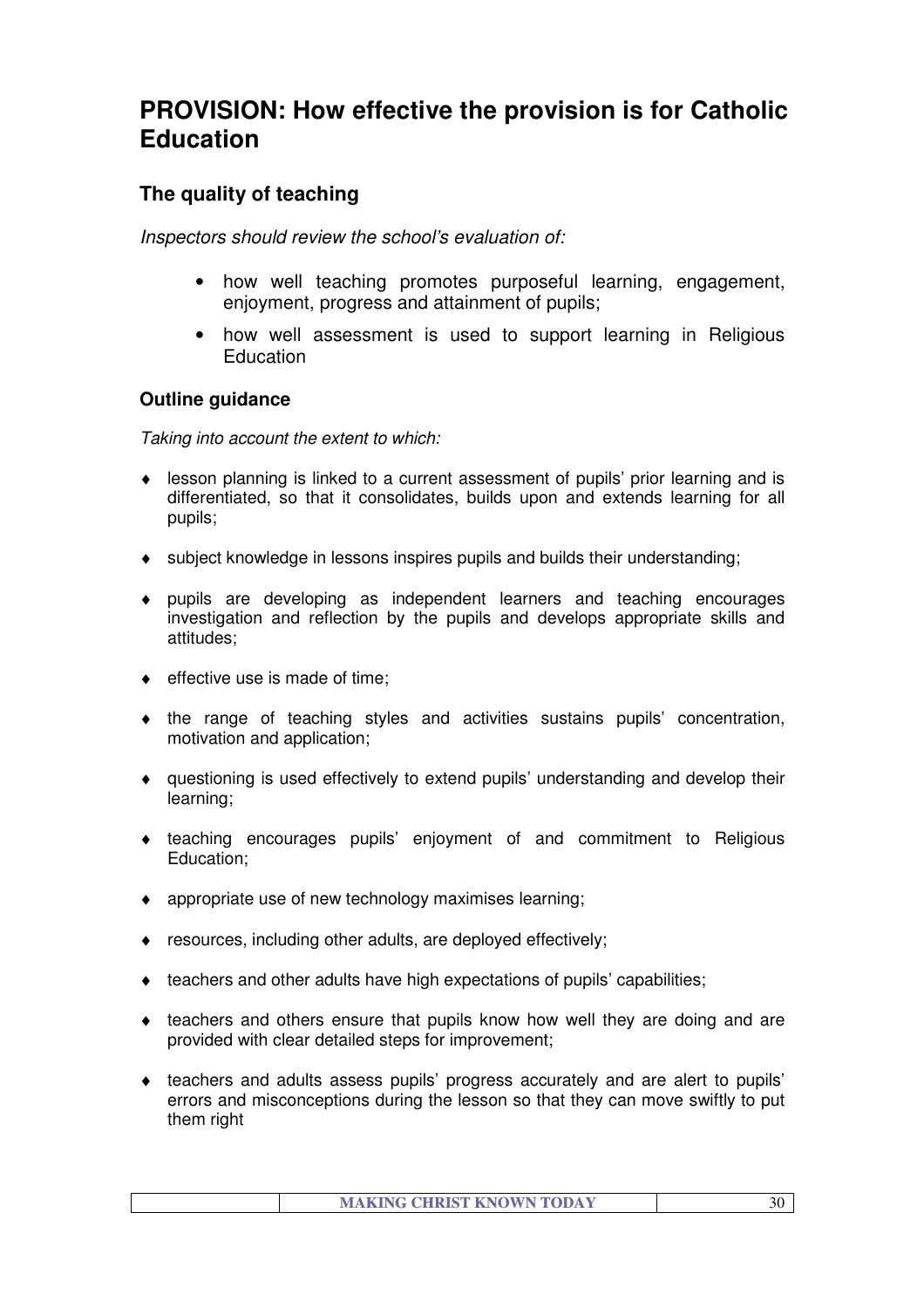## **The quality of teaching and how purposeful learning is in Religious Education: descriptors**

| Outstanding           | Teaching is consistently highly effective in enthusing pupils and ensuring                                                                               |  |
|-----------------------|----------------------------------------------------------------------------------------------------------------------------------------------------------|--|
|                       | that they learn extremely well. Teachers and other adults are very aware of                                                                              |  |
|                       | their pupils' capabilities and of their prior learning and understanding, and                                                                            |  |
|                       | plan very effectively to build on these. Excellent subject knowledge is                                                                                  |  |
|                       | applied consistently to challenge and inspire pupils and ensure they make                                                                                |  |
|                       | exceptional progress as independent and collaborative learners in RE.                                                                                    |  |
|                       |                                                                                                                                                          |  |
|                       | Resources, including ICT, are used very effectively, together with the                                                                                   |  |
|                       | support provided by other adults, to optimise learning. Consequently,                                                                                    |  |
|                       | pupils are highly motivated, sustain their concentration extremely well and<br>enjoy their work. Marking and dialogue between teachers, other adults and |  |
|                       |                                                                                                                                                          |  |
|                       | pupils are consistently of a very high quality. Pupils understand in detail<br>how to improve their work and are consistently supported in doing so.     |  |
|                       | Teachers systematically and effectively check pupils' understanding                                                                                      |  |
|                       | throughout RE lessons, anticipating where they may need to intervene and                                                                                 |  |
|                       | doing so with striking impact on the quality of learning.                                                                                                |  |
| Good                  | Nearly all the teaching is effective in ensuring that pupils are consistently                                                                            |  |
|                       | interested in their learning and making progress. The majority of teaching                                                                               |  |
|                       | enables pupils to make good progress. As a result of good assessment                                                                                     |  |
|                       | procedures, teachers plan well to meet the needs of all pupils. Teachers                                                                                 |  |
|                       | generally have strong subject knowledge which inspires and challenges                                                                                    |  |
|                       | most pupils and contributes to their good progress as learners. As a result,                                                                             |  |
|                       | in most lessons, pupils are keen to learn, concentrate well and achieve                                                                                  |  |
|                       | highly. Good and imaginative use is made of resources, including ICT to                                                                                  |  |
|                       | maximise learning. Support provided by other adults is effectively                                                                                       |  |
|                       | deployed. Pupils are provided with detailed feedback, both orally and                                                                                    |  |
|                       | through marking. They know how well they have done and can discuss                                                                                       |  |
|                       | what they need to do to sustain good progress. Teachers listen to, observe                                                                               |  |
|                       | and question groups of pupils during lessons to improve learning and to                                                                                  |  |
|                       | reshape tasks and explanations.                                                                                                                          |  |
| <b>Satisfactory</b>   | Teaching may be good in some respects and there are no endemic                                                                                           |  |
|                       | inadequacies across year groups. Pupils show interest in their work and                                                                                  |  |
|                       | make progress that is broadly in line with their capabilities. Regular and                                                                               |  |
|                       | accurate assessment informs planning which generally meets the needs of                                                                                  |  |
|                       | all groups of pupils. Teachers' subject knowledge is such that pupils make                                                                               |  |
|                       | adequate progress in RE. There is a reasonable range of resources,                                                                                       |  |
|                       | including technology to support learning. Other support is appropriately                                                                                 |  |
|                       | targeted. Teaching ensures that pupils are generally engaged by their                                                                                    |  |
|                       | work and little time is wasted. Pupils are informed about their progress and                                                                             |  |
|                       | how to improve, individually and as a class, through marking and dialogue                                                                                |  |
|                       | with adults. Teachers monitor pupils' work during lessons, pick up general                                                                               |  |
|                       | misconceptions and adjust their plans accordingly to support learning.                                                                                   |  |
| <b>Unsatisfactory</b> | Expectations are inappropriate. Too many lessons are barely satisfactory                                                                                 |  |
|                       | or are inadequate and teaching fails to promote the pupils' learning,                                                                                    |  |
|                       | progress or enjoyment of RE. There is insufficient attention to the                                                                                      |  |
|                       | outcomes from lessons. Assessment takes too little account of the pupils'                                                                                |  |
|                       | prior learning or their understanding of tasks and is not used effectively to                                                                            |  |
|                       | help them improve.                                                                                                                                       |  |
|                       |                                                                                                                                                          |  |
|                       |                                                                                                                                                          |  |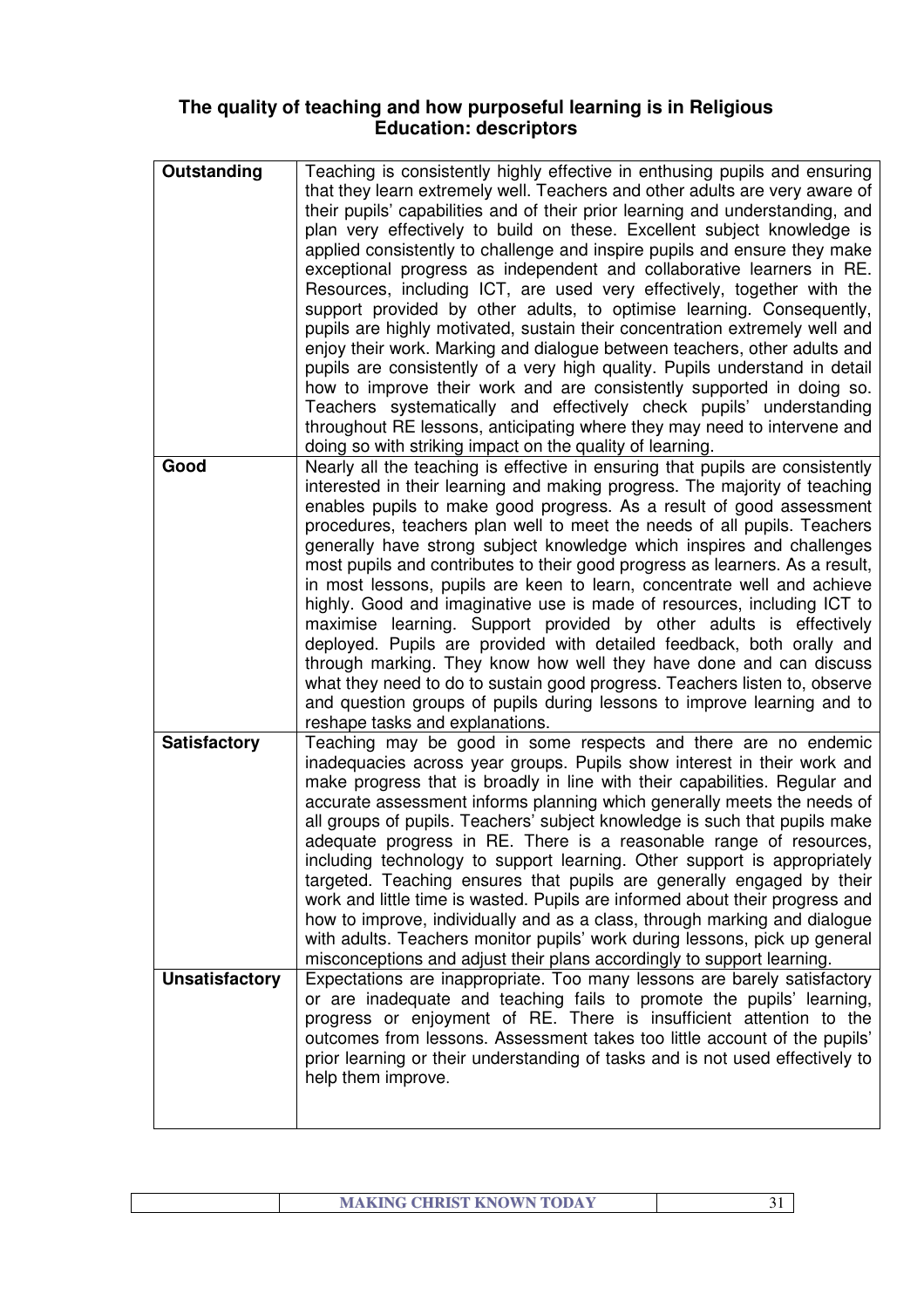# **The effectiveness of the curriculum in promoting pupils' learning**

Inspectors should review the school's evaluation of the extent to which:

- the curriculum in Religious Education provides continuity and progression within and between key stages and within years and ensures that pupils, whatever their starting points, are able to achieve appropriately;
- curriculum planning contributes to effective teaching and learning in Religious Education;
- the curriculum is structured around the life and teachings of Jesus Christ, the teachings of his Church, the central beliefs that Catholics hold, the basis for them and the relationship between faith and life;
- the curriculum fosters pupils' spiritual, moral, and vocational development and promotes a free, informed and full response to God's call in everyday life;
- the curriculum meets Bishops' Conference requirements and is responsive to diocesan expectations.

# **Outline guidance**

Taking into account:

- ♦ how the curriculum communicates the distinctive beliefs, values and story of the Catholic community
- ♦ the extent to which the RE curriculum is designed and modified to meet the needs of individuals and groups of pupils;
- ♦ how well the long, medium and short term planning ensures effective teaching and learning in RE;
- $\bullet$  the use of resources, particularly scripture;
- ♦ the contribution of the curriculum to pupils' understanding of other religions;
- ♦ whether the Religious Education curriculum meets external requirements of the Bishops' Conference and is responsive to diocesan expectations;
- ♦ the extent to which the Religious Education curriculum builds upon pupils' prior experience and looks ahead to the next stage;
- ♦ the extent to which provision for sex and relationship education is coherently planned and consistent with the teaching of the Church.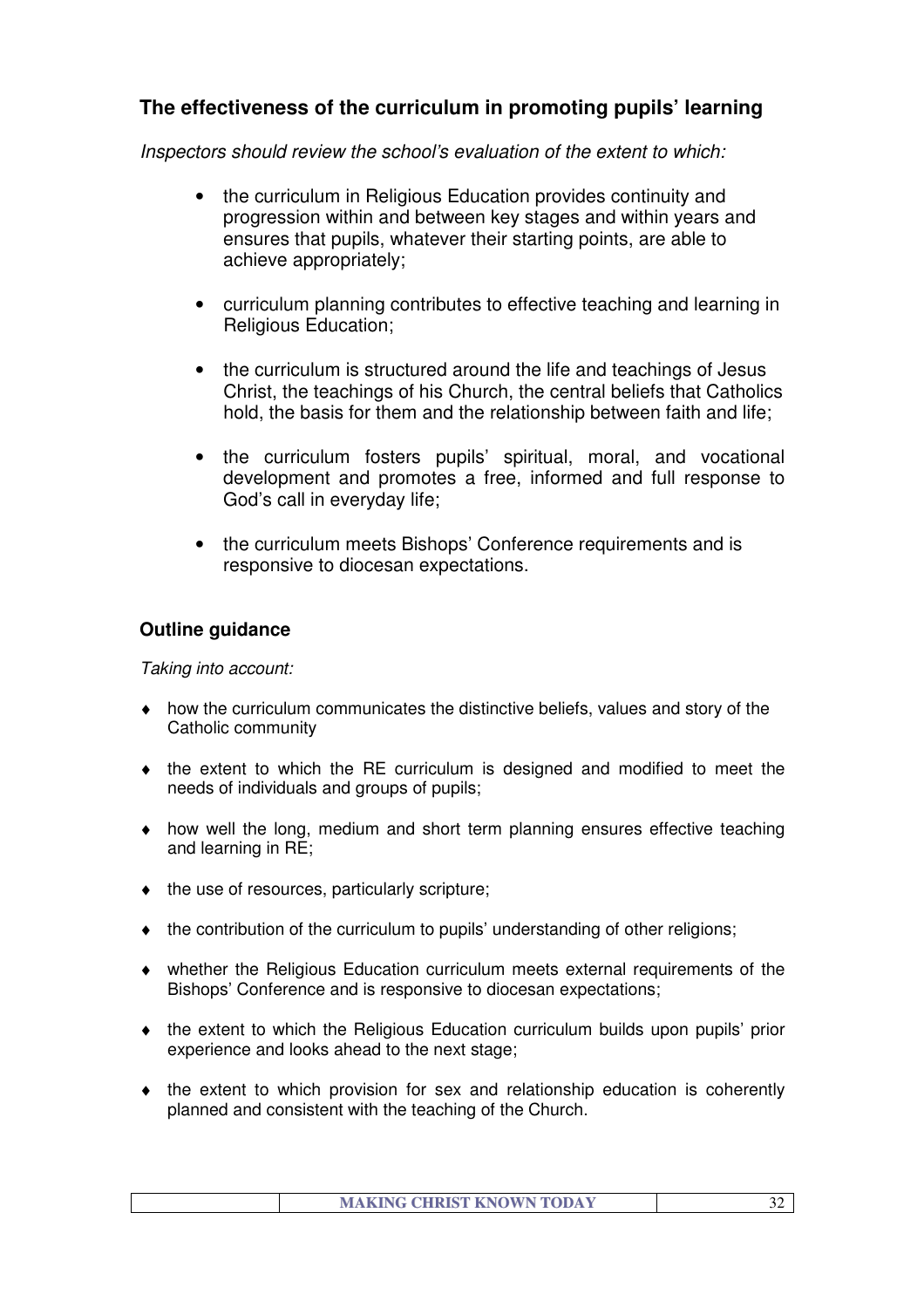# **The effectiveness of the curriculum in promoting pupils' learning : descriptors**

| Outstanding           | The school is at the cutting edge of effective Religious Education<br>curriculum design. The curriculum effectively provides pupils with a<br>deep insight into the life and teachings of Jesus Christ, the teachings<br>of his Church, the central beliefs that Catholics hold, the basis for<br>them and the relationship between faith and life. It ensures that all<br>pupils are able to make consistent progress through each year and<br>key stage and are able to achieve appropriately. As a result, pupils<br>are encouraged to be enthusiastic and highly motivated learners and<br>benefit from excellent opportunities to improve their spiritual and<br>moral development and respond to God's call in everyday life. It<br>raises pupils' knowledge and understanding of other religions well.      |
|-----------------------|--------------------------------------------------------------------------------------------------------------------------------------------------------------------------------------------------------------------------------------------------------------------------------------------------------------------------------------------------------------------------------------------------------------------------------------------------------------------------------------------------------------------------------------------------------------------------------------------------------------------------------------------------------------------------------------------------------------------------------------------------------------------------------------------------------------------|
| Good                  | The Religious Education curriculum is enriched through imaginative<br>and well planned strategies to capitalise on the expertise within and<br>beyond the school. This leads to learning that is often stimulating<br>and memorable and focused appropriately on the life and teachings<br>of Jesus Christ and the Church. Progression between key stages<br>and years, as well as within years, is good. The curriculum is<br>customised to meet the needs of groups and individuals, including<br>personalised programmes for those who need them. The Religious<br>Education curriculum provides good opportunities for spiritual, moral<br>and vocational development. It raises pupils' awareness of other<br>faiths. Extra curricular opportunities are varied, have a high take up<br>and are much enjoyed. |
| <b>Satisfactory</b>   | The Religious Education curriculum is suitably matched to pupils'<br>needs, interests and aspirations and provides adequate preparation<br>for the next stage of their lives, whatever their capabilities.<br>It<br>ensures that they are taught key knowledge and understanding of<br>Catholic teaching and that they develop appropriate learning skills. It<br>is responsive to the local context and variation of faith backgrounds<br>in the school population. All statutory requirements are met and<br>opportunities are provided for pupils' spiritual, moral and vocational<br>development. Some aspects of the curriculum may be good.                                                                                                                                                                  |
| <b>Unsatisfactory</b> | The curriculum may be unsatisfactory if Bishops' Conference and<br>diocesan requirements are not met or there are significant<br>shortcomings, for example: insufficient attention to the teaching of<br>Jesus and the Church; disorganised planning; out of date resources;<br>programmes of study which are ill matched to the pupils' capabilities;<br>unsatisfactory progression within and between years. The provision<br>is weak leading to too many pupils not gaining the basic skills they<br>need to learn RE. The curriculum excludes significant groups of<br>pupils, such as minority ethnic or religious groups or pupils with<br>particular gifts or talents, because it does not meet their needs,<br>interests or aspirations adequately.                                                        |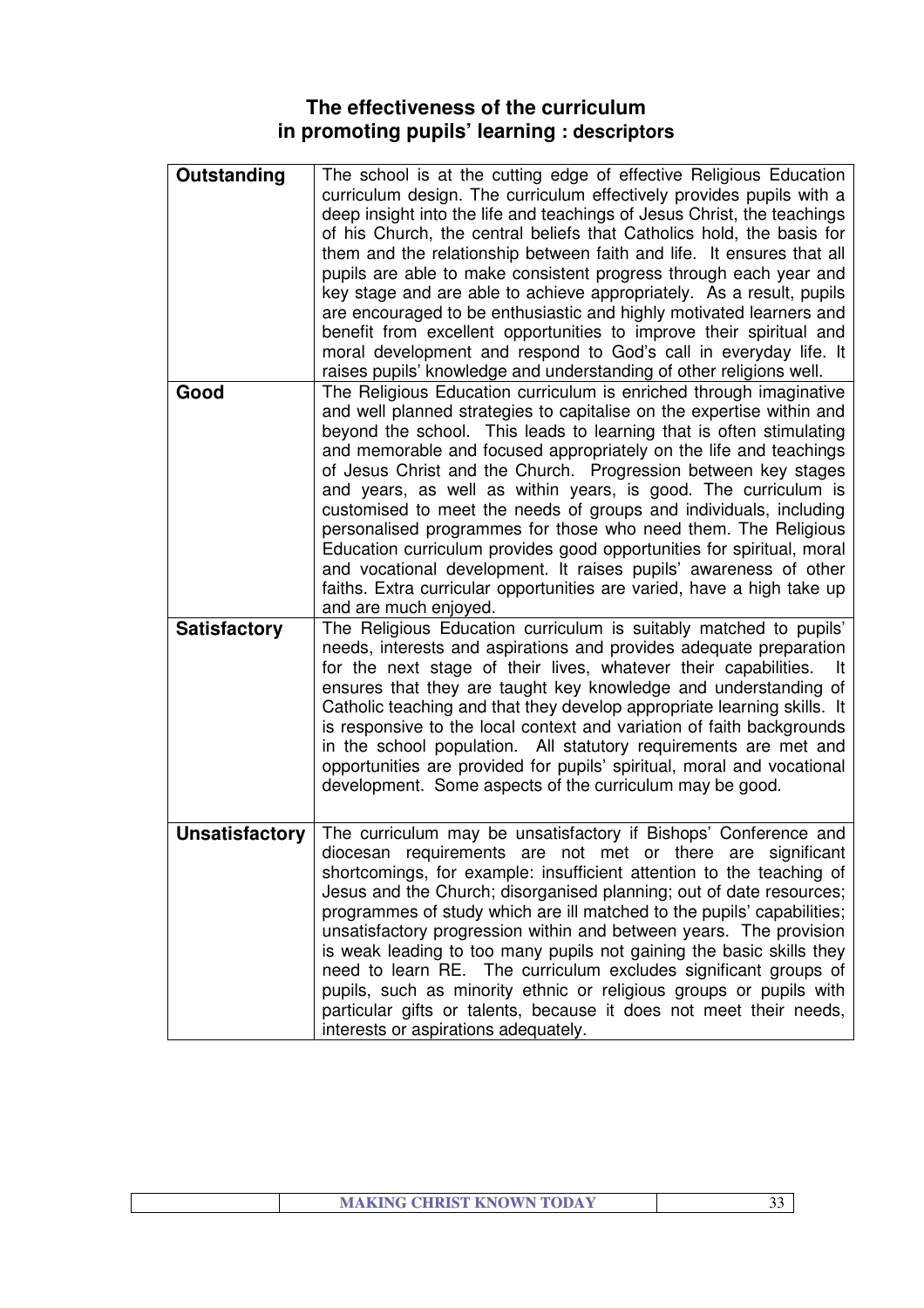# **The quality of collective worship provided by the school**

Inspectors should review the school's evaluation of:

• how well the school promotes the spiritual development of pupils in acts of collective worship, taking into account their age, aptitudes, family backgrounds and the Catholic character of the school.

## **Outline guidance**

Taking into account:

- $\bullet$  the extent to which the acts of worship reflect the Catholic character of the school and take into account the variety of faith backgrounds among pupils;
- ♦ the appropriateness of the prayer methods and styles used by the school;
- ♦ the impact of school provision on pupils' interest in and engagement with prayer and worship;
- $\bullet$  how effectively the school skills its pupils in planning and leading worship;
- ♦ how knowledgeable and skilled staff are in planning and leading worship;
- ♦ how effectively the school engages parents, carers, local parishes and other local faith communities in its provision.
- ♦ the impact of chaplaincy on liturgy and collective worship

| <b>MAKING CHRIST KNOWN TODAY</b> |  |
|----------------------------------|--|
|                                  |  |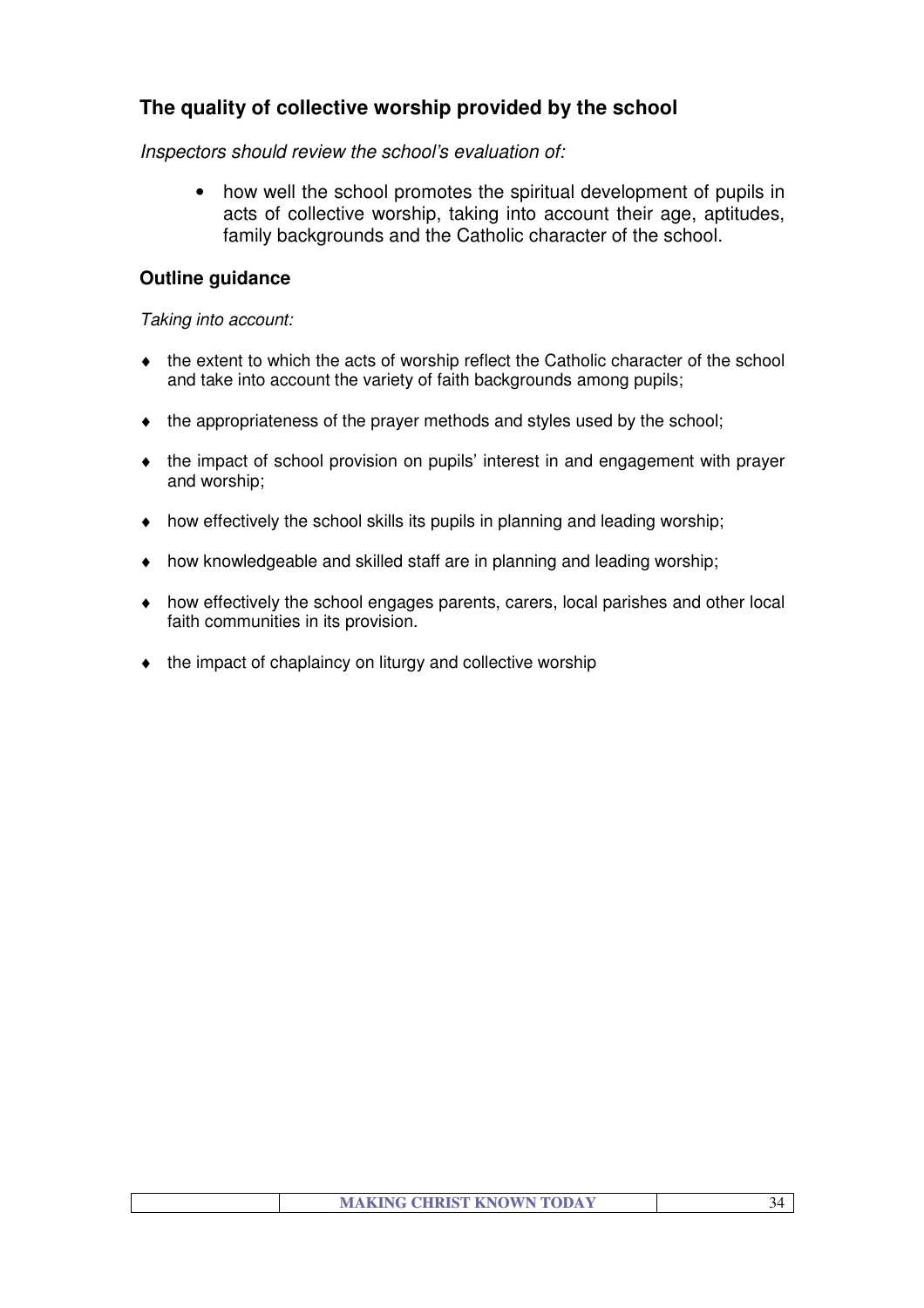# **The quality of collective worship provided by the school: descriptors**

| Outstanding           | Collective worship is central to the life of the school and a key part of<br>every school celebration. The Eucharist is seen as the heart of<br>Catholic school belief and celebration. Prayer opportunities for staff<br>and pupils are planned in a manner that attracts and facilitates<br>attendance including adults associated with the pupils and school.<br>Pupils' liturgical formation is well planned, appropriate to their faith<br>backgrounds and shows progression. Many opportunities are<br>provided for pupils to lead, organise, and participate actively in<br>worship. The themes, chosen by pupils and staff, reflect a deep<br>understanding of the Church's mission and include the spiritual<br>aspirations of all pupils. Pupils with different religious beliefs are<br>assisted and supported in their prayer. Collective worship is carefully<br>and regularly monitored and evaluated and leads to effective<br>planning for improvement. |
|-----------------------|-------------------------------------------------------------------------------------------------------------------------------------------------------------------------------------------------------------------------------------------------------------------------------------------------------------------------------------------------------------------------------------------------------------------------------------------------------------------------------------------------------------------------------------------------------------------------------------------------------------------------------------------------------------------------------------------------------------------------------------------------------------------------------------------------------------------------------------------------------------------------------------------------------------------------------------------------------------------------|
| Good                  | Acts of collective worship are given high profile and are well<br>resourced. Staff and pupils pray together. There is a range of<br>formal and informal opportunities for daily prayer with appropriate<br>opportunities for the celebration of Mass and other liturgies.<br>Attendance by parents and others associated with the school is<br>facilitated and encouraged. Staff regularly review and plan<br>improvements to the school's provision. They ensure pupils are<br>skilled and equipped in leading and participating in prayer. Themes<br>are consistent with the Catholic character of the school and<br>responsive to the religious diversity among pupils.<br>There are<br>facilities for pupils with different beliefs to practice their faith during<br>key festivals or on holy days. Collective worship is monitored and<br>evaluated and leads to action for improvement.                                                                          |
| <b>Satisfactory</b>   | Class based acts of collective worship follow a fairly routine<br>structure. Whole school and year group gatherings provide a greater<br>variety of forms of prayer. Staff accept responsibility for leading<br>prayer and involve pupils in its delivery. Little time is spent on<br>innovation and encouraging pupils' leadership. Key seasons of the<br>Church's year are celebrated with appropriate liturgies and other<br>religious festivals acknowledged. Parents and members of the<br>community are invited to attend. Monitoring of collective worship is<br>informal.                                                                                                                                                                                                                                                                                                                                                                                       |
| <b>Unsatisfactory</b> | Acts of collective worship are routine and lack variety. Staff rely on<br>formal Church prayers. There is little preparation. Only a few are<br>given the opportunity to read or lead prayers. Collective worship is<br>often held at times when pupils' attention is least likely to be gained.<br>Teachers are unskilled in leading prayer and some demonstrate a<br>lack of interest. Staff are not alert to pupils' response and make little<br>attempt to change provision or involve pupils. The faith backgrounds<br>of pupils are largely ignored and the attendance of parents is not<br>encouraged. There is little or no monitoring of provision.                                                                                                                                                                                                                                                                                                            |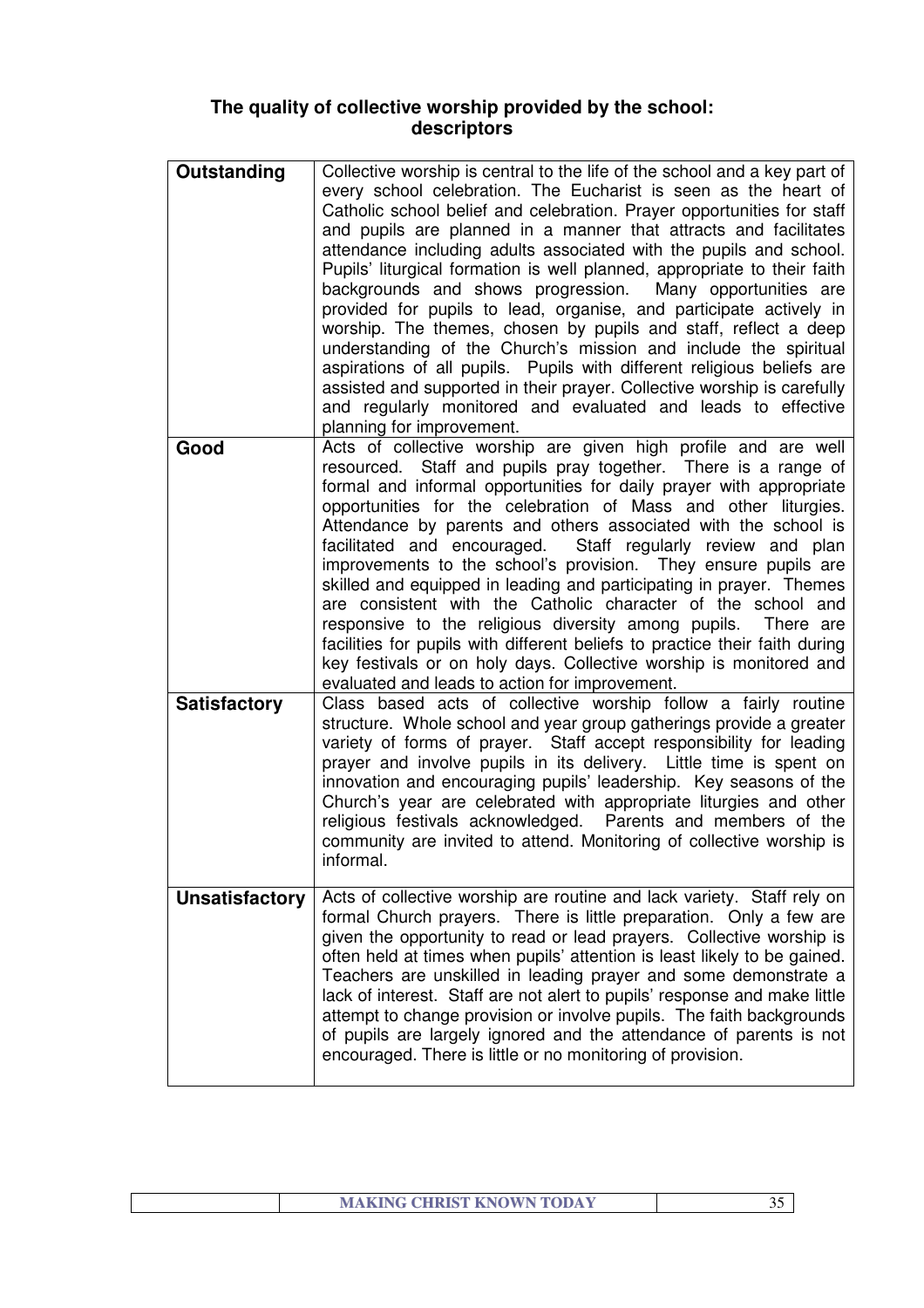# **OVERALL EFFECTIVENESS: How effective the school is in providing Catholic Education**

## Inspectors should evaluate:

- how effective the school's self evaluation is;
- how good outcomes are for all pupils;
- leadership and management of Catholic life and Religious Education;
- how effective the provision is in promoting Catholic Education.

## **What the school needs to do to improve further**

• recommendations and required actions

| <b>MAKING CHRIST KNOWN TODAY</b> |  |
|----------------------------------|--|
|                                  |  |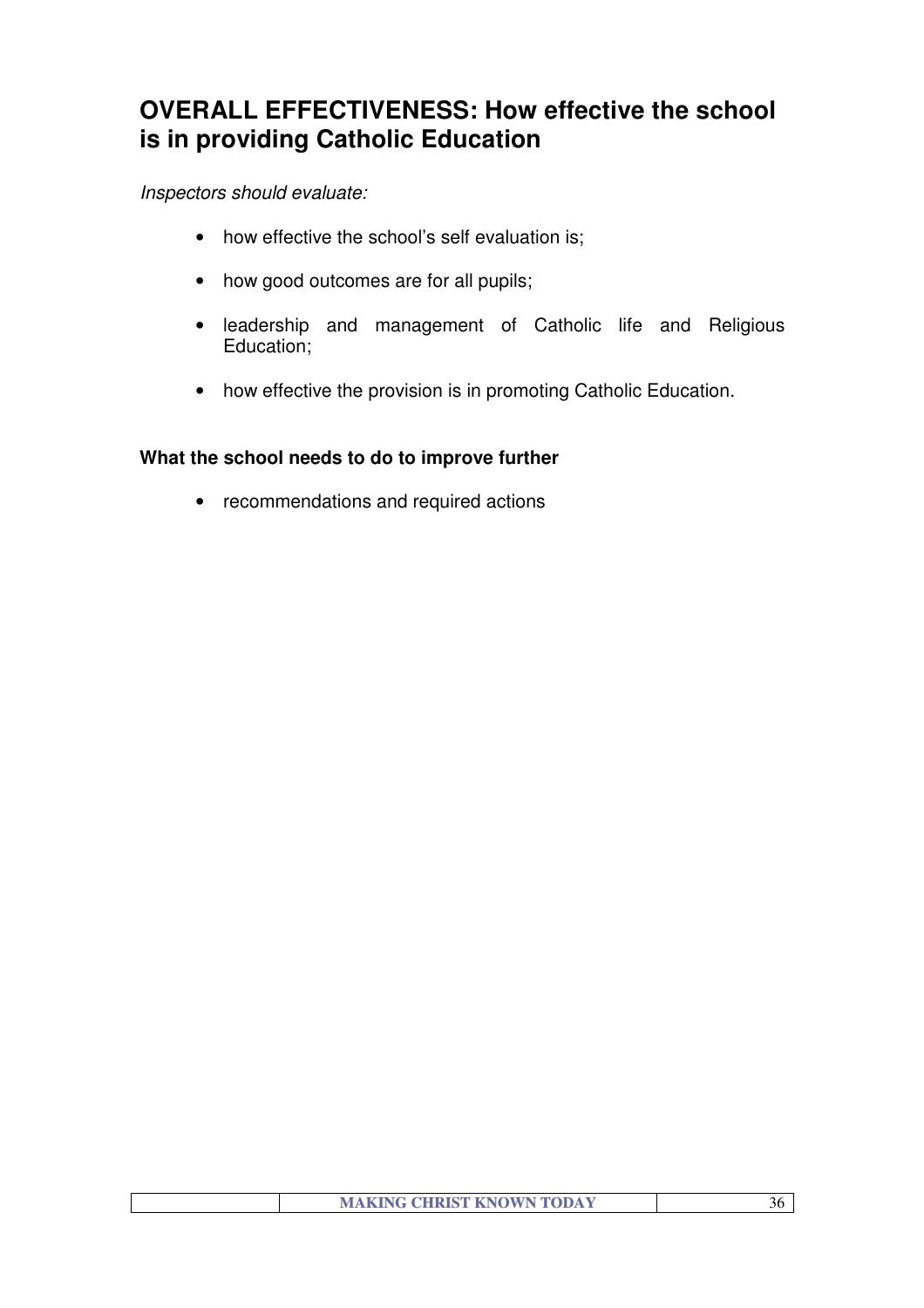# **Education Act 2005**

**2005 Chapter 18** PART 1, SCHOOL INSPECTIONS AND OTHER INSPECTIONS BY SCHOOL INSPECTORS

#### **CHAPTER 6**

*Inspection of religious education*

#### **47 Meaning of "denominational education"**

In this Part "denominational education", in relation to a school, means religious education which-

(a) is required by section  $80(1)(a)$  or  $101(1)(a)$  of the Education Act 2002 (c. 32) to be included in the school's basic curriculum, but

(b) is not required by any enactment to be given in accordance with an agreed syllabus.

#### **48 Inspection of religious education: England**

 (1) It is the duty of the governing body of any voluntary or foundation school in England which has been designated under section 69(3) of the School Standards and Framework Act 1998 by the Secretary of State as having a religious character to secure that-

(a) any denominational education given to pupils, and

(b) the content of the school's collective worship,

are inspected under this section.

(2) An inspection under this section is to be conducted by a person chosen-

 (a) in the case of a voluntary controlled school, by the foundation governors after consultation with any person prescribed for the purposes of this subsection in relation to the religion or religious denomination that is specified in relation to the school under section 69(4) of the School Standards and Framework Act 1998, and

(b) in any other case, by the governing body after consultation with any person so prescribed.

 (3) Inspections under this section must be carried out at such intervals as may be prescribed.

| <b>MAKING CHRIST KNOWN TODAY</b> |  |
|----------------------------------|--|
|                                  |  |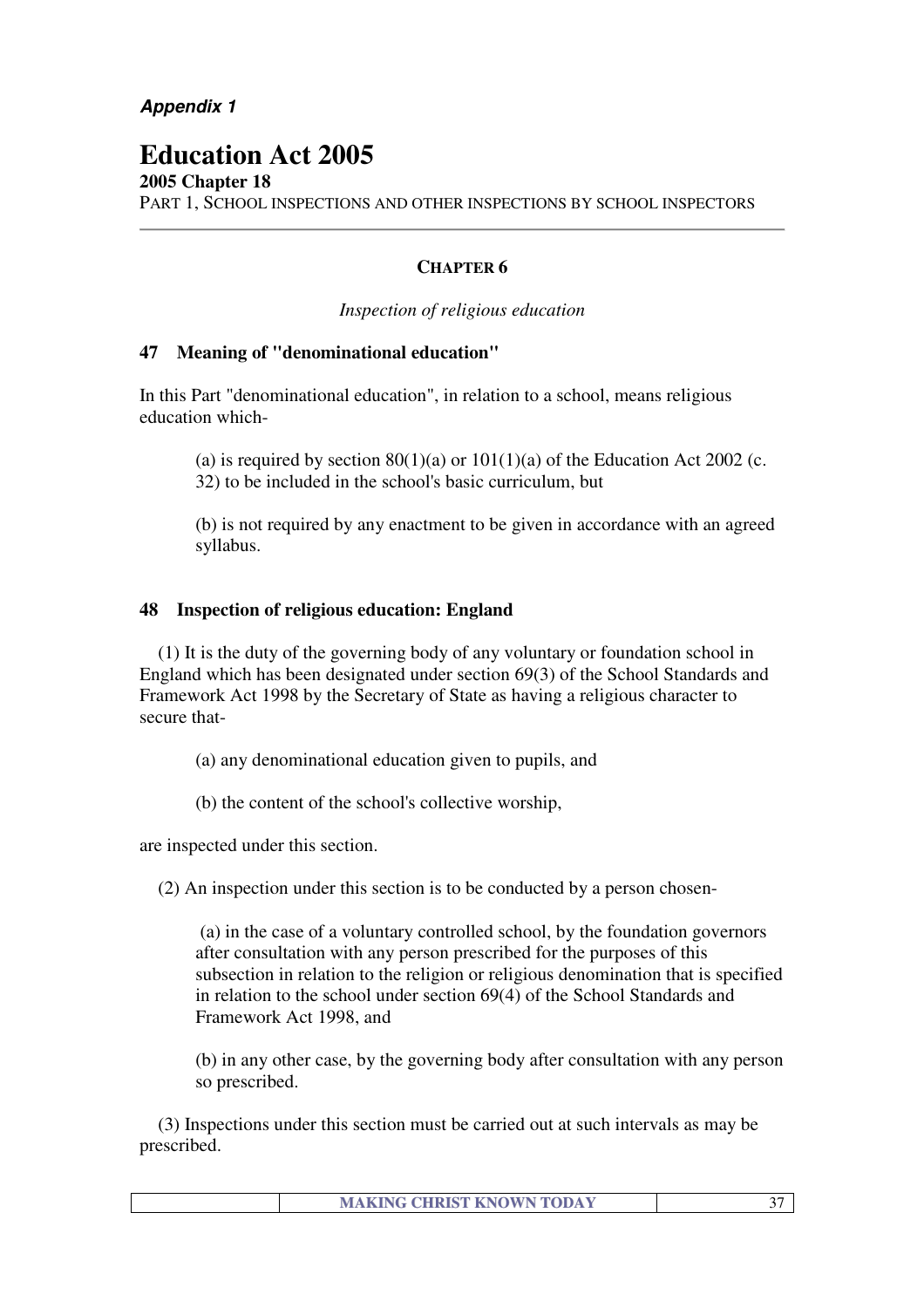(4) It is the general duty of a person conducting an inspection under this section-

 (a) to report on the quality of the denominational education provided by the school for any pupils to whom denominational education is given by the school, and

(b) to report on the content of the school's collective worship,

and any such person may report on the spiritual, moral, social and cultural development of pupils at the school.

 (5) A person conducting an inspection under this section may do so with the assistance of such other persons chosen by him as are in his opinion fit and proper persons for carrying out the inspection.

(6) In this section and section 49-

"collective worship" means collective worship required by section 70 of the School Standards and Framework Act 1998 (c. 31);

"prescribed" means prescribed by regulations made by the Secretary of State.

#### **49 Procedure for inspections under section 48**

 (1) An inspection under section 48 must be carried out within such period as may be prescribed.

 (2) When the inspection has been completed, the person conducting the inspection must, before the end of the period prescribed for the purposes of this subsection, prepare in writing a report of the inspection *[15 working days].*

 (3) The person conducting the inspection must, without delay, send the report to the governing body of the school concerned.

(4) The governing body must-

 (a) make any such report available for inspection by members of the public, at such times and at such a place as may be reasonable,

(b) take such steps as are reasonably practicable to secure that every parent of a registered pupil at the school-

(i) for whom the school provides denominational education, or

(ii) who takes part in acts of collective worship the content of which falls to be inspected under section 48,

as the case may be, receives a copy of the report as soon as is reasonably practicable *[within 5 working days of the receipt of the report]*, and

| <b>MAKING CHRIST KNOWN TODAY</b> |
|----------------------------------|
|----------------------------------|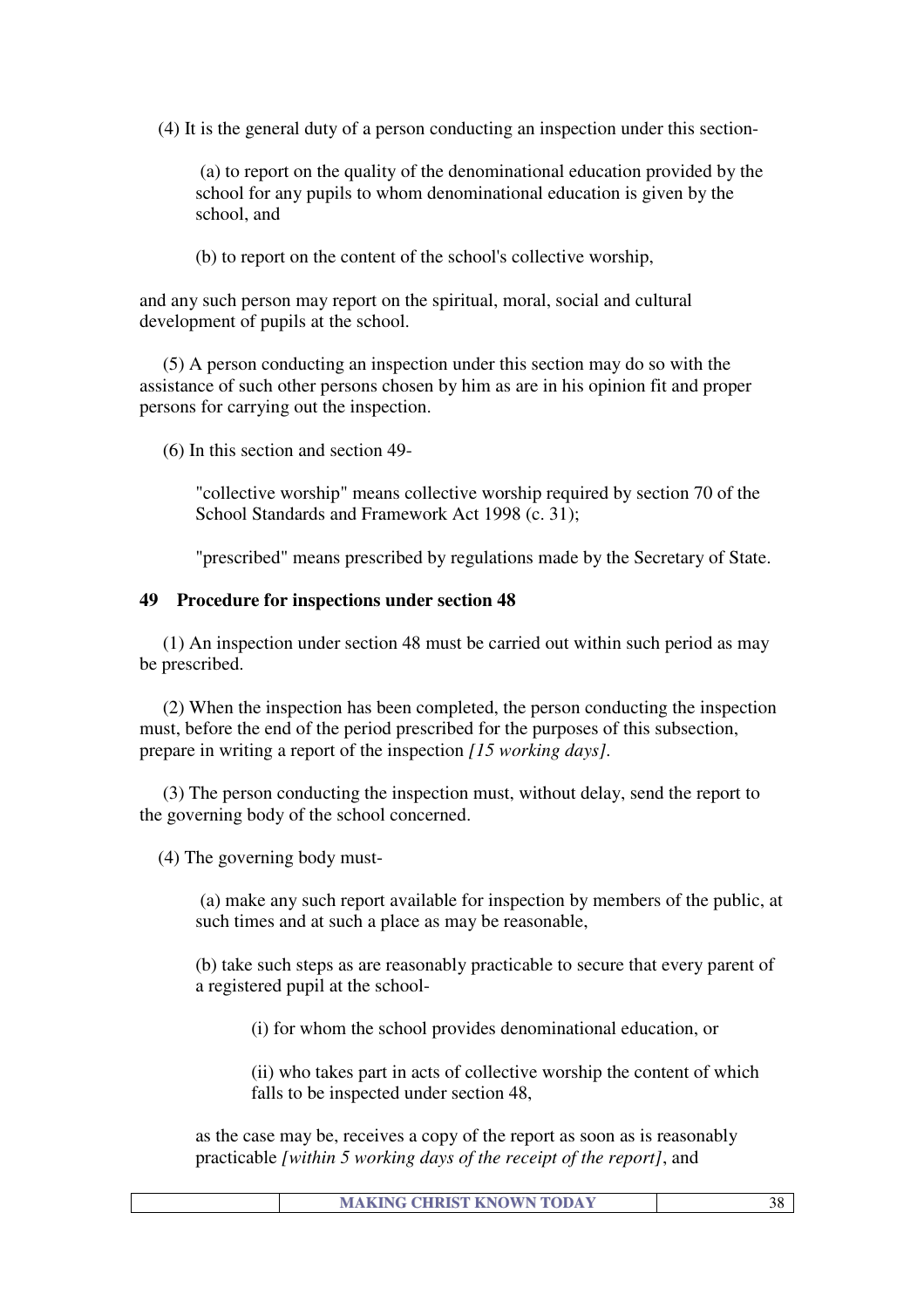(c) provide a copy of the report, free of charge or in prescribed cases on payment of such fee as they think fit (not exceeding the cost of supply) to any other person who asks for one.

**NB.** The information provided in brackets is based upon the **School Inspection Regulations 2005** and the amendment to the regulations 2009

|  | <b>MAKING CHRIST KNOWN TODAY</b> |  |
|--|----------------------------------|--|
|  |                                  |  |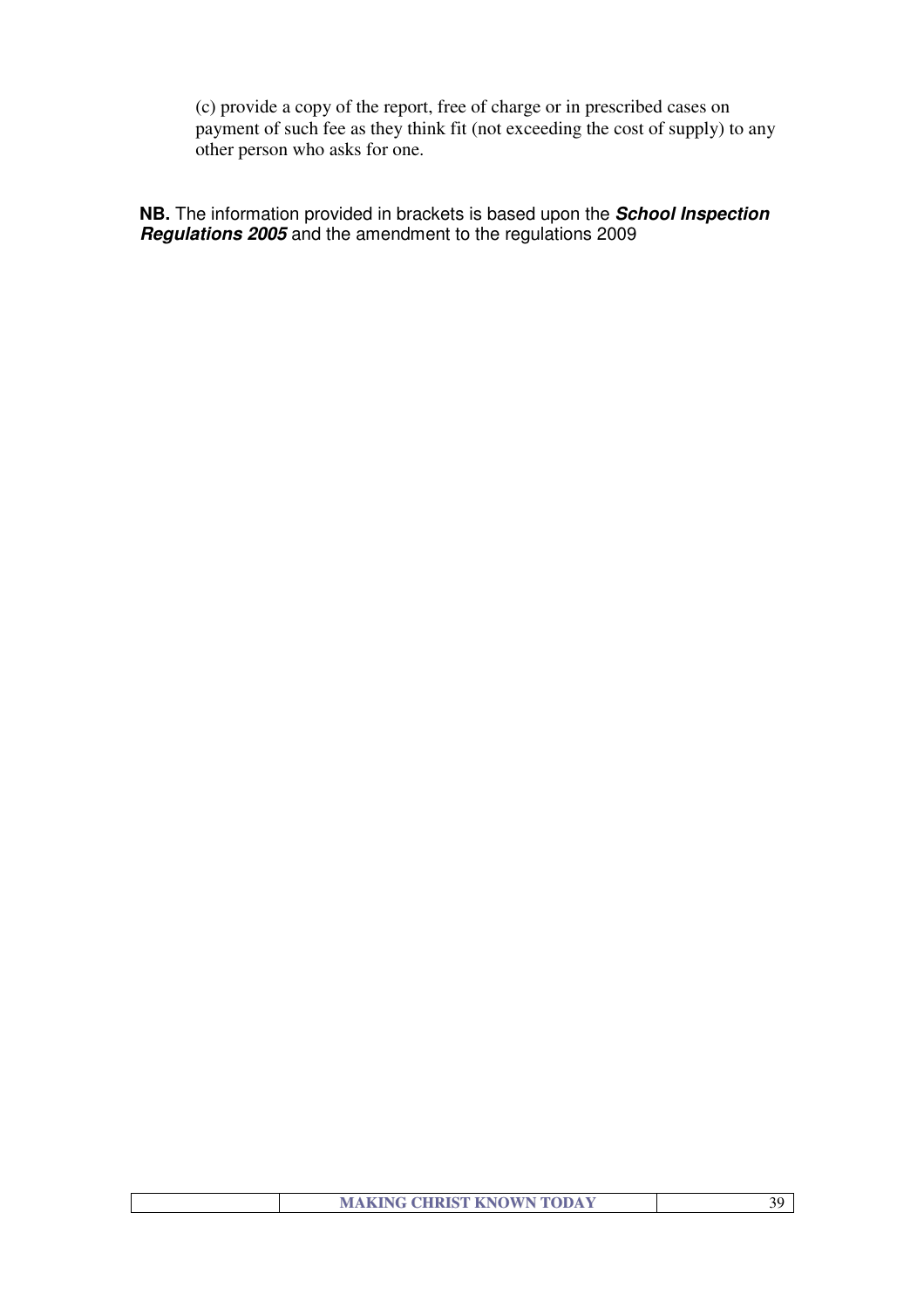# **Appendix 2**

#### **SCHOOLS REQUIRING SPECIAL MEASURES OR SIGNIFICANT IMPROVEMENT**

- 1. This note is for all schools which fall into one of the above categories as a result of section 5 inspection or are judged to be unsatisfactory in key aspects of either the Catholic life or Religious Education in a section 48 inspection. It explains the part which the Diocesan Education Service (DES) will play in helping the school out of its difficulties. References to the role of the LA can only be regarded as general advice, since practice will vary between Authorities.
- 2. The Diocese will expect schools in these categories to recognise the seriousness of the position in which they find themselves. In the case of schools requiring special measures or significant improvement, the LA has to prepare a written statement of action they propose to take in the light of the report within ten working days.
- 3. There is a tendency sometimes for schools requiring special measures or significant improvement to claim that the inspection verdict was unfair or mistaken. This approach is non-productive; the likelihood of an OFSTED judgement being overturned is minimal. The Diocese will expect a positive response, whereby the criticisms are accepted and the school takes appropriate action honestly as the first step towards improvement. Experience nationally and in the Diocese has shown that improvement is only possible if the school accepts the inspection judgements of its weaknesses.
- 4. Schools which are notified by an OFSTED inspection team that they are judged to need special measures or to require significant improvement should notify the DES immediately. Similarly, those issued with a formal warning notice by their LA should also notify the DES without delay.
- 5. On receiving confirmation that a school has been placed in one of the two OFSTED categories, the DES will inform His Grace the Archbishop, the Bishop and the Episcopal Vicar so that they are aware of the situation in case they are visiting the school or receive any enquiries. The diocesan representative on the LA Scrutiny Committee will also be informed.
- 6. The DES will make early contact with the LA to discuss the situation, particularly with a view to ascertaining whether there is a need in their opinion for immediate action on the part of the Diocese and Governors. This may include, for instance, staffing changes, the appointment of additional governors, improved budgetary management etc. An officer from the DES will subsequently maintain contact with the LA and Governors until the school is judged to have improved sufficiently to be removed from the special measures / significant improvement / formal warning status.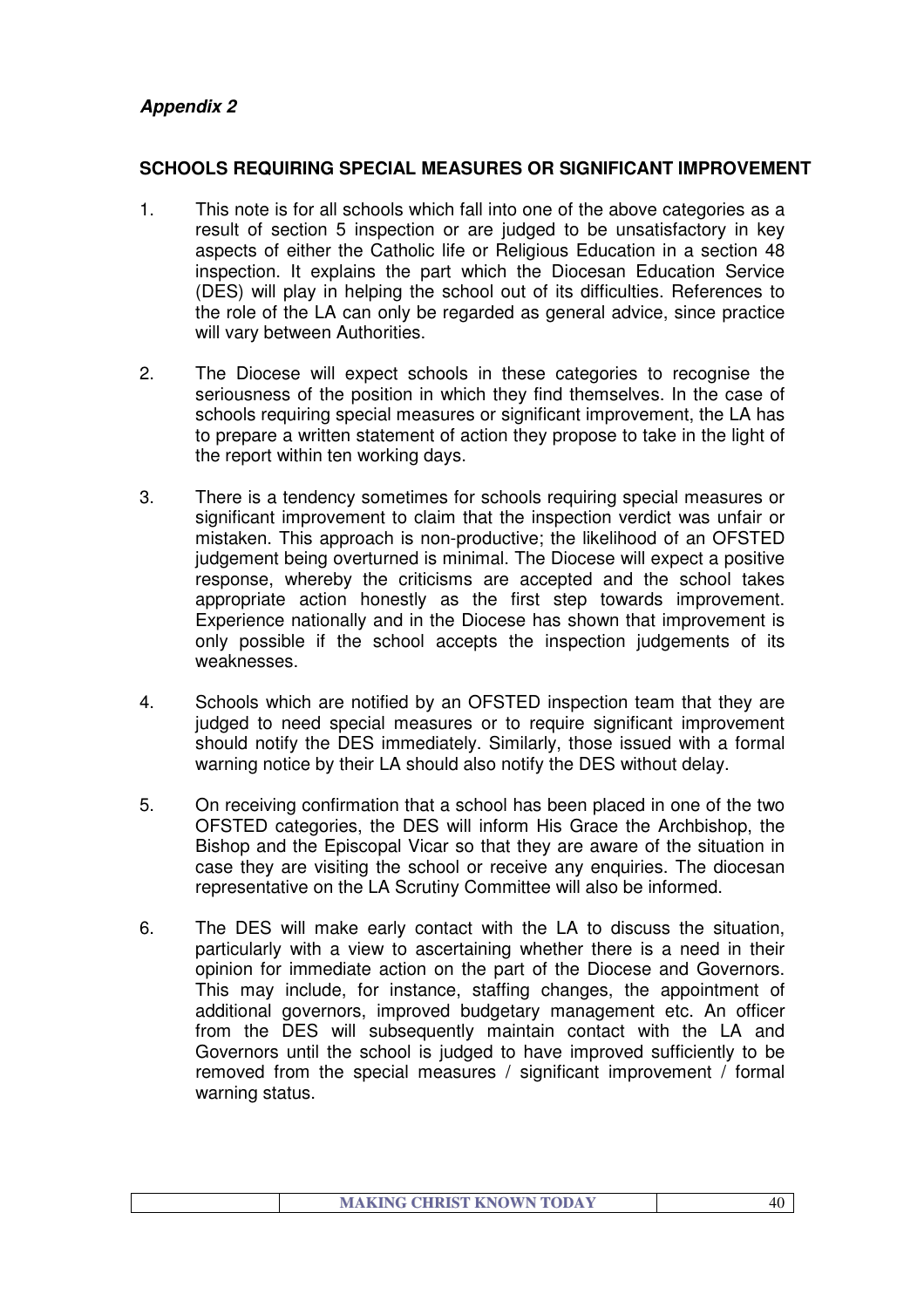- 7. The DES may also call a meeting with the head/chair of governors/parish priest if this seems necessary.
- 8. The DES will not normally be able to assist the school in the drafting of its improvement plan (except where the teaching of RE or the Catholic life of the school has been found to be unsatisfactory). Such support should be available from the LA, which will have a wider range of expertise in this area than the Diocese. Similarly, it will be for the LA to provide continuing advice to the school and to evaluate the progress which it is making, except where the issue relates to RE when the DES will carry out these functions. It is appropriate for the LA to take the lead on improvement measures since only they can provide the range of assistance which schools in difficulties may need. Most LA's are extremely supportive of schools which are considered to be failing or at risk, but occasionally a school may feel that it is not receiving sufficient assistance from its LA. In these cases the DES will take up the matter with the LA.
- 9. Where a school is identified in its section 48 inspection as unsatisfactory in key aspects of either the Catholic life or Religious Education, the DES will provide an officer to assist the school in its action planning and in the resolution of its difficulties. In addition a monitoring visit will be made by an inspector before the next section 48 inspection is due and normally within twelve months. This will focus on the areas of weakness identified in the inspection. The DES will inform His Grace the Archbishop, the Bishop and the Episcopal Vicar so that they are aware of the situation in case they are visiting the school or receive any enquiries.
- 10. The DES will take a keen interest in the progress of the school with its post-section 5 improvement plan and will endeavour to maintain regular contact with the school in a pastoral capacity. They will also help the school to focus on its Catholic ethos at a time when the LA's efforts may be concentrating on more secular aspects of the curriculum and will liaise with the LA Inspectorate/Advisory service.
- 11. Where the LA is of the opinion that staffing changes or competency proceedings are required, the DES must be notified. Normally the LA will have shared their concerns with the DES but, to guard against any breakdown in communications, governors are asked to alert the DES immediately should any mention be made of possible dismissal or competency proceedings.
- 12. In some cases, the LA may suggest that it would be helpful for a teacher with a particular expertise to be seconded to the school on a full- or parttime basis. The DES will use its best endeavours to negotiate the release of a suitable teacher from another Catholic school, though it must be appreciated that this is not always easy to achieve. The DES is not able to provide a school with financial assistance to meet any additional costs which may arise while they are requiring special measures or significant improvement or are subject to a formal warning notice.
- 13. Given that the Diocese regards the LA as the body responsible for advising the school and evaluating progress, except in RE and the school's Catholic life, it is appropriate that any extra training considered by

|  |  | <b>MAKING CHRIST KNOWN TODAY</b> |  |
|--|--|----------------------------------|--|
|--|--|----------------------------------|--|